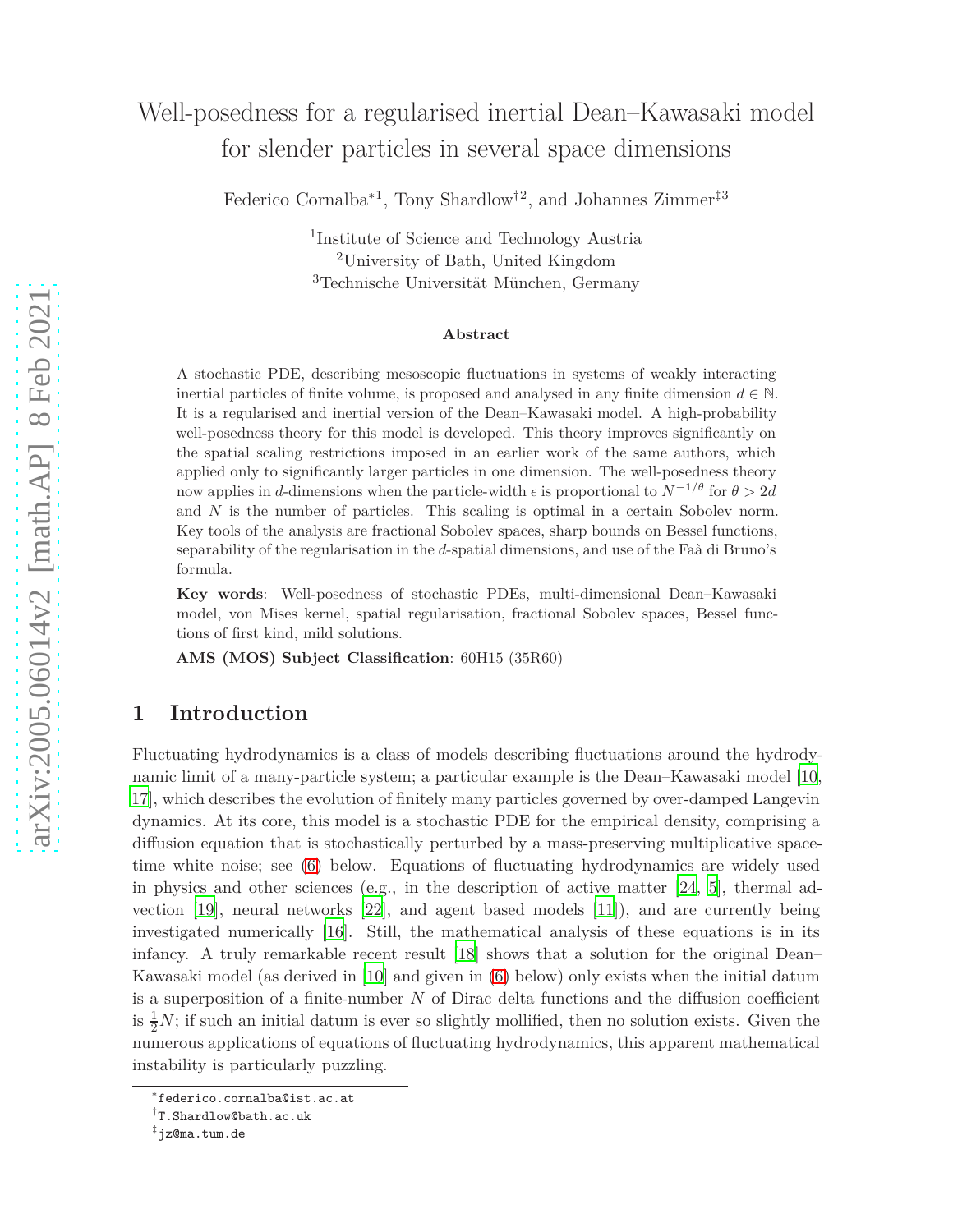In light of this, several *regularised* Dean–Kawasaki models (featuring smooth noise coefficient and coloured driving noise) have been proposed and studied [\[13,](#page-27-6) [11](#page-26-2), [14](#page-27-7), [7](#page-26-3), [8](#page-26-4)]. In recent work [\[7](#page-26-3), [8\]](#page-26-4), the authors have derived and analysed stochastic PDE models for the empirical density of *N*-particles following second-order Langevin dynamics and interacting weakly. The models are derived from particles as entities of finite size rather than Dirac delta functions and this regularisation is crucial for the mathematical theory. We refer to this PDE as the Regularised Inertial Dean–Kawasaki (RIDK) model. In particular, we have established that RIDK has a well-defined mild solution in one-dimension with probability converging to one in the limit as  $N \to \infty$  and the particle width  $\epsilon \to 0$ , subject to particles being wide enough (as given by the scaling condition  $N \epsilon^{\theta} = 1$  for a given  $\theta$ ). In this paper, we establish well-posedness for RIDK in any finite spatial dimension and significantly improve the scaling condition (relax conditions on  $\theta$ ) in the one-dimensional case. To the best of our knowledge, this is the first proof of well-posedness for RIDK or any Dean–Kawasaki model in several space dimensions.

#### **1.1 Setting and main result**

We consider *N*-weakly interacting particles on the *d*-dimensional torus  $\mathbb{T}^d := [0, 2\pi)^d$ . The particles are identified by position and momentum  $(q_i, p_i)_{i=1}^N \in \mathbb{T}^d \times \mathbb{R}^d$ , and satisfy the stochastic differential equation

<span id="page-1-1"></span>
$$
\dot{\boldsymbol{q}}_i = \boldsymbol{p}_i, \qquad \dot{\boldsymbol{p}}_i = -\gamma \, \boldsymbol{p}_i - N^{-1} \sum_{j=1}^N \nabla U(\boldsymbol{q}_i - \boldsymbol{q}_j) + \sigma \, \dot{\boldsymbol{b}}_i, \qquad i = 1, \ldots, N, \tag{1}
$$

where  $\gamma$ ,  $\sigma$  are positive constants,  $U: \mathbb{T}^d \to \mathbb{R}$  is a smooth pairwise interaction potential, and  ${b_i}_{i=1}^N$  is a family of independent standard *d*-dimensional Brownian motions. We work under the key modelling assumption that the particles have a finite size. Specifically, we describe their spatial occupancy by means of a kernel  $w_{\epsilon}$ :  $\mathbb{T}^{d} \to [0, \infty)$  indexed by  $\epsilon > 0$ , which may be thought of as the particle width. We propose RIDK as a model for the particle density and momentum density

$$
(\rho_{\epsilon}(\boldsymbol{x},t),\boldsymbol{j}_{\epsilon}(\boldsymbol{x},t)):=\bigg(N^{-1}\sum_{i=1}^N w_{\epsilon}(\boldsymbol{x}-\boldsymbol{q}_i(t)),N^{-1}\sum_{i=1}^N \boldsymbol{p}_i(t)\,w_{\epsilon}(\boldsymbol{x}-\boldsymbol{q}_i(t))\bigg),
$$

where  $(\boldsymbol{x}, t) \in \mathbb{T}^d \times [0, T]$ .

In particular, RIDK defines an approximate particle and momentum density  $(\tilde{\rho}_{\epsilon}, \tilde{\mathbf{j}}_{\epsilon})$ :  $\mathbb{T}^d \times$  $[0, T] \to \mathbb{R} \times \mathbb{R}^d$  by the stochastic PDE

<span id="page-1-0"></span>
$$
\begin{cases} \n\partial_t \tilde{\rho}_{\epsilon} = -\nabla \cdot \tilde{\mathbf{j}}_{\epsilon}, \\
\partial_t \tilde{\mathbf{j}}_{\epsilon} = -\gamma \tilde{\mathbf{j}}_{\epsilon} - \frac{\sigma^2}{2\gamma} \nabla \tilde{\rho}_{\epsilon} - \tilde{\rho}_{\epsilon} (\nabla U * \tilde{\rho}_{\epsilon}) + \sigma N^{-1/2} \left( \sqrt{\tilde{\rho}_{\epsilon}} P_{\sqrt{2}\epsilon}^{1/2} \xi_1, \dots, \sqrt{\tilde{\rho}_{\epsilon}} P_{\sqrt{2}\epsilon}^{1/2} \xi_d \right),\n\end{cases} (2)
$$

subject to  $(\tilde{\rho}_{\epsilon}(\cdot,0),\tilde{\boldsymbol{\jmath}}_{\epsilon}(\cdot,0)) = (\tilde{\rho}_{0},\tilde{\boldsymbol{\jmath}}_{0})$  for initial densities  $\tilde{\rho}_{0}$  and  $\tilde{\boldsymbol{\jmath}}_{0}$ , where  $\{\xi_{\ell}\}_{\ell=1}^{d}$  are independent space-time white noises, and  $P_{\epsilon}$  is the convolution operator  $P_{\epsilon} : L^2(\mathbb{T}^d) \to L^2(\mathbb{T}^d) : f \mapsto$  $P_{\epsilon} f(\cdot) = \int_{\mathbb{T}^d} w_{\epsilon}(\cdot - \mathbf{y}) f(\mathbf{y}) d\mathbf{y}$ . The operator  $P_{\epsilon}$  describes the spatial correlation of the stochastic noise and is intrinsically linked to the spatial occupancy of the particles through the regularising kernel  $w_{\epsilon}$ . This model is of inertial type (meaning that it keeps track of both density and momentum density), and is a generalisation of the models studied in [\[7](#page-26-3), [8\]](#page-26-4) to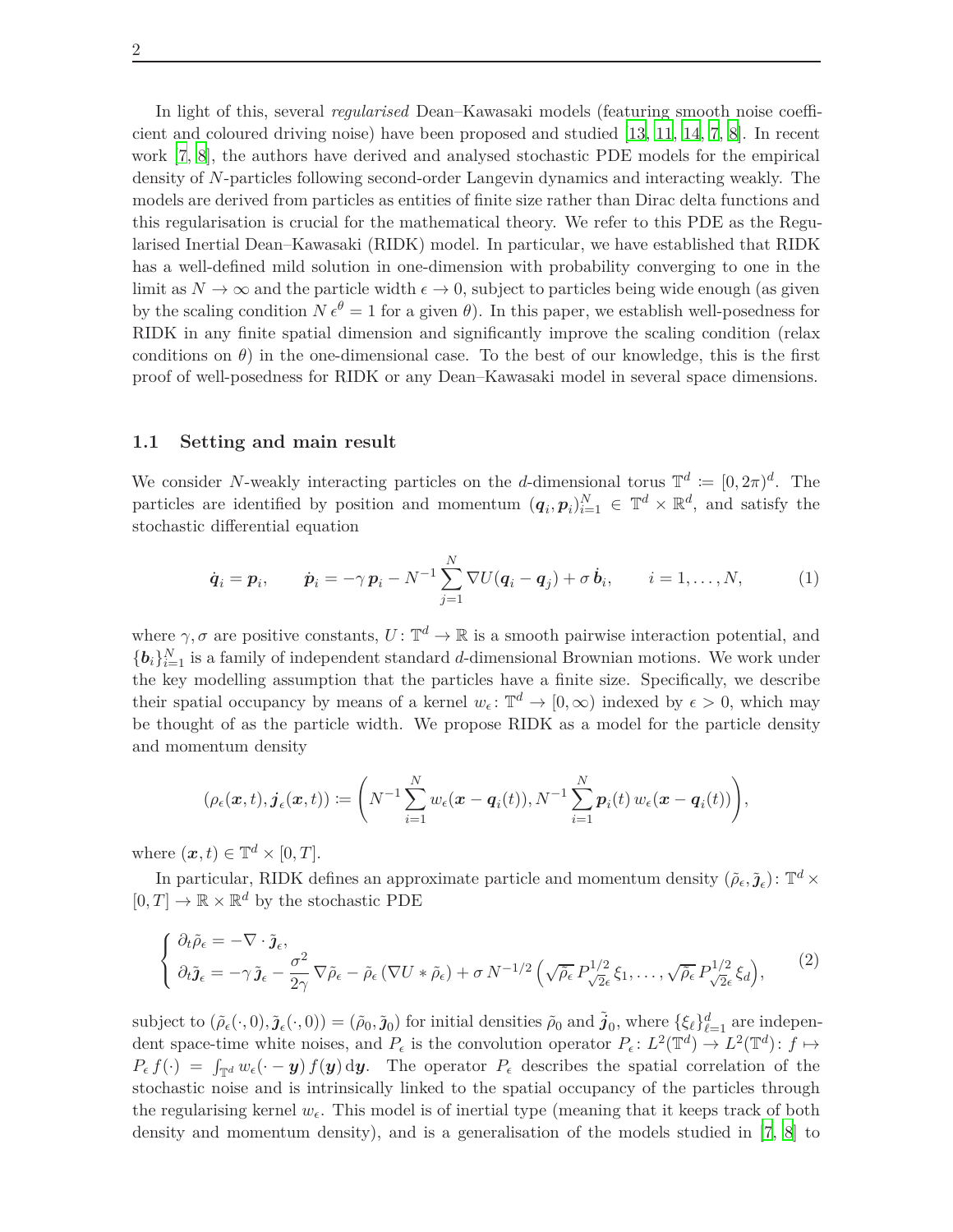higher dimensions. For  $w_{\epsilon}$ , we choose the von Mises kernel

$$
w_{\epsilon}(\boldsymbol{x}) \coloneqq Z_{\epsilon}^{-d} \exp\left\{-\frac{\sum_{\ell=1}^{d} \sin^{2}(x_{\ell}/2)}{\epsilon^{2}/2}\right\}, \qquad Z_{\epsilon} \coloneqq \int_{\mathbb{T}} \exp\left(-\frac{\sin^{2}(y/2)}{\epsilon^{2}/2}\right) dy. \tag{3}
$$

Any non-negative function  $w: [-\pi, \pi) \to \mathbb{R}$  can be written  $w(x) = \exp(-V(\sin(x/2)))$  for a function  $V: [-1, 1] \to \mathbb{R}$ . For  $x \approx 0$ ,  $V(\sin(x/2)) \approx V(0) + V'(0) \sin(x/2) + \frac{1}{2}V''(0) \sin^2(x/2)$ . Assuming *V* is symmetric for extending periodically, we find that

<span id="page-2-3"></span>
$$
w(x) \approx \exp(-V(0)) \exp\left(-\frac{1}{2}V''(0)\sin^2(x/2)\right).
$$

The values of  $\exp(-V(0)) = 1/Z_{\epsilon}$  and  $V''(0) = 4/\epsilon^2$  are chosen so that the moments agree with  $N(0, \epsilon^2)$  and there is convergence to the Dirac delta function. The periodic extension to  $\mathbb{T}^d$  defines the von Mises kernel  $w_{\epsilon}$ .

For regularity purposes which will become clear later, it is convenient to replace the square-root in [\(2\)](#page-1-0) with a smooth function  $h_{\delta}$ :  $\mathbb{R} \to \mathbb{R}$  such that  $h_{\delta}(z) = \sqrt{|z|}$  for  $|z| \ge \delta/2$ , for some small and fixed  $\delta > 0$ . Following this change, the RIDK equation [\(2\)](#page-1-0) is rewritten in the abstract stochastic PDE notation

<span id="page-2-0"></span>
$$
\begin{cases} dX_{\epsilon,\delta}(t) = A X_{\epsilon,\delta}(t) dt + \alpha_U(X_{\epsilon,\delta}(t)) dt + B_{N,\delta}(X_{\epsilon,\delta}(t)) dW_{\text{per},\epsilon}, \\ X_{\epsilon,\delta}(0) = X_0, \end{cases}
$$
\n(4)

where  $X_{\epsilon,\delta} = (\tilde{\rho}_{\epsilon,\delta}, \tilde{\jmath}_{\epsilon,\delta}), X_0 = (\tilde{\rho}_0, \tilde{\jmath}_0), A$  is a linear operator describing the deterministic drift excluding the interaction-potential term  $\alpha_U(X_{\epsilon,\delta})$ ,  $B_{N,\delta}$  is the stochastic integrand associated with the introduction of  $h_\delta$ , and  $W_{\text{per},\epsilon}$  is a *Q*-Wiener representation of the noise  $\left(P_{\sqrt{2}\epsilon}^{1/2}\xi_1,\ldots,P_{\sqrt{2}\epsilon}^{1/2}\xi_d\right)$ . More details concerning [\(4\)](#page-2-0), as well as a sketch of its derivation from the Langevin particle dynamics [\(1\)](#page-1-1), are given in Section [2.](#page-6-0)

Throughout the paper, we work under the general scaling

<span id="page-2-1"></span>
$$
N \epsilon^{\theta} = 1, \qquad \theta > \theta_0 := 2d. \tag{5}
$$

From a modelling point of view, [\(5\)](#page-2-1) imposes the particle size (comparatively to *N*), where increasing *θ* implies increasing particle size. If *θ* is close to the limiting case  $\theta_0 = 2d$ , the scaling  $(5)$  is approximately only dependent on the volume  $v$  of each particle: specifically, since each particle is roughly of size  $\epsilon$  in each direction, then [\(5\)](#page-2-1) corresponds to  $Nv^2 \approx 1$ . The purpose of the scaling is regularisation and smoothing of the densities, and it is necessary that particles overlap in the limit so that conservation of volume is not possible. The condition [\(5\)](#page-2-1) provides sufficient regularity for the Sobolev space analysis in Theorem [1.1](#page-2-2) and is optimal in that sense as we show in Remark [1.2.](#page-3-0)

From an analytical perspective, [\(5\)](#page-2-1) affects the spectral properties of the noise  $W_{\text{per},\epsilon}$  in [\(4\)](#page-2-0) through the operator  $P_{\epsilon}$ .

We state the main result of this paper.

<span id="page-2-2"></span>**Theorem 1.1** (Well-posedness of RIDK on  $\mathbb{T}^d$ ). Let  $\delta > 0$ ,  $h_{\delta} \in C^{\lceil d/2 \rceil + 2}(\mathbb{R})$ ,  $\nu \in (0, 1)$ , and *U* ∈ *C*<sup>1</sup>*. Fix*  $\theta > \theta_0 = 2d$  *such that*  $(\theta - \theta_0)/2 < [(d+1)/2] - d/2$ *. Pick*  $\eta \in (0, \min\{(\theta - \theta_0)/2\}$ *θ*0)*/*2*, C*(*d*)}) *for some small enough C*(*d*) ∈ (0*,* 1*/*2) *(see Lemma [B.4\)](#page-22-0). Set s* := *d/*2 + *η. Let*  $(\tilde{\rho}_0, \tilde{\mathbf{j}}_0)$  be a deterministic initial condition belonging to the fractional Sobolev space  $\mathcal{W}^s :=$  $H^{s}(\mathbb{T}^{d}) \times [H^{s}(\mathbb{T}^{d})]^{d}$  such that  $\min_{x \in \mathbb{T}^{d}} \tilde{\rho}_{0}(x) > \delta$ .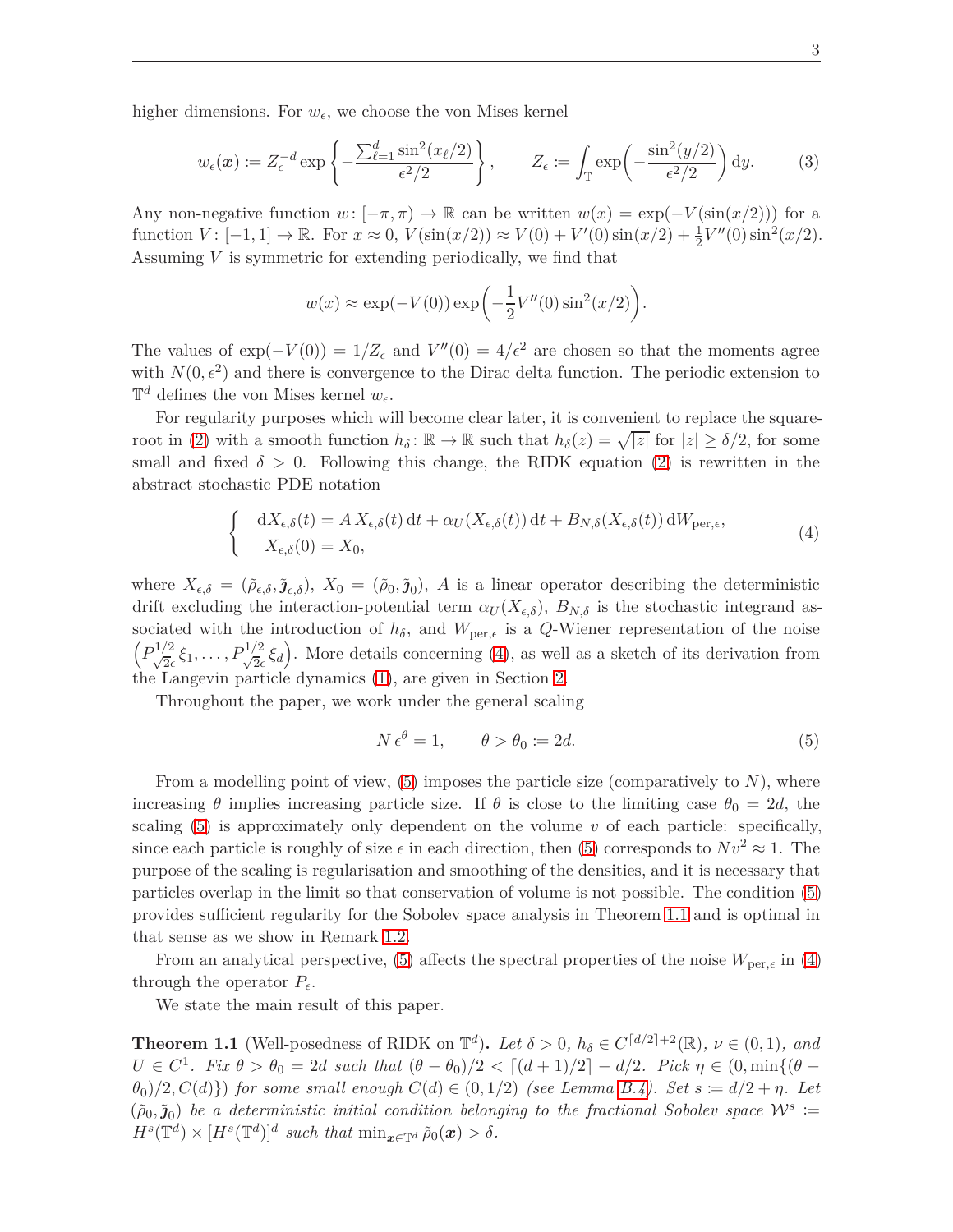*There exists*  $T = T(\tilde{\rho}_0)$ *, a large enough*  $N$ *, a unique*  $W^s$ -valued process  $X_{\epsilon,\delta} = (\tilde{\rho}_{\epsilon,\delta}, \tilde{\jmath}_{\epsilon,\delta})$ *,* and a set  $F_{\nu}$  of probability at least  $1-\nu$  such that  $\min_{x \in \mathbb{T}^d, s \in [0,T]} \tilde{\rho}_{\epsilon,\delta}(x,s) \geq \delta$  on  $F_{\nu}$ , and  $X_{\epsilon,\delta}$  *solves* [\(4\)](#page-2-0) *pathwise on*  $F_{\nu}$  *in the sense of mild solutions* [\[9](#page-26-5), *Chapter 7].* As a consequence,  $X_{\epsilon,\delta}$  *also solves the RIDK equations* [\(2\)](#page-1-0) *pathwise on*  $F_{\nu}$  *in the sense of mild solutions.* 

The proof exploits a small-noise analysis, by obtaining the solution to [\(4\)](#page-2-0) as a small perturbation of the strictly positive solution of the noise-free dynamics (i.e., the damped wave equation). When the perturbations are small and the initial data is everywhere larger than  $\delta$ , the solution to [\(4\)](#page-2-0) remains outside the regularisation regime ( $-\infty$ ,  $\delta/2$ ) for  $h_{\delta}$  and the regularisation is bypassed, resulting in a well-defined solution of [\(2\)](#page-1-0). The  $C^0$ -norm is used to measure the perturbations and keep track of whether the solution falls into the regularisation region. To do this, the parameter *s* is chosen so the mild solutions take values in the Sobolev space  $W^s$ , which is embedded continuously in  $C^0 \times [C^0]^d$ .

With this in mind, the proof of Theorem [1.1](#page-2-2) (see Section [4\)](#page-17-0) is built upon three conceptual blocks, developed in Section [3.](#page-8-0) Firstly, *A* is proven to generate a *C*0-semigroup with respect to the  $W^s$ -norm (see Subsection [3.1,](#page-8-1) Lemma [3.1\)](#page-9-0). Secondly, the stochastic integrand  $B_{N,\delta}$  is shown to be locally Lipschitz and sublinear  $(d = 1)$  or locally Lipschitz and locally bounded  $(d > 1)$  with respect to the Hilbert–Schmidt  $L_2^0(\mathcal{W}^s)$ -norm (Subsection [3.3,](#page-12-0) Lemma [3.4\)](#page-12-1). These two blocks give rigour to the application of the mild solution theory. Thirdly, sharp bounds for the trace of  $W_{\text{per},\epsilon}$  with respect to the  $\mathcal{W}^s$ -norm are provided via spectral analysis of  $P_{\sqrt{2}\epsilon}$  (see Subsection [3.2,](#page-10-0) Lemma [3.2\)](#page-10-1). In combination with Lemma [3.4,](#page-12-1) this guarantees the vanishing-noise regime for [\(4\)](#page-2-0) in the  $W^s$ -norm as  $N \to \infty$ .

Theorem [1.1](#page-2-2) carries two significant contributions. Firstly, it provides a well-posedness theory for the multi-dimensional RIDK model; to the best of our knowledge, this is the first paper to give an existence and uniqueness theory for such a model. Secondly, it improves an analogous one-dimensional result [\[7](#page-26-3), [8](#page-26-4)] by significantly relaxing the scaling threshold in [\(5\)](#page-2-1) from  $\theta_0 = 7$  to  $\theta_0 = 2$ . The more restrictive threshold for  $\theta$  resulted from a suboptimal analysis with respect to the  $W^1$  norm. The  $\theta_0 = 7$  scaling is inconveniently restrictive, as it only allows for rather large particles (comparatively to *N*). Specifically,  $\theta$  is significantly away from the null value, which *formally* corresponds to representing particles by Dirac delta functions.

The main technical novelties that we introduce in the proof of Theorem [1.1](#page-2-2) are the following. First, we deploy improved estimates for the spectral properties of  $P_{\sqrt{2}\epsilon}$ , which rely on refined bounds for modified Bessel functions of the first kind. Secondly, we set the analysis in the 'least restrictive' Sobolev space  $\mathcal{W}^s$  that embeds continuously in the space of continuous functions, and this corresponds to considering  $s = d/2 + \eta$  for arbitrarily small positive  $\eta$ . Thirdly, we extend the analysis to higher dimensions by relying on the separability of the kernel  $w_{\epsilon}$  in its *d* variables, the boundedness and periodicity of the spatial domain, and the considerations from the one-dimensional case. The boundedness of the spatial domain is crucially used also in the derivation of technical tools related to fractional Sobolev spaces and Faà di Bruno's formula, which are deferred to Appendix [B.](#page-20-0) Relevant elementary algebraic tools are summarised in Appendix [A.](#page-19-0) Additionally, the proof of Theorem [1.1](#page-2-2) in Section [4](#page-17-0) is finalised with a localisation procedure argument. Crucially, the same techniques adopted to deal with the superlinear interaction  $\alpha_U$  (analogous to those developed in [\[8,](#page-26-4) Section 4]) also allow to deal with the locally bounded noise in *d >* 1.

<span id="page-3-0"></span>**Remark 1.2.** The justification of the scaling assumptions of Theorem [1.1](#page-2-2) is found in Lemma [3.2.](#page-10-1) There, each index *s* is associated to a relevant value  $\theta_c(s) \coloneqq 2s + d$ , and the trace of  $W_{\text{per},\epsilon}$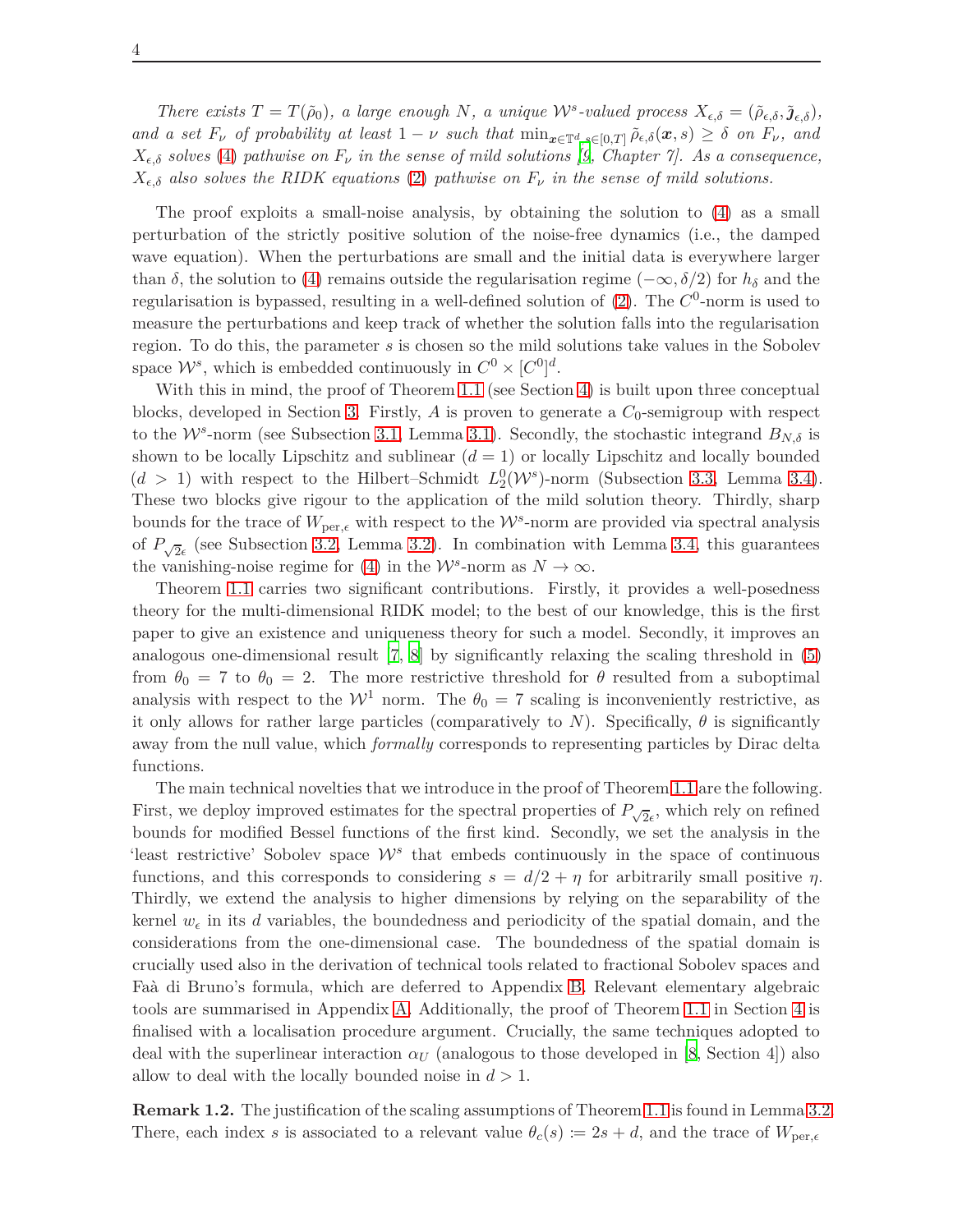with respect to the  $W^s$ -norm is bounded by  $\epsilon^{-\theta_c(s)}$ . In combination with Lemma [3.4,](#page-12-1) this implies that the  $W^s$ -norm of the stochastic noise of [\(4\)](#page-2-0) vanishes as  $N \to \infty$  for any  $\theta > \theta_c(s)$ . As our well-posedness theory relies on the embedding  $\mathcal{W}^s \subset C^0 \times [C^0]^d$ , we require the equality  $s = d/2 + \eta = (\theta_c(s) - d)/2$  to hold, giving  $\theta > 2d + 2\eta$ . As  $\eta$  may be chosen arbitrarily small, we obtain the threshold  $\theta_0 = 2d$ .

Furthermore, for each *s*, the value  $\theta_c(s)$  is optimal, in the sense that  $\theta_c(s)$  is also the minimum value for which  $\mathbb{E}[\|\rho_{\epsilon}(\cdot,t)\|_{H^{s}}^{2}]$  (where, we recall,  $\rho_{\epsilon}$  denotes the true particle density) is uniformly bounded in *N* and  $\epsilon$ , at least in the case of independent particles given by  $U \equiv 0$ . Namely, it is easy to proceed as in [\[7\]](#page-26-3) and argue that, under reasonable assumptions on the law of the particle dynamics,

$$
0 < C_1 < \lim_{N \to \infty, \epsilon \to 0} \left\{ N \epsilon^{2s+d} \mathbb{E} \left[ \| \rho_{\epsilon}(\cdot, t) \|_{H^s}^2 \right] \right\} < C_2,
$$

for some constants  $C_1$ ,  $C_2$  independent of N and  $\epsilon$ . Crucially, we obtain scaling agreement for fluctuations on microscopic and mesoscopic scale; here *microscopic* means particle-level dynamics, see [\(1\)](#page-1-1) above, while *mesoscopic* means the Dean–Kawasaki dynamics [\(2\)](#page-1-0). As a result, the value  $\theta_0$  is also optimal, as  $\lim_{s\to d/2} \theta_c(s) = \theta_0$ . We stress that this notion of scaling optimality is only understood with respect to the evaluation of Sobolev norms for the densities  $\rho_{\epsilon}$  and  $\tilde{\rho}_{\epsilon}$ .

**Remark 1.3.** The RIDK model [\(2\)](#page-1-0) may be regarded as the regularised inertial analogue of the original over-damped Dean–Kawasaki model [\[10](#page-26-0), [17](#page-27-0)]

<span id="page-4-0"></span>
$$
\partial_t \rho_N = \frac{N}{2} \Delta \rho_N + \nabla \cdot (\sqrt{\rho_N} \xi) \quad \text{in } \mathbb{R}^d \times (0, \infty), \tag{6}
$$

where  $\xi$  is a space-time white noise. As stated before, [\(6\)](#page-4-0) admits nothing but an atomic solution, and only in the integer regime  $N \in \mathbb{N}$ . In this case, the solution is  $\rho_N(\bm{x}, t) =$  $N^{-1} \sum_{i=1}^{N} \delta(\boldsymbol{x} - \boldsymbol{B}_i(t))$ , where  $(\boldsymbol{B}_i)_{i=1}^N$  are independent Brownian walkers.

We consider the RIDK model [\(2\)](#page-1-0) instead of [\(6\)](#page-4-0) for a number of reasons. Firstly, while both models describe mesoscopic fluctuations in particle systems of physical relevance (such as those treated, e.g., in the description of active matter  $[24, 5]$  $[24, 5]$  and thermal advection  $[19]$ ), the RIDK model does so while also capturing core inertial effects (i.e., Newton's law of motion). Secondly, it bypasses any problematic interpretations arising from taking a formal divergence of the stochastic noise. Finally, it allows to work with smooth rather than atomic solutions.

## **1.2 Comparison with classical over-damped Dean–Kawasaki model and open problems**

A rigorous connection between [\(2\)](#page-1-0) and [\(6\)](#page-4-0) is, to the present day, still lacking. Firstly, it is not at all clear if [\(6\)](#page-4-0) can be recovered via an over-damped limit (i.e., by taking  $\gamma \to \infty$ ) in [\(2\)](#page-1-0): to the best of our knowledge, there are no known mathematical results in this context, and, additionally, [\(2\)](#page-1-0) admits smooth solutions while [\(6\)](#page-4-0) only admits atomic solutions. Secondly, we have no clear indication as to how to recover the square root singularity in [\(2\)](#page-1-0) (i.e., how to perform the limit  $\delta \to 0$ , even in the context of strictly positive solution to the noise-free dynamics of [\(2\)](#page-1-0) considered in the paper. The closest result on the subject is given in [\[13\]](#page-27-6). The macroscopic limit  $N \to \infty$  (which, in the case of [\(2\)](#page-1-0), also forces the removal of the regularisation  $\epsilon \to 0$  due to the scaling [\(5\)](#page-2-1)) is, on the contrary, better understood. The solution to [\(2\)](#page-1-0) converges to the solution of a noiseless wave equation as a consequence of Theorem [1.1;](#page-2-2)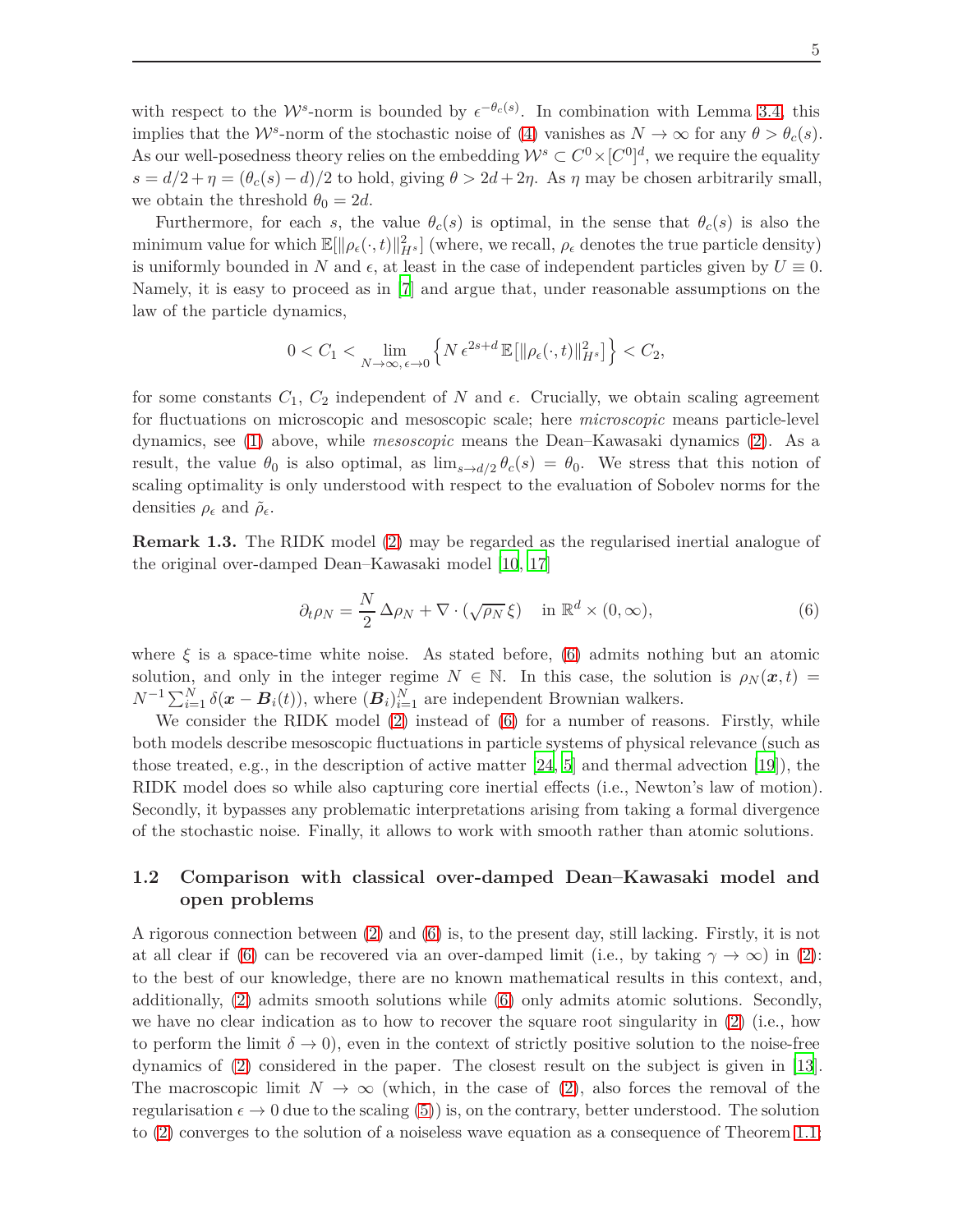on the other hand, the solution to [\(6\)](#page-4-0) converges to the solution of a deterministic parabolic equation, at least for reasonable initial configurations (this follows from the definition of  $\rho_N$ and the law of large numbers).

In the case  $\theta \leq 2d$  (currently out of the scope of our well-posedness theory), or indeed for any other scaling of N and  $\epsilon$ , the over-damped limit in [\(2\)](#page-1-0) is just as open a question as for the case  $\theta > 2d$ , while the macroscopic limit  $N \to \infty$  is unknown.

We now briefly turn to possible future improvements of our RIDK model. The derivation of the RIDK model [\(2\)](#page-1-0) heavily relies on boundedness and periodicity of the spatial domain T *d* . In this case, the spectrum of the convolution operator  $P_{\epsilon}$  is known: as explained in Section [2,](#page-6-0) this is a consequence of the one-dimensional analysis treated in [\[8](#page-26-4)], of suitable multiplication rules for the kernel  $w_{\epsilon}$ , and of its separability in the *d* variables on  $\mathbb{T}^d$ .

The analysis of the RIDK model takes the spectral properties of  $P_{\epsilon}$  merely as starting points, and, therefore, is a relatively independent and self-contained argument. It is reasonable to expect that it could be extended to general bounded domains (and, if applicable, to different boundary conditions) by adapting the analysis of the spectrum of  $P_\epsilon$ . Improvements on the scaling requirement [\(5\)](#page-2-1) will likely come from using less restrictive notions of solutions. Questions such as the long time behaviour of solutions and the invariant measures for [\(2\)](#page-1-0) are hard to answer, and will likely require a radically different approach.

#### <span id="page-5-1"></span>**1.3 Basic notation**

We work with periodic functions on the *d*-dimensional torus  $\mathbb{T}^d = [0, 2\pi)^d$  for  $d \in \mathbb{N}$ . We never specify the dependence of any function space on *d*, as this is always clear from the context. Bold face characters always denote vectors. For  $m \in \mathbb{N}_0$  and  $p \in [1,\infty]$ , we denote by  $W^{m,p}$  the standard Sobolev space of periodic functions on  $\mathbb{T}^d$  with derivatives up to order *m* belonging to  $L^p$ . For  $0 < s \notin \mathbb{N}$  and  $p \in [1, \infty)$ , we define the fractional spaces  $W^{s,p}$  via the norm

$$
||u||_{W^{s,p}} := ||u||_{W^{\lfloor s \rfloor,p}} + \max_{|z|= \lfloor s \rfloor} \int_{\mathbb{T}^d} \int_{\mathbb{T}^d} \frac{|\partial^z u(x) - \partial^z u(y)|^p}{|x - y|^{d + (s - \lfloor s \rfloor)p}} dx dy, \tag{7}
$$

where  $|s| := \max\{n \in \mathbb{N}_0 : n \leq s\}$ . We also set  $[y] := \min\{n \in \mathbb{N} : y \leq n\}$ . We consider the fractional Hilbert spaces  $H^s$  and  $\boldsymbol{H}^s := [H^s]^d$  identified by the Fourier-type inner products

$$
\langle u, v \rangle_{H^s} := \sum_{\mathbf{j} \in \mathbb{Z}^d} \hat{u}_{\mathbf{j}} \overline{\hat{v}_{\mathbf{j}}} (1+|\mathbf{j}|^2)^s, \qquad \hat{u}_{\mathbf{j}} := (2\pi)^{-d} \int_{\mathbb{T}^d} e^{-\mathbf{i} \mathbf{j} \cdot \mathbf{x}} u(\mathbf{x}) \, \mathrm{d}\mathbf{x}, \qquad u, v \in H^s,
$$
  

$$
\langle \mathbf{u}, \mathbf{v} \rangle_{H^s} := \sum_{\ell=1}^d \langle u_\ell, v_\ell \rangle_{H^s}, \qquad \mathbf{u}, \mathbf{v} \in H^s,
$$
 (8)

and we define the norm on  $\mathcal{W}^s := H^s \times H^s$  as  $||(u, v)||_{\mathcal{W}^s} := (||u||_{H^s}^2 + ||v||_{H^s}^2)^{1/2}$ , for  $(u, v) \in$  $W^s$ . The norms  $\|\cdot\|_{H^s}$  and  $\|\cdot\|_{W^{s,2}}$  are equivalent; see [\[3,](#page-26-6) Proposition 1.3]. We define the space  $V^{s+1} \coloneqq \{v \in H^s \colon \nabla \cdot v \in H^s\} \supset H^{s+1}$ , and recall the integration-by-parts formula

<span id="page-5-0"></span>
$$
\langle -\nabla \cdot \boldsymbol{v}, u \rangle_{H^s} = \langle \boldsymbol{v}, \nabla u \rangle_{H^s}, \qquad \forall u \in H^{s+1}, \forall \boldsymbol{v} \in V^{s+1}.
$$
 (9)

In dimension  $d = 1$ , we trivially have  $V^{s+1} \equiv H^{s+1}$ . We denote by  $L(\mathcal{W}^s)$  (respectively,  $L_2^0(\mathcal{W}^s)$ ) the set of continuous linear functionals mapping  $\mathcal{W}^s$  into itself (respectively, the set of Hilbert–Schmidt operators from  $P_{\sqrt{2}\epsilon}^{1/2} \mathcal{W}^s \subset \mathcal{W}^s$  into  $\mathcal{W}^s$ ), with the convolution operator  $P_{\sqrt{2}\epsilon}$  as defined after [\(2\)](#page-1-0).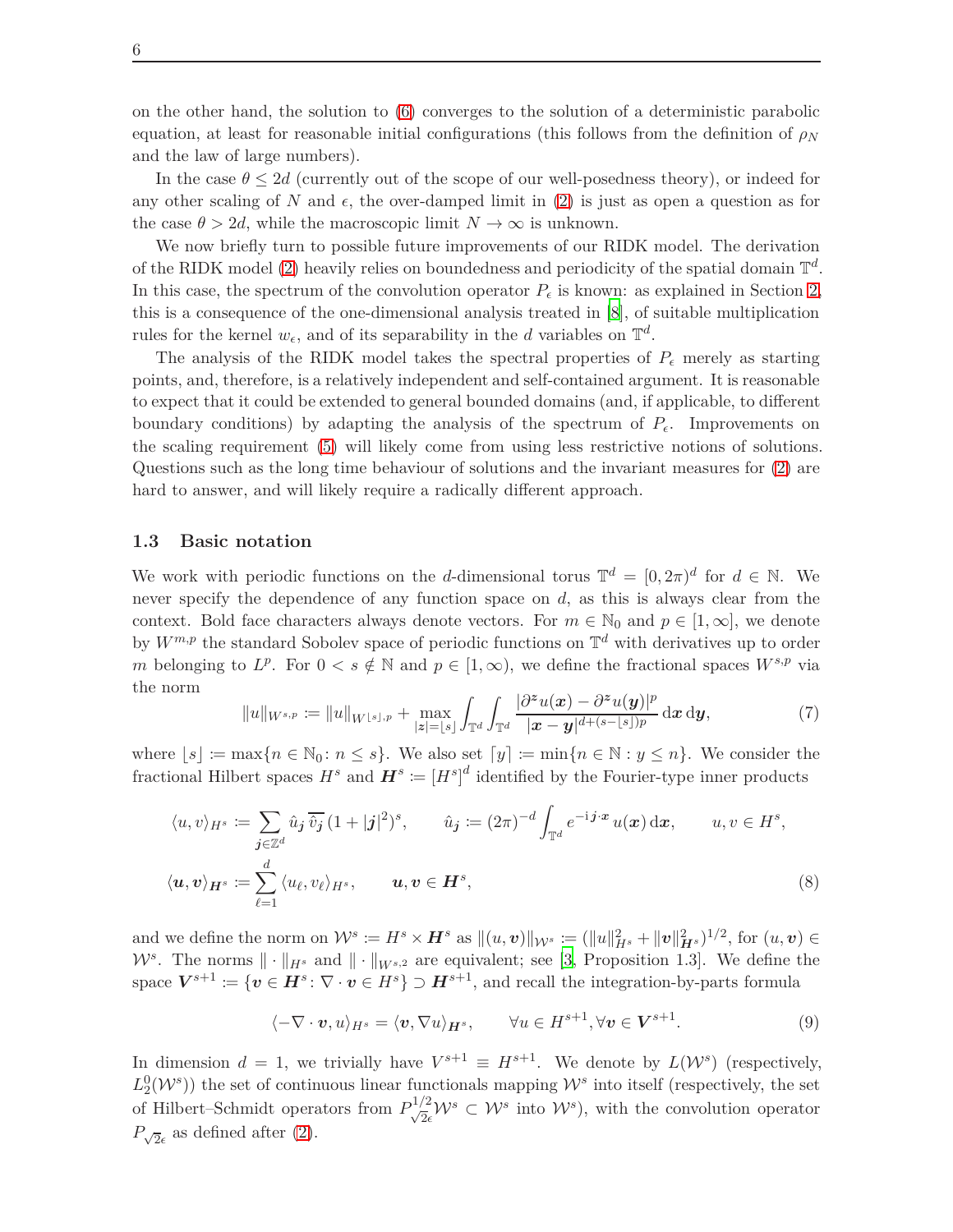For each  $\alpha \in \mathbb{N}$ , we define

$$
\Pi_{\alpha} := \{ \text{set of partitions of } \{1, \ldots, \alpha \} \},
$$
  
\n
$$
B(\pi) := \{ \text{set of blocks forming partition } \pi \}, \qquad \pi \in \Pi_{\alpha},
$$
  
\n
$$
|\pi| := \#B(\pi) = \text{number of blocks forming partition } \pi,
$$

where # denotes the number of elements in a set. Furthermore, for every partition  $\pi \in \Pi_{\alpha}$ , we set

$$
\beta_j(\pi) := \#\{b \in B(\pi) : |b| = j\}, \quad j \in \{1, ..., \alpha\},
$$
  

$$
J(\pi) := \{j \in \{1, ..., \alpha\} : \beta_j(\pi) > 0\}.
$$

As an immediate consequence of the definitions, we have  $\sum_{j\in J(\pi)} j \beta_j(\pi) = \alpha$ .

We use *C* as a generic constant whose value may change from line to line (with dependence on relevant parameters highlighted whenever necessary, for example  $C(s)$ ). In addition, we denote the embedding constant of  $H^s \subset C^0$  by  $K_{H^s \to C^0}$ . Finally, we use the subscript notation to link specific constants with the lemmas where they are defined; for example,  $K_{B,1}$  is the constant introduced in Lemma [B.1.](#page-20-1)

## <span id="page-6-0"></span>**2 Derivation of RIDK**

We now derive the RIDK model [\(4\)](#page-2-0) by following the methodology outlined in [\[8\]](#page-26-4). Con-sider the second-order Langevin system [\(1\)](#page-1-1), as well as the quantities  $(\rho_{\epsilon}(x,t), \dot{j}_{\epsilon}(x,t))$  =  $(N^{-1}\sum_{i=1}^{N}w_{\epsilon}(\boldsymbol{x}-\boldsymbol{q}_i(t)),N^{-1}\sum_{i=1}^{N}\boldsymbol{p}_i(t)w_{\epsilon}(\boldsymbol{x}-\boldsymbol{q}_i(t)))$  defined via the kernel [\(3\)](#page-2-3). Simple Itô computations imply that  $\rho_{\epsilon}$  and  $\mathbf{j}_{\epsilon}$  satisfy the system

<span id="page-6-1"></span>
$$
\begin{cases}\n\partial_t \rho_\epsilon(\mathbf{x},t) = -\nabla \cdot \boldsymbol{j}_\epsilon(\mathbf{x},t), \\
\partial_t \boldsymbol{j}_\epsilon(\mathbf{x},t) = -\gamma \boldsymbol{j}_\epsilon(\mathbf{x},t) - \boldsymbol{j}_{2,\epsilon}(\mathbf{x},t) + \boldsymbol{I}_U(\mathbf{x},t) + \boldsymbol{Z}_N(\mathbf{x},t),\n\end{cases}
$$
\n(10)

where the  $\ell$ <sup>th</sup> component of terms on the right are defined by

$$
[\boldsymbol{j}_{2,\epsilon}(\boldsymbol{x},t)]_{\ell} := N^{-1} \sum_{i=1}^{N} p_{\ell,i}^{2}(t) \, \partial_{x_{\ell}} w_{\epsilon}(\boldsymbol{x} - \boldsymbol{q}_{i}(t)) + N^{-1} \sum_{i=1}^{N} \sum_{k \neq \ell} p_{\ell,i}(t) \, p_{k,i}(t) \, \partial_{x_{\ell}} w_{\epsilon}(\boldsymbol{x} - \boldsymbol{q}_{i}(t)),
$$
\n
$$
[\boldsymbol{I}_{U}(\boldsymbol{x},t)]_{\ell} := -N^{-1} \sum_{i=1}^{N} N^{-1} \sum_{j=1}^{N} \partial_{x_{\ell}} U(\boldsymbol{q}_{i}(t) - \boldsymbol{q}_{j}(t)) w_{\epsilon}(\boldsymbol{x} - \boldsymbol{q}_{i}(t)),
$$
\n
$$
\left[ \boldsymbol{\dot{Z}}_{N}(\boldsymbol{x},t) \right]_{\ell} := \sigma N^{-1} \sum_{i=1}^{N} w_{\epsilon}(\boldsymbol{x} - \boldsymbol{q}_{i}(t)) \, \dot{b}_{\ell,i}.
$$

The terms  $j_{2,\epsilon}, I_U$ , and  $\dot{Z}_N$  are not closed in the leading quantities  $(\rho_{\epsilon}, \dot{j}_{\epsilon})$ , and approximations are used to close the system of equations. We now sketch how the approximations in [\[7](#page-26-3), [8](#page-26-4)] extend to the multi-dimensional case.

The term  $j_{2,\epsilon}$  is dealt with under a local-equilibrium assumption [\[12,](#page-26-7) Corollary 3.2]. In this situation, the probability density function of  $(q_i(t), p_i(t))$  is approximately separable in the position variable  $q_i(t)$  and momentum variable  $p_i(t)$  due to the structure of the Gibbs invariant measure. In addition, the momentum variable is distributed according to a Gaussian of mean zero and diagonal covariance matrix  $(\sigma^2/2\gamma) I_d$ . Furthermore, under the additional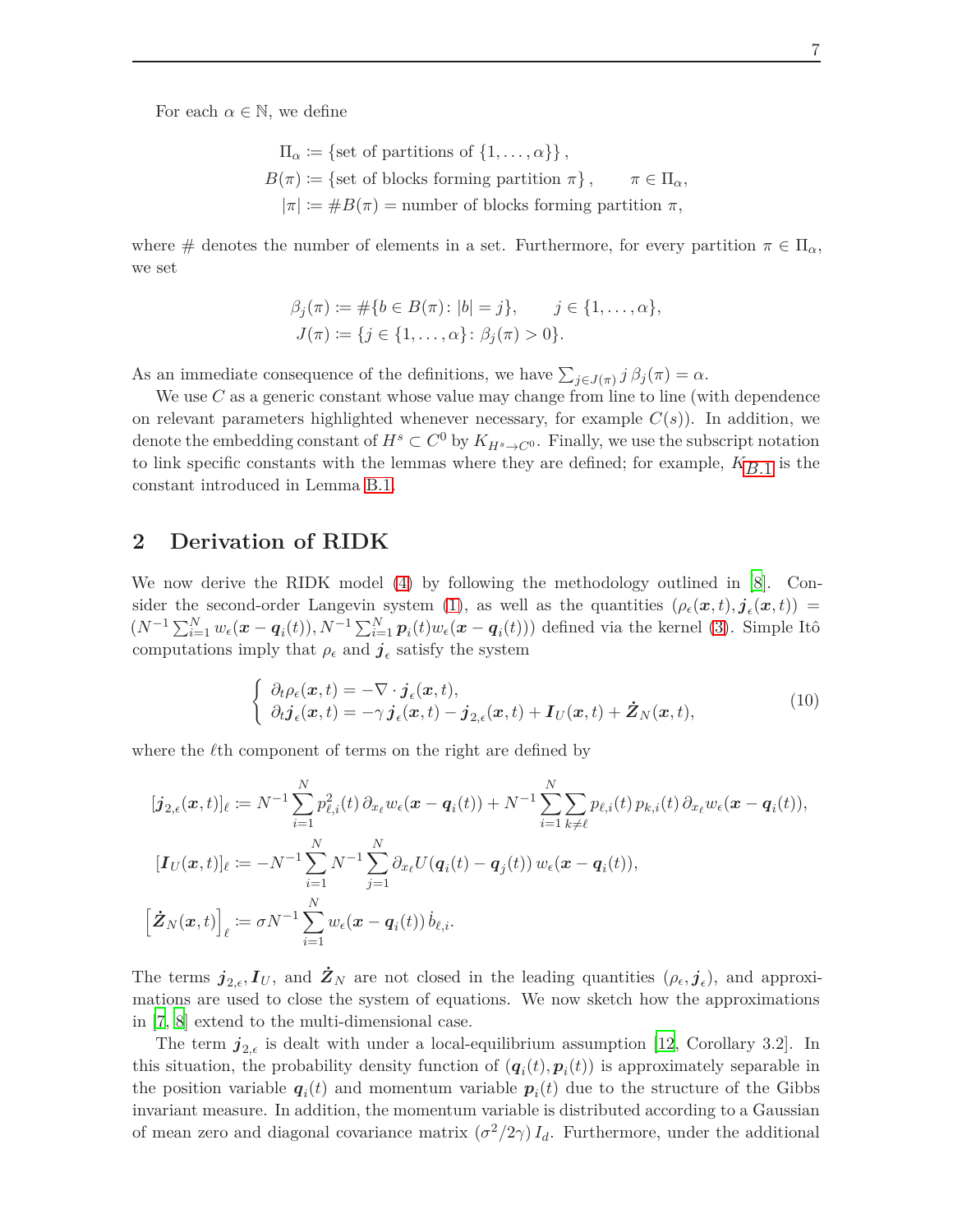assumption  $\sigma^2 \ll 2\gamma$ , the approximation  $\sigma^2/(2\gamma) = \mathbb{E}[p_{\ell,i}^2(t)] \approx p_{\ell,i}^2(t)$  is legitimate. All these considerations imply that  $\mathbb{E}[j_{2,\epsilon}] \approx \sigma^2/(2\gamma) \mathbb{E}[\nabla \rho_{\epsilon}]$  and this motivates the replacement  $\boldsymbol{j}_{2,\epsilon}\approx(\sigma^2/2\gamma)\,\nabla\rho_\epsilon.$ 

The interaction term  $I_U$  may be approximated as  $I_U \approx -\rho_\epsilon (\nabla U * \rho_\epsilon)$ , following the lines of [\[8,](#page-26-4) Proposition 3.5].

Finally, one may substitute the noise  $\dot{Z}_N(x,t)$  with  $\dot{Y}_N(x,t)$ , where

$$
\left[\dot{\boldsymbol{Y}}_{N}(\boldsymbol{x},t)\right]_{\ell} \coloneqq \sigma N^{-1/2} \sqrt{\rho_{\epsilon}(\boldsymbol{x},t)} \, P_{\sqrt{2}\epsilon}^{1/2} \, \xi_{\ell}(\boldsymbol{x},t),\tag{11}
$$

where  $P_{\epsilon}$  is the convolution operator  $P_{\epsilon} : L^2(\mathbb{T}^d) \to L^2(\mathbb{T}^d)$ :  $f \mapsto P_{\epsilon}f(\cdot) = \int_{\mathbb{T}^d} w_{\epsilon}(\cdot - y) f(y) dy$ introduced above, and where  $\{\xi_{\ell}\}_{\ell=1}^d$  are independent space-time white noises. The substitution of  $\dot{Z}_N(x,t)$  with  $\dot{Y}_N(x,t)$  relies on the two noises being approximately equivalent in distribution. This is a consequence of the following approximate multiplication rule for von Mises kernels

$$
w_{\epsilon}(\boldsymbol{x}_1-\boldsymbol{q}_i(t))w_{\epsilon}(\boldsymbol{x}_2-\boldsymbol{q}_i(t)) \approx w_{\sqrt{2}\epsilon}(\boldsymbol{x}_1-\boldsymbol{x}_2)w_{\epsilon/\sqrt{2}}\left(\frac{\boldsymbol{x}_1+\boldsymbol{x}_2}{2}-\boldsymbol{q}_i(t)\right),\tag{12}
$$

where  $x_1, x_2 \in \mathbb{T}^d$ , which can be deduced from its one-dimensional analogue [\[8](#page-26-4)] thanks to the crucial fact that the kernel  $w_{\epsilon}$  is separable in its *d* variables on  $\mathbb{T}^{d}$ .

In addition, the stochastic independence of the *d* components of each member of the family  ${b_i}_{i=1}^N$  is reflected in the stochastic independence of the  ${\{\xi_\ell\}}_{\ell=1}^d$ . Taking all into account, we obtain our multi-dimensional RIDK system [\(2\)](#page-1-0).

The noise  $\dot{Y}_N(x,t)$  can be explicitly expanded using the spectral properties of the operator  $P_{\epsilon}$ , which, due to the separability of the kernel  $w_{\epsilon}$ , are readily available from the one-dimensional case [\[7](#page-26-3), Section 4.2]. More specifically, with  $\{e_j\}_{j\in\mathbb{Z}}$  being the trigonometric system

$$
e_j(x) := \begin{cases} \sqrt{\frac{1}{\pi}} \cos(jx), & \text{if } j > 0, \\ \sqrt{\frac{1}{\pi}} \sin(jx), & \text{if } j < 0, \\ \sqrt{\frac{1}{2\pi}}, & \text{if } j = 0, \end{cases}
$$

it is not difficult to see that the family  ${f_{j,s}}_{j \in \mathbb{Z}^d}$  defined as

$$
f_{\mathbf{j},s}(\mathbf{x}) \coloneqq C(d) \left\{ \prod_{\ell=1}^d e_{j_\ell}(x_\ell) \right\} \left( 1 + |\mathbf{j}|^2 \right)^{-s/2}, \quad \mathbf{j} \in \mathbb{Z}^d,
$$
\n(13)

is, for some choice of normalisation constant  $C(d)$ , an  $H^s$ -orthonormal basis of eigenfunctions for  $P_{\sqrt{2}\epsilon}$  for any  $\epsilon > 0$ . Furthermore, the eigenvalue of  $P_{\sqrt{2}\epsilon}$  corresponding to the eigenfunction  $f_{j,s}$  is

<span id="page-7-0"></span>
$$
\lambda_{j,\epsilon} = \prod_{\ell=1}^d \lambda_{j_\ell,\epsilon},\tag{14}
$$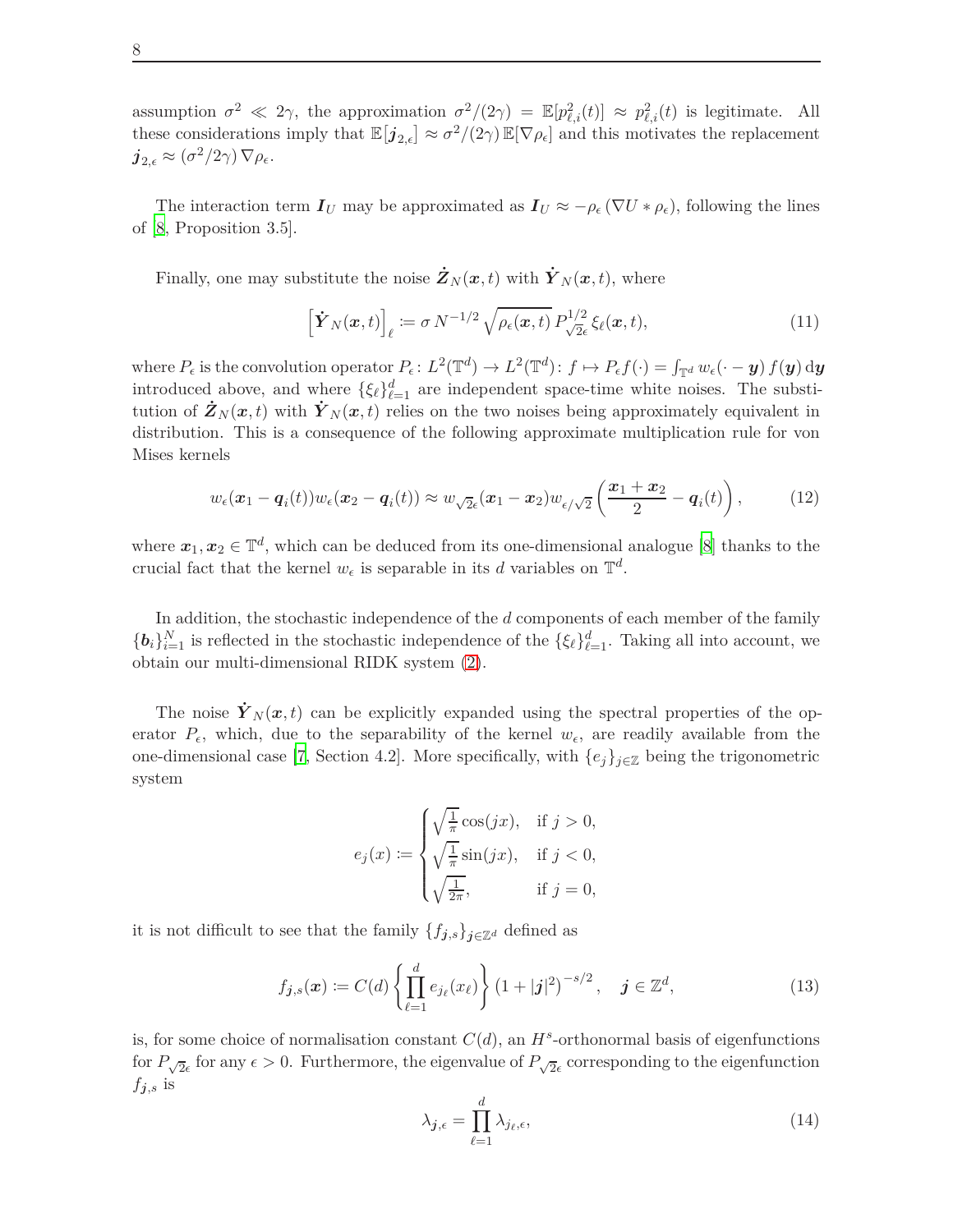where the eigenvalues from the one-dimensional case are given by

$$
\lambda_{j,\epsilon} = \begin{cases} Z_{\sqrt{2}\epsilon}^{-1} \int_{\mathbb{T}} e^{-\frac{\sin^2(x/2)}{\epsilon^2}} \cos(jx) dx = I_j \left( \{ 2\epsilon^2 \}^{-1} \right) / I_0 \left( \{ 2\epsilon^2 \}^{-1} \right), & \text{if } j \neq 0, \\ 1, & \text{if } j = 0, \end{cases}
$$
(15)

with  $I_j$  denoting the modified Bessel function of first kind and order  $j$  [\[1,](#page-26-8) Eq. (9.6.19)]. As a result, the stochastic process

<span id="page-8-3"></span>
$$
W_{\text{per},\epsilon} := \sum_{j \in \mathbb{Z}^d} \sqrt{\alpha_{j,s,\epsilon}} (0, f_{j,s}, 0, \dots, 0) \beta_{1,j} + \dots
$$
  
+ 
$$
\sum_{j \in \mathbb{Z}^d} \sqrt{\alpha_{j,s,\epsilon}} (0, \dots, 0, f_{j,s}) \beta_{d,j}, \qquad \alpha_{j,s,\epsilon} := (1 + |j|^2)^s \lambda_{j,\epsilon}, \qquad (16)
$$

with *iid* families  $\{\beta_{\ell,j}\}_{\ell=1}^d$  of independent Brownian motions, is a  $\mathcal{W}^s$ -valued *Q*-Wiener process representation of the  $\mathbb{R} \times \mathbb{R}^d$ -valued stochastic noise  $(0, \dot{Y}_N(x,t))$ . It follows that, upon swapping  $\dot{\mathbf{Z}}_N(\mathbf{x},t)$  with  $\dot{\mathbf{Y}}_N(\mathbf{x},t)$ , we can write [\(10\)](#page-6-1) in the abstract stochastic PDE form

<span id="page-8-4"></span><span id="page-8-2"></span>
$$
\begin{cases} dX_{\epsilon}(t) = A X_{\epsilon}(t) dt + \alpha_{U}(X_{\epsilon,\delta}(t)) dt + B_{N}(X_{\epsilon}(t)) dW_{\text{per},\epsilon}, \\ X_{\epsilon}(0) = X_{0}, \end{cases}
$$
\n(17)

where  $X_{\epsilon} = (\tilde{\rho}_{\epsilon}, \tilde{\jmath}_{\epsilon}), A$  is the wave-type differential operator given by

$$
AX \coloneqq (-\nabla \cdot \boldsymbol{j}, -\gamma \boldsymbol{j} - (\sigma^2/2\gamma) \nabla \rho), \qquad X = (\rho, \boldsymbol{j}),
$$

the interaction potential is  $\alpha_U(X_{\epsilon,\delta}) := -\tilde{\rho}_{\epsilon}(\nabla U * \tilde{\rho}_{\epsilon})$ , and the stochastic integrand  $B_N$  is given by

<span id="page-8-5"></span>
$$
B_N(\rho, \mathbf{j})(a, \mathbf{b}) \coloneqq \sigma N^{-1/2} (0, \sqrt{\rho} b_1, \ldots, \sqrt{\rho} b_d).
$$

For some  $h_{\delta} \in C^{\lceil d/2 \rceil + 2}(\mathbb{R})$  regularising the square function in  $[0, \delta]$ , we substitute  $B_N$  with the smoothed stochastic integrand

$$
B_{N,\delta}((\rho,\bm{j}))(a,\bm{b}) \coloneqq \sigma N^{-1/2} (0, h_{\delta}(\rho) b_1, \dots, h_{\delta}(\rho) b_d)
$$
(18)

in [\(17\)](#page-8-2), and we finally obtain the following equation in  $X_{\epsilon,\delta} = (\tilde{\rho}_{\epsilon,\delta}, \tilde{\jmath}_{\epsilon,\delta})$ 

$$
\begin{cases} dX_{\epsilon,\delta}(t) = A X_{\epsilon,\delta}(t) dt + \alpha_U(X_{\epsilon,\delta}(t)) dt + B_{N,\delta}(X_{\epsilon,\delta}(t)) dW_{\text{per},\epsilon},\\ X_{\epsilon,\delta}(0) = X_0, \end{cases}
$$

<span id="page-8-0"></span>which is exactly [\(4\)](#page-2-0).

## **3 Main technical results for the proof of Theorem [1.1](#page-2-2)**

<span id="page-8-1"></span>We develop the three main technical tools upon which we base the main proof in Section [4.](#page-17-0) We investigate the cases  $d = 1$  and  $d > 1$  separately.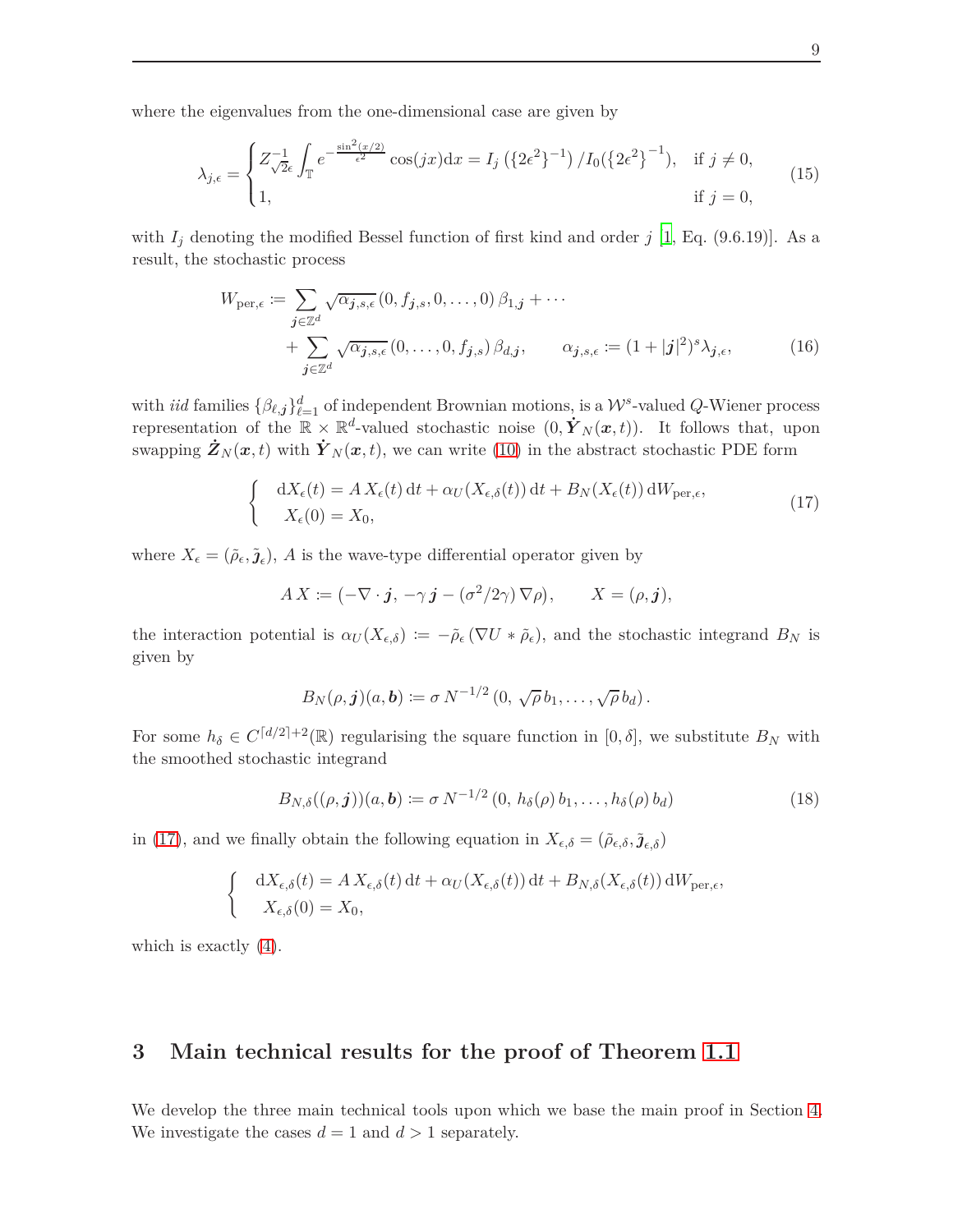#### **3.1 Semigroup analysis of operator** *<sup>A</sup>* **in** <sup>W</sup>*<sup>s</sup>*

<span id="page-9-0"></span>**Lemma 3.1.** Let  $\mathcal{D}(A) := H^{s+1} \times V^{s+1}$ . The operator  $A: \mathcal{D}(A) \subset \mathcal{W}^s \to \mathcal{W}^s$  defines a *C*0*-semigroup of contractions.*

*Proof of Lemma [3.1](#page-9-0) in dimension*  $d = 1$ . The proof is identical to the one provided in [\[7](#page-26-3), Lemma 4.2, simply with all relevant spaces  $H^{\alpha}$  being replaced by  $H^{\alpha-1+s}$ . We assume  $\sigma^2/(2\gamma) := 1$  for simplicity, even though the proof is analogous for the general case  $\sigma^2/(2\gamma)$ 0.

We verify the assumptions of the Hille–Yosida Theorem, as stated in [\[21,](#page-27-8) Theorem 3.1].

*Step 1: A is a closed operator, and*  $\mathcal{D}(A)$  *is dense in*  $\mathcal{W}^s$ . This is easily checked.

*Step 2: The resolvent set of A contains the positive half line.* Let  $\lambda > 0$ . We show that the operator  $A_{\lambda} := A - \lambda I$  is injective. Assume that  $A_{\lambda}(\rho, j) = (0, 0)$ . We take the  $H^s$ -inner product of the first component of  $A_\lambda(\rho, j)$  with  $\rho$  and of the second component of  $A_\lambda(\rho, j)$ with *j*, and we obtain

$$
0 = \langle -j' - \lambda \rho, \rho \rangle_{H^s} + \langle -(\lambda + \gamma) j - \rho', j \rangle_{H^s} = -\lambda ||\rho||_{H^s}^2 - (\lambda + \gamma) ||j||_{H^s}^2,
$$

where we have used [\(9\)](#page-5-0). Since  $\lambda, \gamma > 0$ , we deduce that  $(\rho, j) = (0, 0)$ . We now show that  $A_{\lambda}^{-1}$  is a bounded operator. Consider  $A_{\lambda}^{-1}(a, b) = (\rho, j)$ . This implies

<span id="page-9-2"></span><span id="page-9-1"></span>
$$
\lambda \rho = -a - j',\tag{19}
$$

$$
(\lambda + \gamma) j = -b - \rho'. \tag{20}
$$

Taking the  $H^s$ -inner product of [\(19\)](#page-9-1) (respectively, of [\(20\)](#page-9-2)) with  $\rho$  (respectively, with *j*), we get

$$
\lambda \left\| (\rho, j) \right\|_{\mathcal{W}^s}^2 \le \lambda \left\| \rho \right\|_{H^s}^2 + (\lambda + \gamma) \left\| j \right\|_{H^s}^2 = \langle -a, \rho \rangle_{H^s} + \langle -b, j \rangle_{H^s}.
$$
 (21)

We use the Cauchy–Schwartz and Young inequalities to deduce  $||A_{\lambda}^{-1}||_{\mathcal{L}(\mathcal{W}^s,\mathcal{W}^s)} \leq \lambda^{-1}$ , hence the boundedness of  $A_{\lambda}^{-1}$ . We now show that  $Dom(A_{\lambda}^{-1})$  is dense in  $\mathcal{W}^s$ . Let us fix  $(a, b) \in$  $H^s \times H^{s+1}$ . The system of equations  $A_\lambda(\rho, j) = (a, b)$  reads

$$
-j'-\lambda \rho = a, \qquad -(\lambda + \gamma) j - \rho' = b,
$$

which promptly gives

<span id="page-9-3"></span>
$$
\frac{\rho''}{\lambda + \gamma} - \lambda \rho = a - \frac{b'}{\lambda + \gamma} \in H^s. \tag{22}
$$

A Fourier series expansion argument provides existence of a unique solution  $\rho \in H^{s+2}$  for [\(22\)](#page-9-3). From  $-(\lambda + \gamma) j = \rho' + b$ , we immediately deduce that  $j \in H^{s+1}$ . We have shown that, for every  $(a, b)$  in the dense subset  $H^s \times H^{s+1} \subset \mathcal{W}^s$ , the operator  $A_{\lambda}^{-1}$  is well-defined.

*Step 3: Inequality* [\[21](#page-27-8), (3.1)] is satisfied: This is precisely  $||A_{\lambda}^{-1}||_{\mathcal{L}(W^s, \mathcal{W}^s)} \leq \lambda^{-1}$ , which we already proved. □

*Proof of Lemma [3.1](#page-9-0) in dimension d >* 1*.* Steps 2 and 3 are readily adapted, as the Fourier analysis is unchanged. We only need need to justify the validity of Step 1. As for the density of  $\mathcal{D}(A)$  in  $\mathcal{W}^s$ , this is implied by the density of  $H^{s+1}$  into  $H^s$  and  $H^{s+1}$  into  $H^s$ , as well as by the inclusion  $H^{s+1} \subset V^{s+1}$ . As for the closedness of the operator *A*, this follows from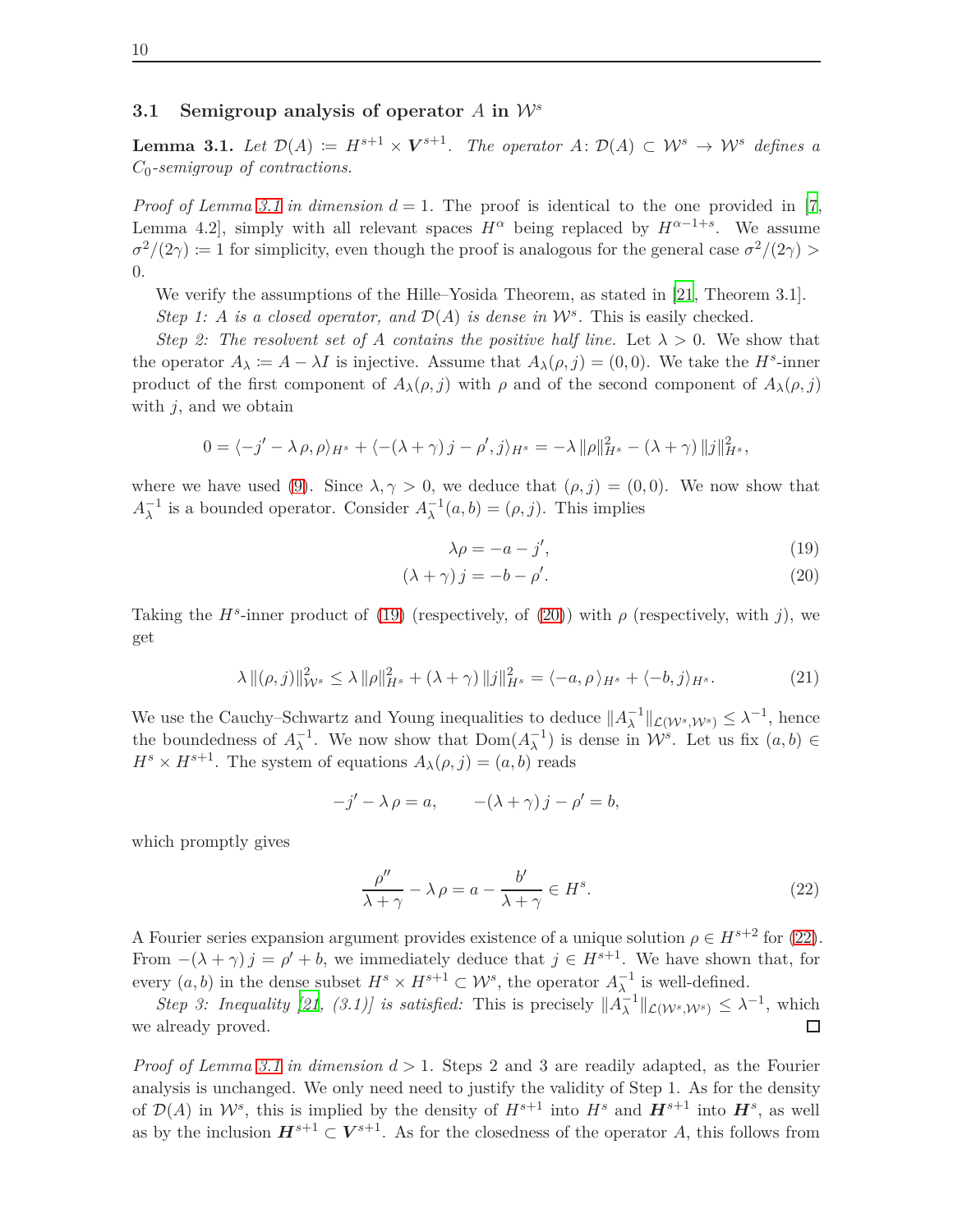the consistency of the first component of *A* and of the definition of  $V^{s+1}$ . More specifically, consider a sequence  $\mathcal{D}(A) \ni (\rho_n, \mathbf{j}_n) \to (\rho, \mathbf{j})$  in  $\mathcal{W}^s$ , such that  $A(\rho_n, \mathbf{j}_n) \to (x, \mathbf{y})$  in  $\mathcal{W}^s$ . This immediately implies that  $\nabla \cdot \mathbf{j}_n$  converges in  $H^{s-1}$  to both  $-x$  and  $\nabla \cdot \mathbf{j}$ , forcing them to agree. In particular,  $j \in V^{s+1}$ . Similarly,  $\nabla \rho_n$  converges in  $H^{s-1}$  to both  $\nabla \rho$  and  $-\gamma j - y$ , forcing them to agree. In particular,  $\rho \in H^{s+1}$ . Therefore,  $(\rho, j) \in \mathcal{D}(A)$  and  $A(\rho, j) = (x, y)$ . □

# <span id="page-10-0"></span>**3.2** Improved bounds on trace of  $W_{\text{per},\epsilon}$  in  $\mathcal{W}^s$ -norm

<span id="page-10-1"></span>**Lemma 3.2.** Let  $\{\lambda_{\epsilon,j}\}_{j\in\mathbb{Z}^d}$  be the eigenvalues of  $P_{\sqrt{2}\epsilon}$ , see [\(14\)](#page-7-0) and [\(15\)](#page-8-3). Let  $\alpha \in (0,1)$  and  $\beta \in (0,1)$  *such that*  $\alpha + \beta \geq 1$ *, and let*  $s \geq 0$ *.* 

*(i) The following bound holds*

$$
\sum_{j \in \mathbb{Z}^d} {\lambda_{j,\epsilon}} (1+|j|^2)^s \le C(s,d) \left\{ \epsilon^{-2\beta(2s+1)} + \epsilon^{-2\alpha(2s+1)} + \epsilon^{-2\alpha-4\beta s} \right\} \epsilon^{-(d-1)}.
$$
 (23)

<span id="page-10-8"></span>*(ii)* The right-hand side of [\(23\)](#page-10-2) is minimised, among all admissible pairs  $(\alpha, \beta)$ *, by choosing*  $(\alpha, \beta) = (1/2, 1/2)$ *. In this case, the right-hand side of* [\(23\)](#page-10-2) *is proportional to*  $\epsilon^{-\theta_c(s)}$ *, where*  $\theta_c(s) = 2s + d$  *was introduced in Remark [1.2.](#page-3-0)* 

*Proof of Lemma [3.2](#page-10-1) in dimension*  $d = 1$ . We denote by  $I_i(x)$  the *j*-th modified Bessel function of the first kind evaluated at *x*.

*Step 1*. There exists  $K > 0$  such that, for any *j* and any  $\epsilon$ , it holds  $\lambda_{\epsilon,j} < K$ . This follows from [\(15\)](#page-8-3) together with the monotonicity of  $\{\lambda_{\epsilon,j}\}_j$  (see [\[20](#page-27-9), Introduction]).

*Step 2.* Let  $x \geq 1$ . Picking  $k = 2$  and  $m = 0$  in [\[20](#page-27-9), Theorem 2, bound (a)], we have

<span id="page-10-7"></span><span id="page-10-2"></span>
$$
\frac{I_{j+1}(x)}{I_j(x)} < \frac{x}{j+1/2+x}.\tag{24}
$$

We show that the inequality

<span id="page-10-3"></span>
$$
\frac{x}{j+1/2+x} \le 1 - \frac{1}{x^{\alpha}}
$$
\n(25)

holds when

<span id="page-10-5"></span><span id="page-10-4"></span>
$$
j \ge C x^{\beta},\tag{26}
$$

<span id="page-10-6"></span>
$$
x \ge \overline{x} = \overline{x}(\alpha, \beta) > 0,\tag{27}
$$

for suitable  $\overline{x}(\alpha, \beta) > 0$  and  $C > 0$  to be discussed below. Simple algebraic rearrangements imply that [\(25\)](#page-10-3) is equivalent to

$$
0 \le j(x^{\alpha} - 1) + \frac{1}{2}x^{\alpha} - x - \frac{1}{2},
$$
\n(28)

which is in turn satisfied (taking  $(26)$  into account), at least under the sufficient condition

$$
0 \le C x^{\alpha + \beta} - C x^{\beta} + \frac{1}{2} x^{\alpha} - x - \frac{1}{2}.
$$
 (29)

Take  $C > 0$  in [\(26\)](#page-10-4) if  $\alpha + \beta > 1$ , otherwise take  $C > 1$  if  $\alpha + \beta = 1$ . Then, for *x* large enough (i.e., for  $\bar{x}$  large enough in [\(27\)](#page-10-5)), inequality [\(29\)](#page-10-6) is satisfied, and therefore so is inequality [\(25\)](#page-10-3).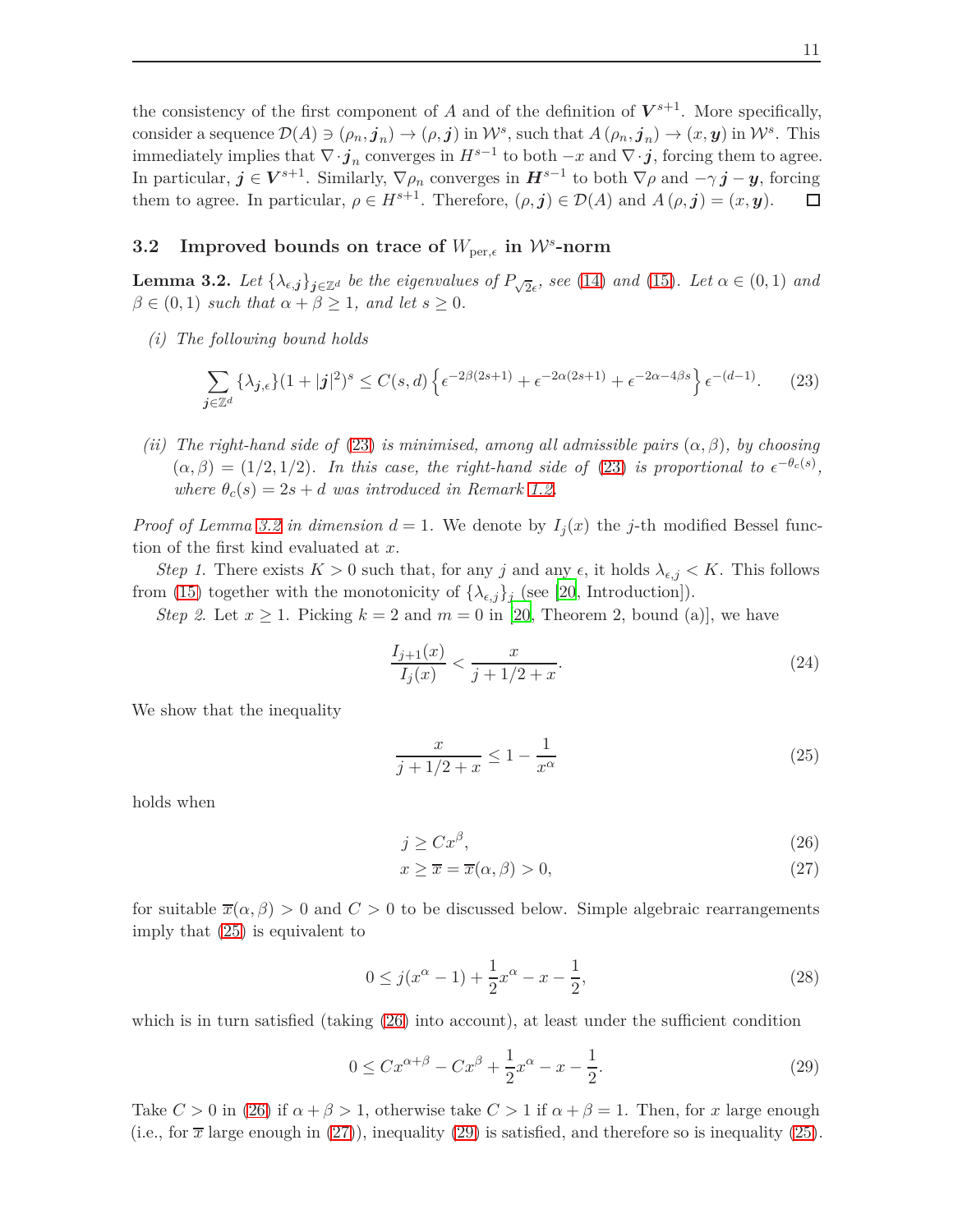*Step 3*. By symmetry of  $\lambda_{\epsilon,j}$  with respect to *j*, seen in [\(15\)](#page-8-3), we only need consider nonnegative indexes *j*. We define  $A_1 := \{0, 1, 2, \ldots, \lceil Cx^{\beta} \rceil\}$  and  $A_2 := \mathbb{N}_0 \setminus A_1$ . We split the sum in the left-hand side of [\(23\)](#page-10-2) over these two sets. We use *Step 1* to deduce

$$
\sum_{j=0}^{\lceil Cx^{\beta} \rceil} {\lambda_{\epsilon,j}}(1+j^2)^s \le K \sum_{j=0}^{\lceil Cx^{\beta} \rceil} (1+j^2)^s \le K \sum_{j=0}^{\lceil Cx^{\beta} \rceil} (1+\lceil Cx^{\beta} \rceil^2)^s \le K \sum_{j=0}^{\lceil Cx^{\beta} \rceil} (1+\lceil Cx^{\beta} \rceil)^{2s}
$$
  
=  $K(1+\lceil Cx^{\beta} \rceil)^{2s+1} \le C(s)K(\lceil Cx^{\beta} \rceil)^{2s+1}.$  (30)

For the sum over  $A_2$ , we use the geometric decay  $\lambda_{\epsilon,j+1} \leq (1 - 1/x^{\alpha})\lambda_{\epsilon,j}$ , which is implied by [\(24\)](#page-10-7) and [\(25\)](#page-10-3) combined with [\(15\)](#page-8-3). We use *Step 1* to obtain

$$
\sum_{j=\lceil Cx^{\beta}\rceil+1}^{\infty} \{\lambda_{\epsilon,j}\}(1+j^2)^s
$$
\n
$$
\leq C(s)K \sum_{j=\lceil Cx^{\beta}\rceil+1}^{\infty} \left(1-\frac{1}{x^{\alpha}}\right)^{j-(\lceil Cx^{\beta}\rceil+1)} j^{2s} = C(s)K \sum_{j=0}^{\infty} \left(1-\frac{1}{x^{\alpha}}\right)^j \left(j+\lceil Cx^{\beta}\rceil+1\right)^{2s}
$$
\n
$$
\leq C(s)K \sum_{j=0}^{\infty} \left(1-\frac{1}{x^{\alpha}}\right)^j j^{2s} + C(s)K \sum_{j=0}^{\infty} \left(1-\frac{1}{x^{\alpha}}\right)^j \left(\lceil Cx^{\beta}\rceil+1\right)^{2s}
$$
\n
$$
\leq C(s)K \left(\frac{1}{x^{\alpha}}\right)^{-(2s+1)} + C(s)Kx^{\alpha} \left(\lceil Cx^{\beta}\rceil+1\right)^{2s},\tag{31}
$$

where we have also used estimates on the polylogarithmic function  $\text{Li}_{\gamma}(z) \coloneqq \sum_{j=1}^{\infty} z^{j}j^{-\gamma}$  for the first term in the last line, namely

<span id="page-11-2"></span><span id="page-11-1"></span><span id="page-11-0"></span>
$$
\text{Li}_{\gamma}(z) \le \frac{C(s)}{(1-z)^{-\gamma+1}}.\tag{32}
$$

In our case,  $\gamma = -2s$ . Inequality [\(32\)](#page-11-0) applies for negative integers  $\gamma$  as a simple consequence of differentiation of the geometric power series. Furthermore, [\(32\)](#page-11-0) also applies for negative non-integers  $\gamma$ , provided that  $z \in (1 - \nu, 1)$  for some small  $\nu = \nu(s)$ . This is a consequence of the trivial bound  $\text{Li}_{\gamma}(z) \le \sum_{j=0}^{\infty} z^{j} (1+j)^{-\gamma}$ , and of [\[15,](#page-27-10) (9.550) and (9.557)].

As in the case of [\[7,](#page-26-3) Lemma 4.3], we pick  $x := (2\epsilon^2)^{-1}$ , with  $\epsilon$  small enough so that [\(27\)](#page-10-5) holds (and that  $z = 1-1/x^{\alpha} \in (1-\nu, 1)$ , with this requirement only demanded if  $\gamma = -2s \notin \mathbb{Z}$ ). Combining  $(30)$  and  $(31)$  gives  $(23)$ .

Finally, it is easy to see that the choice  $(\alpha, \beta) = (1/2, 1/2)$ , which makes the right-hand side of [\(23\)](#page-10-2) proportional to  $\epsilon^{-\theta_c(s)} = \epsilon^{-(2s+d)}$ , also minimises it among all admissible pairs (*α, β*).囗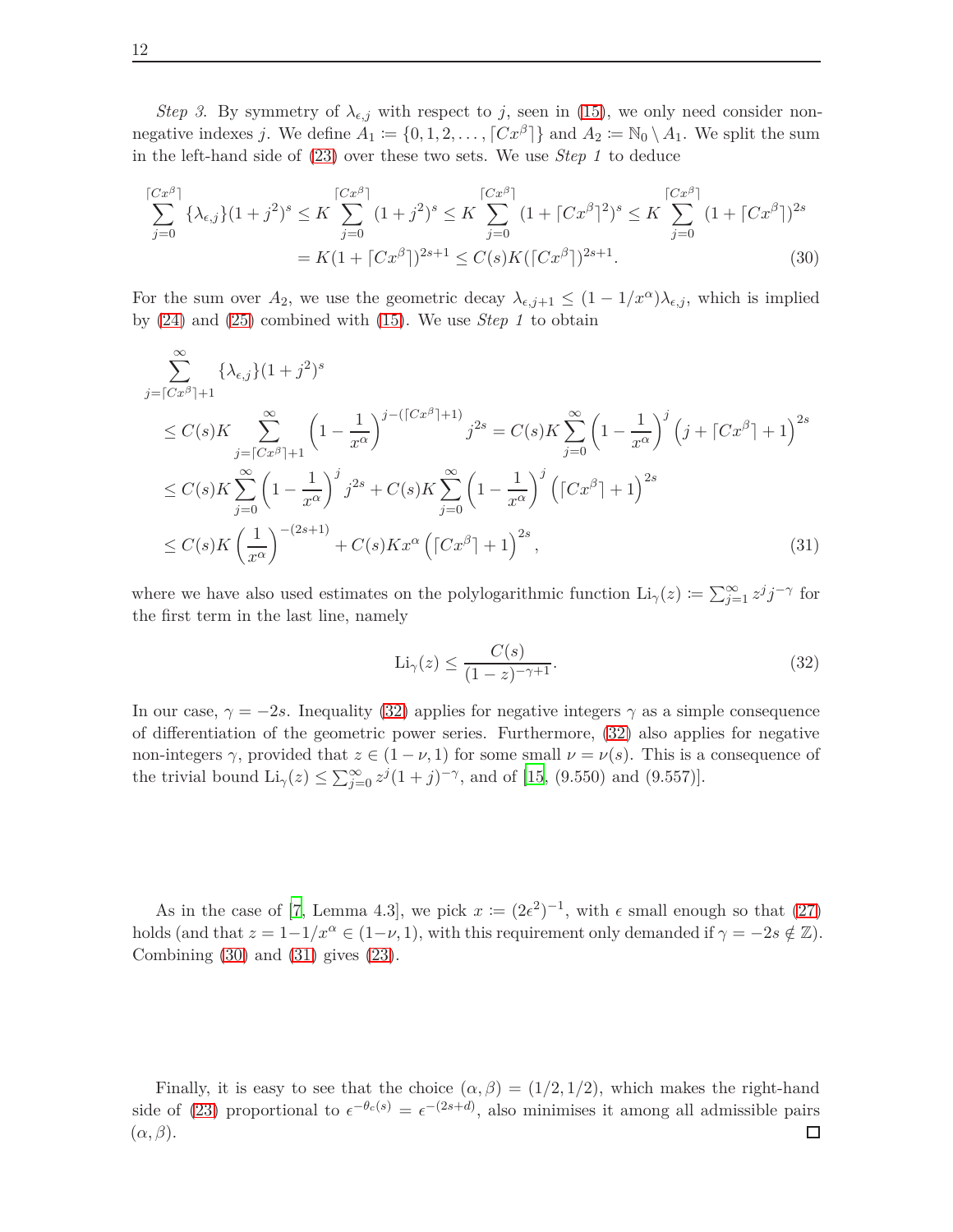*Proof of Lemma [3.2](#page-10-1) in dimension d >* 1*.* The result promptly follows from the bound

$$
\sum_{\mathbf{j}\in\mathbb{Z}^d} {\lambda_{\mathbf{j},\epsilon}} (1+|\mathbf{j}|^2)^s = \sum_{\mathbf{j}\in\mathbb{Z}^d} \prod_{\ell=1}^d \lambda_{j_\ell,\epsilon} \left(1+\sum_{k=1}^d j_k^2\right)^s
$$
\n
$$
\leq C(s) \sum_{k=1}^d \sum_{\mathbf{j}\in\mathbb{Z}^d} \prod_{\ell=1}^d \lambda_{j_\ell,\epsilon} (1+j_k^2)^s \leq C(s) \sum_{k=1}^d \sum_{j_k\in\mathbb{Z}} \lambda_{j_k,\epsilon} (1+j_k^2)^s \sum_{j_\ell\in\mathbb{Z},\ell\neq k} \prod_{\ell=1,\ell\neq k}^d \lambda_{j_\ell,\epsilon}
$$
\n
$$
= C(s,d) \left(\sum_{j\in\mathbb{Z}} \lambda_{j,\epsilon} (1+j^2)^s\right) \left(\sum_{j\in\mathbb{Z}} \lambda_{j,\epsilon}\right)^{d-1}
$$

and the validity of [\(23\)](#page-10-2) for  $d = 1$ . The optimality of the scaling under  $(\alpha, \beta) = (1/2, 1/2)$  has already been dealt with in the one-dimensional case. 口

**Remark 3.3.** For  $d = 1$ , we have improved the scaling of [\[7](#page-26-3), Lemma 4.3] in two points. Firstly, the bound on  $\{\lambda_{j,\epsilon}\}_j$  is now uniform in  $\epsilon$  and  $j$  (i.e., we no longer bound  $\lambda_{j,\epsilon}$  using  $\epsilon^{-1}$ ). Secondly, the exponential decay of the eigenvalues 'kicks in' earlier, namely around  $C\epsilon^{-2\beta}$  rather than around  $\epsilon^{-2}$ . This leads to a sharper estimate concerning the sum on the region *A*1.

These improvements bring the threshold  $\theta_0$  down from 7 to 3 for the suboptimal choice  $s = 1$  (see [\[7,](#page-26-3) Lemma 4.3]). In addition, the switch to fractional Sobolev spaces, i.e., the choice  $s = 1/2 + \eta$  instead of  $s = 1$  as in [\[7\]](#page-26-3), where  $\eta$  can be chosen arbitrarily small, grants a further decrease of  $\theta_0$  from 3 to 2.

#### <span id="page-12-0"></span>**3.3 Regularity of the stochastic integrand** *BN,δ*

<span id="page-12-1"></span>**Lemma 3.4.** With the same notation as in Theorem [1.1,](#page-2-2) let  $s = d/2 + \eta$ , where  $\eta > 0$  is *such that*  $\eta < C(d) < 1/2$ , where  $C(d)$  *is small enough (see Lemma [B.4\)](#page-22-0). Then* 

- <span id="page-12-2"></span>*(i)*  $B_{N,\delta}$  *is a map from*  $\mathcal{W}^s$  *to*  $L(\mathcal{W}^s)$ *.*
- <span id="page-12-3"></span>*(ii)*  $B_{N,\delta}$  *is* locally Lipschitz *with respect to the*  $L_2^0(\mathcal{W}^s)$ *-norm.*
- *(iii)*  $B_{N,\delta}$  *is* sublinear *with respect to the*  $L_2^0(\mathcal{W}^s)$ *-norm if*  $d = 1$ *, and* locally bounded *with respect to the same norm if*  $d > 1$ *.*

*Proof of Lemma [3.4](#page-12-1) for d* = 1*.* We limit ourselves to proving Statements [\(ii\)](#page-12-2) and [\(iii\).](#page-12-3)

*Statement (ii)*. Take  $(u_1, v_1)$ ,  $(u_2, v_2) \in \mathcal{W}^s$ , such that  $||(u_1, v_1)||_{\mathcal{W}^s} \leq k$ ,  $||(u_2, v_2)||_{\mathcal{W}^s} \leq k$ . From [\(16\)](#page-8-4) and [\(18\)](#page-8-5) we have that

<span id="page-12-4"></span>
$$
||B_{N,\delta}((u_1, v_1)) - B_{N,\delta}((u_2, v_2))||_{L_2^0(\mathcal{W}^s)}^2
$$
  
= 
$$
\sum_{j\in\mathbb{Z}} ||\sqrt{\alpha_{j,s,\epsilon}} \{B_{N,\delta}((u_1, v_1)) - B_{N,\delta}((u_2, v_2))\} (0, f_{j,s})||_{\mathcal{W}^s}^2
$$
  
= 
$$
\frac{\sigma^2}{N} \sum_{j\in\mathbb{Z}} \alpha_{j,s,\epsilon} ||(0, \{h_\delta(u_1) - h_\delta(u_2)\} f_{j,s})||_{\mathcal{W}^s}^2.
$$
 (33)

We use the fact that  $\{f_{j,s}\}_j$  are orthonormal in  $H^s$ , the equivalence of the norms  $\|\cdot\|_{H^s}$  and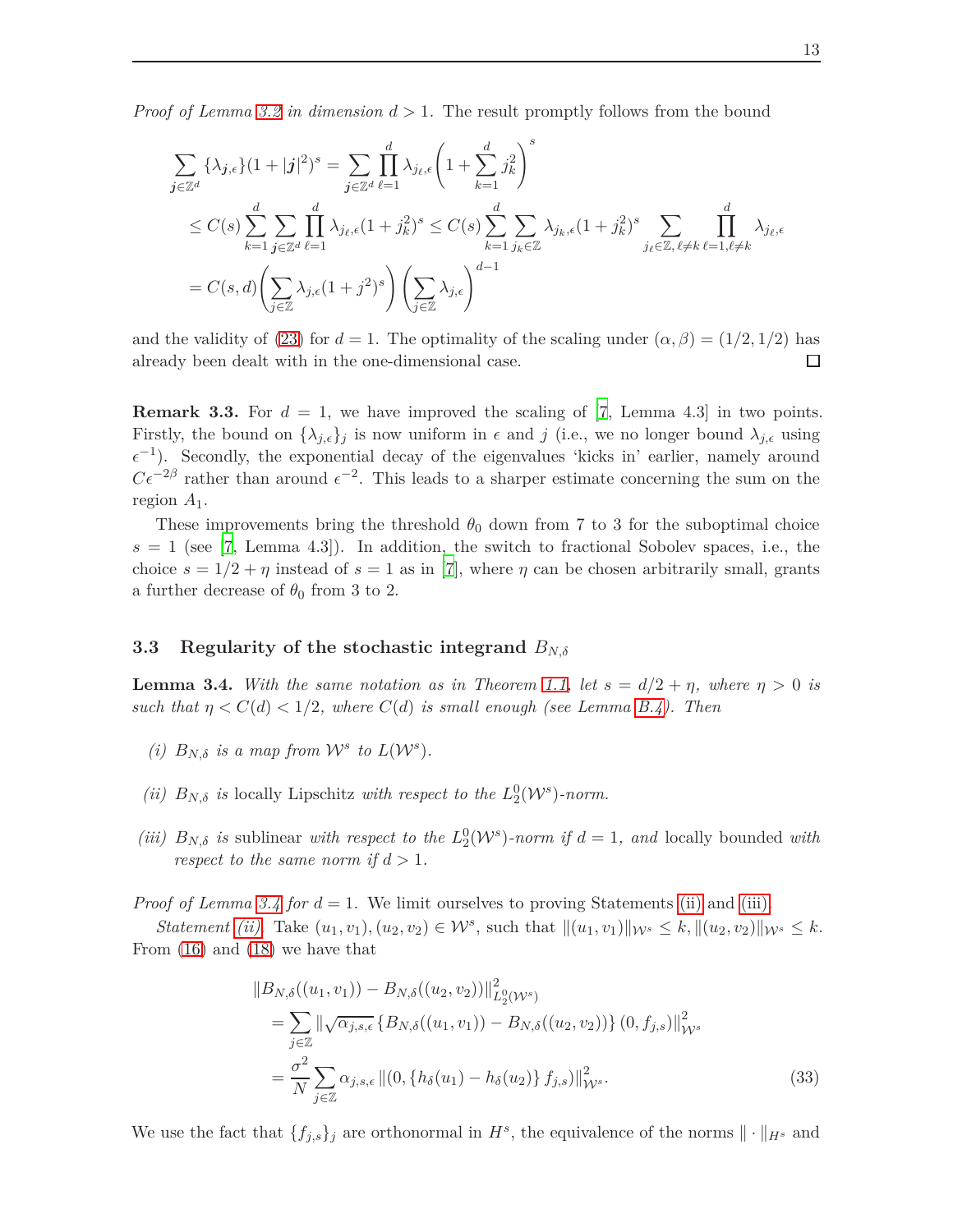$\|\cdot\|_{W^{s,2}}$  (see Subsection [1.3\)](#page-5-1), the boundedness of  $h'_{\delta}$ , and Lemma [B.1](#page-20-1) to write

$$
\begin{split}\n\|(0, \{h_{\delta}(u_{1}) - h_{\delta}(u_{2})\} f_{j,s})\|_{\mathcal{W}^{s}}^{2} \\
&\leq C \|\left\{h_{\delta}(u_{1}) - h_{\delta}(u_{2})\right\} f_{j,s}\|_{\mathcal{W}^{s,2}}^{2} \leq C K_{B.1}^{2} \|h_{\delta}(u_{1}) - h_{\delta}(u_{2})\|_{\mathcal{W}^{s,2}}^{2} \\
&= C K_{B.1}^{2} \left\{\int_{\mathbb{T}} |h_{\delta}(u_{1}(x)) - h_{\delta}(u_{2}(x))|^{2} \mathrm{d}x \right. \\
&\quad \left. + \int_{\mathbb{T}} \int_{\mathbb{T}} \frac{|h_{\delta}(u_{1}(x)) - h_{\delta}(u_{2}(x)) - \{h_{\delta}(u_{1}(y)) - h_{\delta}(u_{2}(y))\}|^{2}}{|x - y|^{1 + 2s}} \mathrm{d}x \mathrm{d}y \right\} \\
&\leq C(\delta) K_{B.1}^{2} \left\{\int_{\mathbb{T}} |u_{1}(x) - u_{2}(x)|^{2} \mathrm{d}x \right. \\
&\quad \left. + \int_{\mathbb{T}} \int_{\mathbb{T}} \frac{|h_{\delta}(u_{1}(x)) - h_{\delta}(u_{2}(x)) - \{h_{\delta}(u_{1}(y)) - h_{\delta}(u_{2}(y))\}|^{2}}{|x - y|^{1 + 2s}} \mathrm{d}x \mathrm{d}y \right\}.\n\end{split} \tag{34}
$$

We bound the numerator of [\(34\)](#page-13-0). If either  $u_1(x) = u_2(x)$  or  $u_1(y) = u_2(y)$ , then simply

<span id="page-13-1"></span><span id="page-13-0"></span>
$$
|h_{\delta}(u_1(x)) - h_{\delta}(u_2(x)) - \{h_{\delta}(u_1(y)) - h_{\delta}(u_2(y))\}|^2
$$
  
\n
$$
\leq C(\delta)|u_1(x) - u_2(x) - \{u_1(y) - u_2(y)\}|^2.
$$
\n(35)

Otherwise, we use the embedding  $H^s \subset C^0$  and write

$$
|h_{\delta}(u_{1}(x)) - h_{\delta}(u_{2}(x)) - \{h_{\delta}(u_{1}(y)) - h_{\delta}(u_{2}(y))\}|^{2}
$$
  
\n
$$
\leq 2 \left| \frac{h_{\delta}(u_{1}(x)) - h_{\delta}(u_{2}(x))}{u_{1}(x) - u_{2}(x)} \right|^{2} |u_{1}(x) - u_{2}(x) - \{u_{1}(y) - u_{2}(y)\}|^{2}
$$
  
\n
$$
+ 2 \left| \frac{h_{\delta}(u_{1}(x)) - h_{\delta}(u_{2}(x))}{u_{1}(x) - u_{2}(x)} - \frac{h_{\delta}(u_{1}(y)) - h_{\delta}(u_{2}(y))}{u_{1}(y) - u_{2}(y)} \right|^{2} |u_{1}(y) - u_{2}(y)|^{2}
$$
  
\n
$$
\leq 2C(\delta)|u_{1}(x) - u_{2}(x) - \{u_{1}(y) - u_{2}(y)\}|^{2}
$$
  
\n
$$
+ 2K_{H^{s} \to C^{0}}^{2} \left| \frac{h_{\delta}(u_{1}(x)) - h_{\delta}(u_{2}(x))}{u_{1}(x) - u_{2}(x)} - \frac{h_{\delta}(u_{1}(y)) - h_{\delta}(u_{2}(y))}{u_{1}(y) - u_{2}(y)} \right|^{2} ||u_{1} - u_{2}||_{H^{s}}^{2}
$$
  
\n=:  $T_{1} + T_{2}$ . (36)

We now focus on  $T_2$ . We define the auxiliary function

<span id="page-13-2"></span>
$$
r(\alpha, \beta) = \begin{cases} \{h_{\delta}(\alpha) - h_{\delta}(\beta)\} / (\alpha - \beta), & \text{if } \alpha \neq \beta, \\ h'_{\delta}(\alpha), & \text{if } \alpha = \beta. \end{cases}
$$

We write

$$
\left| \frac{h_{\delta}(u_1(x)) - h_{\delta}(u_2(x))}{u_1(x) - u_2(x)} - \frac{h_{\delta}(u_1(y)) - h_{\delta}(u_2(y))}{u_1(y) - u_2(y)} \right|^2
$$
  
\n
$$
\leq 2 \left| r(u_1(x), u_2(x)) - r(u_1(y), u_2(x)) \right|^2
$$
  
\n
$$
+ 2 \left| r(u_1(y), u_2(x)) - r(u_1(y), u_2(y)) \right|^2 := T_3 + T_4.
$$

In the above, we perform a first-order Taylor expansion (with respect to the first variable of *r* only for  $T_3$ , and with respect to the second variable of *r* only for  $T_4$ ). This is possible because *r* has partial derivatives defined everywhere (as a consequence of  $h_\delta$  being  $C^2(\mathbb{R})$ ). In addition, the partial derivatives of *r* are uniformly bounded by  $\sup_{z\in\mathbb{R}}|h''_{\delta}(z)| \leq C(\delta)$ . This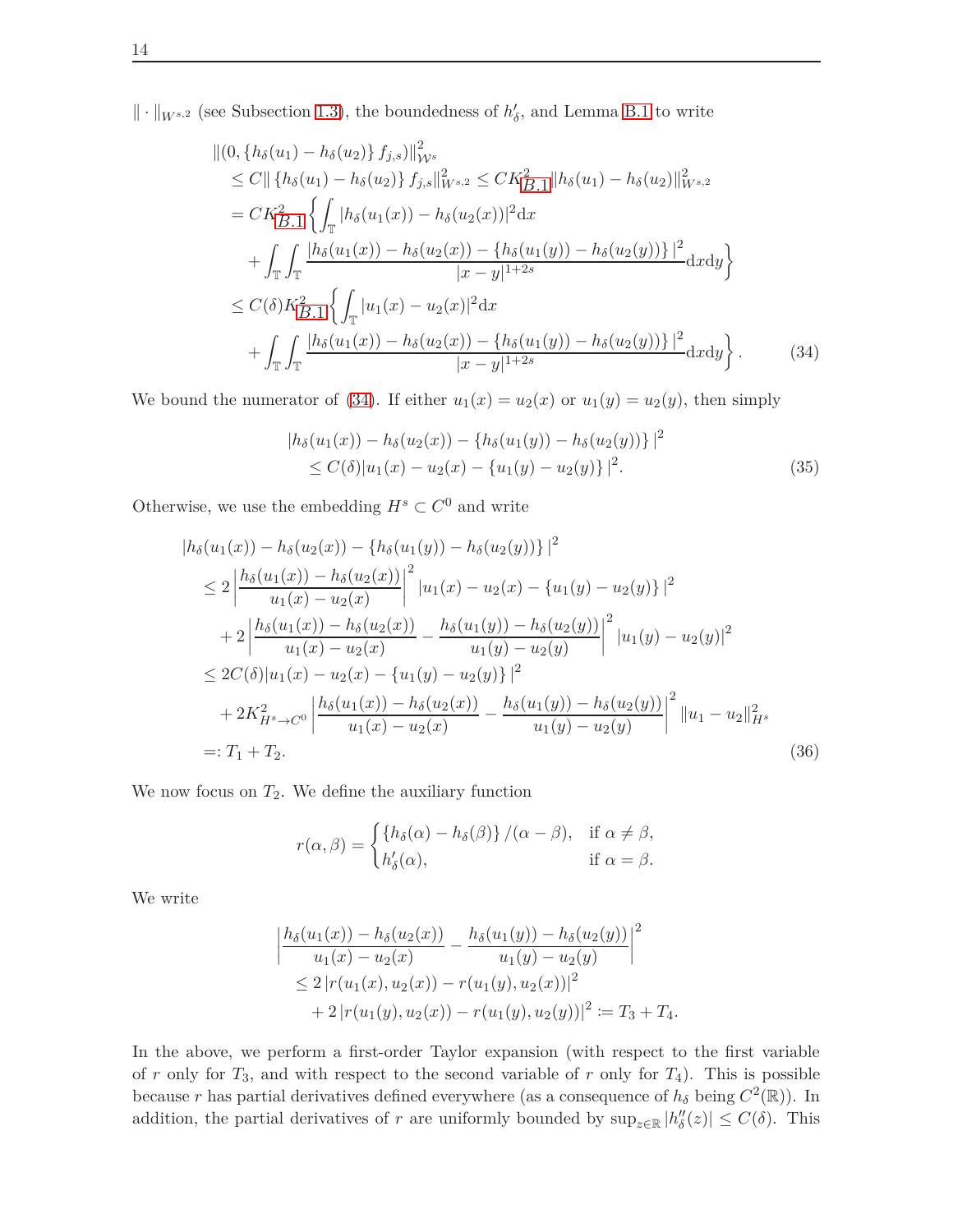implies

<span id="page-14-0"></span>
$$
T_3 + T_4 \le C(\delta) |u_1(x) - u_1(y)|^2 + C(\delta) |u_2(x) - u_2(y)|^2. \tag{37}
$$

We plug [\(35\)](#page-13-1), [\(36\)](#page-13-2) and [\(37\)](#page-14-0) into [\(34\)](#page-13-0) and take into account the assumption  $\|(u_1, v_1)\|_{W^s} \leq$  $k, \|(u_2, v_2)\|_{\mathcal{W}^s} \leq k$  to obtain

$$
\begin{split}\n&\|(0, \{h_{\delta}(u_{1}) - h_{\delta}(u_{2})\} f_{j,s})\|_{\mathcal{W}^{s}}^{2} \\
&\leq C(\delta)K_{B.1}^{2} \left\{ \int_{\mathbb{T}} |u_{1}(x) - u_{2}(x)|^{2} dx \right. \\
&\left. + \int_{\mathbb{T}} \int_{\mathbb{T}} \frac{|h_{\delta}(u_{1}(x)) - h_{\delta}(u_{2}(x)) - \{h_{\delta}(u_{1}(y)) - h_{\delta}(u_{2}(y))\}|^{2}}{|x - y|^{1 + 2s}} dx dy \right\} \\
&\leq C(\delta)K_{B.1}^{2} \left\{ \int_{\mathbb{T}} |u_{1}(x) - u_{2}(x)|^{2} dx \right. \\
&\left. + C(\delta) \int_{\mathbb{T}} \int_{\mathbb{T}} \frac{|u_{1}(x) - u_{2}(x) - \{u_{1}(y) - u_{2}(y)\}|^{2}}{|x - y|^{1 + 2s}} dx dy \right. \\
&\left. + C(\delta)K_{H^{s} \to C^{0}}^{2} \|u_{1} - u_{2}\|_{H^{s}}^{2} \int_{\mathbb{T}} \int_{\mathbb{T}} \frac{|u_{1}(x) - u_{1}(y)|^{2} + |u_{2}(x) - u_{2}(y)|^{2}}{|x - y|^{1 + 2s}} dx dy \right\} \\
&\leq C(\delta, k, K_{B.1}, K_{H^{s} \to C^{0}}) \|u_{1} - u_{2}\|_{H^{s}}^{2} \leq C(\delta, k, K_{B.1}, K_{H^{s} \to C^{0}}) \| (u_{1}, v_{1}) - (u_{2}, v_{2}) \|_{\mathcal{W}^{s}}^{2}.\n\end{split}
$$

We can go back to  $(33)$  and deduce the local Lipschitz property

$$
||B_{N,\delta}((u_1, v_1)) - B_{N,\delta}((u_2, v_2))||_{L_2^0(W^s)}^2
$$
  
 
$$
\leq \frac{\sigma^2}{N} \left( \sum_j \alpha_{j,s,\epsilon} \right) C(\delta, k, K_{B,1}, K_{H^s \to C^0}) || (u_1, v_1) - (u_2, v_2) ||_{W^s}^2.
$$

*Statement [\(iii\)](#page-12-3)*. We write

$$
\|B_{N,\delta}((u,v))\|_{L_2^0(W^s)}^2
$$
\n
$$
= \sum_{j\in\mathbb{Z}} \|\sqrt{\alpha_{j,s,\epsilon}} B_{N,\delta}((u,v))(0,f_{j,s})\|_{\mathcal{W}^s}^2 = \frac{\sigma^2}{N} \sum_{j\in\mathbb{Z}} \alpha_{j,s,\epsilon} \|(0,h_{\delta}(u)f_{j,s})\|_{\mathcal{W}^s}^2
$$
\n
$$
= \frac{\sigma^2}{N} \left[ \sum_{j\in\mathbb{Z}} \alpha_{j,s,\epsilon} \|h_{\delta}(u)f_{j,s}\|_{H^s}^2 \right] \leq K_{B,1}^2 \frac{\sigma^2}{N} \left[ \sum_{j\in\mathbb{Z}} \alpha_{j,s,\epsilon} \|h_{\delta}(u)\|_{H^s}^2 \right]
$$
\n
$$
\leq C(\delta) K_{B,1}^2 \frac{\sigma^2}{N} \epsilon^{-(2s+1)} \left(1 + \|(u,v)\|_{\mathcal{W}^s}^2\right),
$$
\n(38)

where we have used Lemma [B.1,](#page-20-1) the sublinearity of  $h_{\delta}$  at infinity, the boundedness of  $h'_{\delta}$ , and Lemma [3.2.](#page-10-1) This completes the proof.  $\Box$ 

*Proof of Lemma [3.4](#page-12-1) for*  $d > 1$ . In this proof, we need to analyse quantities associated with derivatives of the distinctive nonlinearity  $h_{\delta}(u)$ ,  $u \in H^{d/2+\eta}$ . For this purpose, we make heavy use of the contents of Appendix [B](#page-20-0) (integrability properties of the Faà di Bruno representation of derivatives of  $h_\delta(u)$ ) and [A](#page-19-0)ppendix A (factorisation of differences of two distinct instances of the same derivative).

We again focus on points [\(ii\)](#page-12-2) and [\(iii\)](#page-12-3) only.

Statement [\(ii\)](#page-12-2). Take  $(u_1, v_1), (u_2, v_2) \in \mathcal{W}^s$ , such that  $||(u_1, v_1)||_{\mathcal{W}^s} \le k, ||(u_2, v_2)||_{\mathcal{W}^s} \le k$ .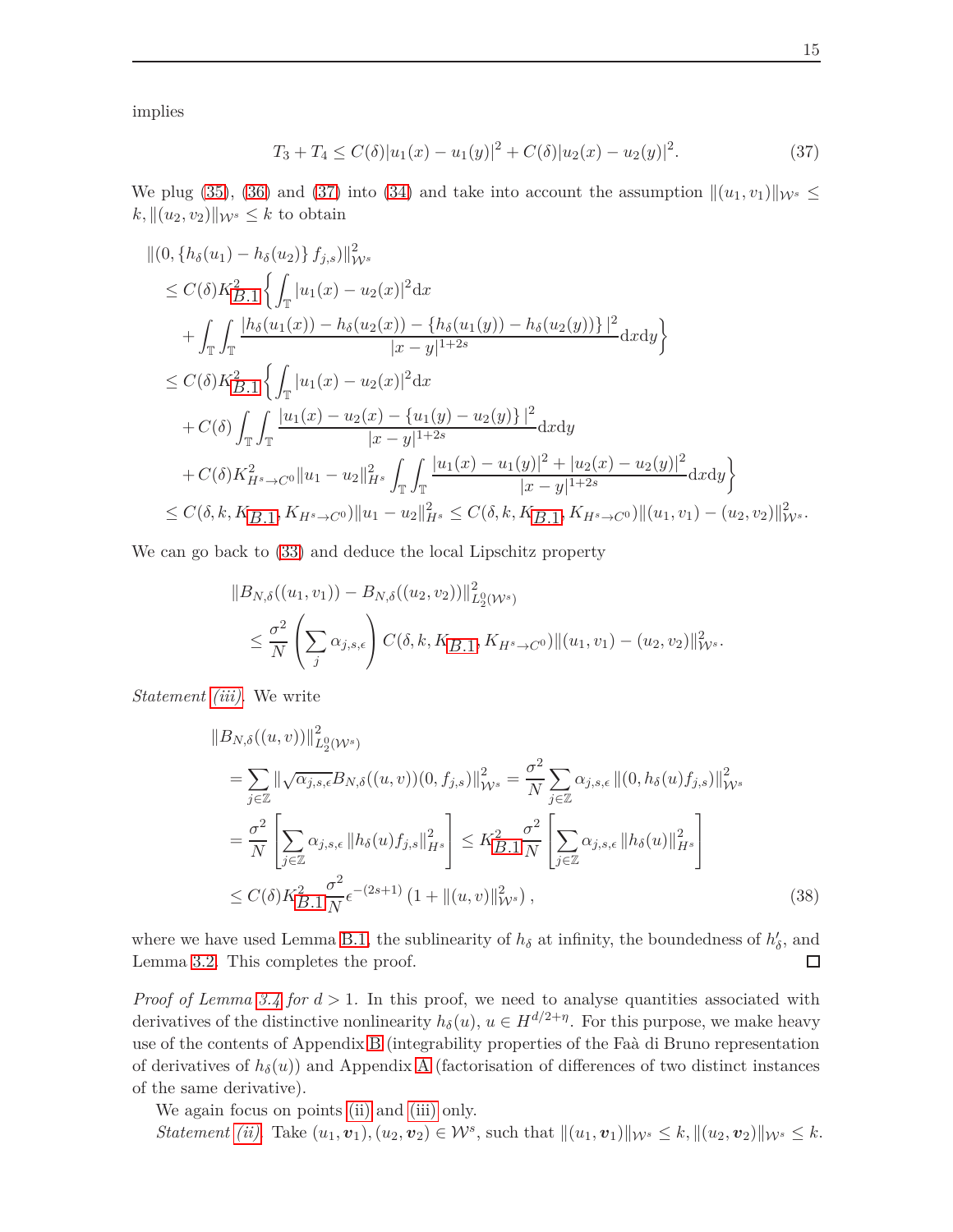In order to bound

$$
\|B_{N,\delta}((u_1,{\boldsymbol v}_1))-B_{N,\delta}((u_2,{\boldsymbol v}_2))\|_{L^0_2({\mathcal W}^s)}^2
$$

we only need to bound

$$
\frac{\sigma^2}{N} \sum_{\mathbf{j} \in \mathbb{Z}} \alpha_{\mathbf{j},s,\epsilon} || (0, \{ h_\delta(u_1) - h_\delta(u_2) \} f_{\mathbf{j},s}) ||^2_{H^s \times H^s}.
$$

Moreover, Lemma [B.1](#page-20-1) allows us to only focus on estimating  $||h_\delta(u_1) - h_\delta(u_2)||_{H^s}^2$ . We introduce the shorthand notations

<span id="page-15-3"></span>
$$
\mathcal{P}_{\pi,\alpha}u(\boldsymbol{x})\coloneqq\prod_{j\in J(\pi)}\prod_{b\in B(\pi):\;|b|=j}\frac{\partial^{(j)}u(\boldsymbol{x})}{\prod_{z\in b}\partial x_{\ell_z}},\qquad \mathcal{P}_{\pi}u\coloneqq\mathcal{P}_{\pi,\lfloor d/2\rfloor}u
$$

for every  $\mathbb{N} \ni \alpha \leq \lfloor d/2 \rfloor$  and  $\pi \in \Pi_{\alpha}$ , and  $\mathcal{P}_{\pi,0}u(x) := 1$ . Due to the Faà di Bruno formula recalled in Lemma [B.2](#page-20-2) and the equivalence of the norms  $\|\cdot\|_{H^s}$  and  $\|\cdot\|_{W^{s,2}}$ , the term  $||h_\delta(u_1) - h_\delta(u_2)||_{H^s}^2$  can be controlled by providing a bound for

$$
\begin{aligned}\n&\left[\sum_{\alpha=0}^{\lfloor d/2 \rfloor} \left\| h_{\delta}^{(|\pi_{\alpha}|)}(u_{1}) \mathcal{P}_{\pi_{\alpha},\alpha} u_{1} - h_{\delta}^{(|\pi_{\alpha}|)}(u_{2}) \mathcal{P}_{\pi_{\alpha},\alpha} u_{2}\right\|_{L^{2}}^{2}\right] \\
&+ \int_{\mathbb{T}^{d}} \int_{\mathbb{T}^{d}} \frac{1}{|\mathbf{x} - \mathbf{y}|^{d + (s - \lfloor s \rfloor)2}} \left| h_{\delta}^{(|\pi|)}(u_{1}(\mathbf{x})) \mathcal{P}_{\pi} u_{1}(\mathbf{x}) - h_{\delta}^{(|\pi|)}(u_{2}(\mathbf{x})) \mathcal{P}_{\pi} u_{2}(\mathbf{x}) + \right. \\
&\left. - \left\{ h_{\delta}^{(|\pi|)}(u_{1}(\mathbf{y})) \mathcal{P}_{\pi} u_{1}(\mathbf{y}) - h_{\delta}^{(|\pi|)}(u_{2}(\mathbf{y})) \mathcal{P}_{\pi} u_{2}(\mathbf{y}) \right\} \right|^{2} \mathrm{d} \mathbf{x} \mathrm{d} \mathbf{y} := A_{1} + A_{2} \qquad (39)\n\end{aligned}
$$

for any choice  $\pi_{\alpha} \in \Pi_{\alpha}, \, \alpha \in \{0, \ldots, \lfloor d/2 \rfloor\},\,$  and  $\pi \in \Pi_{\lfloor d/2 \rfloor}$ .

Upon adding and subtracting terms of the type  $h_{\delta}^{(|\pi_{\alpha}|)}(u_2)\mathcal{P}_{\pi_{\alpha},\alpha}u_1$ , for  $\alpha \in \{0,\ldots,\lfloor d/2 \rfloor\}$ , the term  $A_1$  is bounded (up to a constant) by

$$
\sum_{\alpha=0}^{\lfloor d/2 \rfloor} \left\| \left\{ h_{\delta}^{(|\pi_{\alpha}|)}(u_1) - h_{\delta}^{(|\pi_{\alpha}|)}(u_2) \right\} \mathcal{P}_{\pi_{\alpha},\alpha} u_2 \right\|_{L^2}^2 + \sum_{\alpha=0}^{\lfloor d/2 \rfloor} \left\| h_{\delta}^{(|\pi_{\alpha}|)}(u_2) \left\{ \mathcal{P}_{\pi_{\alpha},\alpha} u_1 - \mathcal{P}_{\pi_{\alpha},\alpha} u_2 \right\} \right\|_{L^2}^2
$$
  
 
$$
\leq C(d,\delta) \left[ K_{H^s \to C^0}^2 \|u_1 - u_2\|_{H^s}^2 \sum_{\alpha=0}^{\lfloor d/2 \rfloor} \|\mathcal{P}_{\pi_{\alpha},\alpha} u_2\|_{L^2}^2 + \sum_{\alpha=0}^{\lfloor d/2 \rfloor} \|\mathcal{P}_{\pi_{\alpha},\alpha} u_1 - \mathcal{P}_{\pi_{\alpha},\alpha} u_2\|_{L^2}^2 \right] (40)
$$

$$
\leq C(d,\delta,k)K_{H^s \to C^0}^2 K_{B.3} \|u_1 - u_2\|_{H^s}^2 + C(d,\delta) \sum_{\alpha=0}^{\lfloor d/2 \rfloor} \|\mathcal{P}_{\pi_\alpha,\alpha} u_1 - \mathcal{P}_{\pi_\alpha,\alpha} u_2\|_{L^2}^2,\tag{41}
$$

where we have used a Taylor expansion for (and boundedness of) derivatives of  $h_{\delta}$  and the Sobolev embedding  $H^s \subset C^0$  in [\(40\)](#page-15-0), and Lemma [B.3](#page-21-0) in [\(41\)](#page-15-1). We may now apply Lemma [A.1–](#page-19-1) [\(i\)](#page-19-2) to factorise  $\mathcal{P}_{\pi_{\alpha},\alpha}u_1 - \mathcal{P}_{\pi_{\alpha},\alpha}u_2$  into a sum of terms, each of which can then be dealt with using Lemma [B.3.](#page-21-0) We obtain

<span id="page-15-2"></span><span id="page-15-1"></span><span id="page-15-0"></span>
$$
A_1 \le (41) \le C(d,\delta,k)K_{H^s \to C^0}^2 K_{B,3} \|u_1 - u_2\|_{H^s}^2. \tag{42}
$$

More generally, each application of Lemma [A.1](#page-19-1) below is, at least conceptually, identical to the one illustrated above. Namely, it is used to factorise a difference of objects into a sum of terms which in turn can be estimated using either Lemma [B.3](#page-21-0) or Lemma [B.4.](#page-22-0)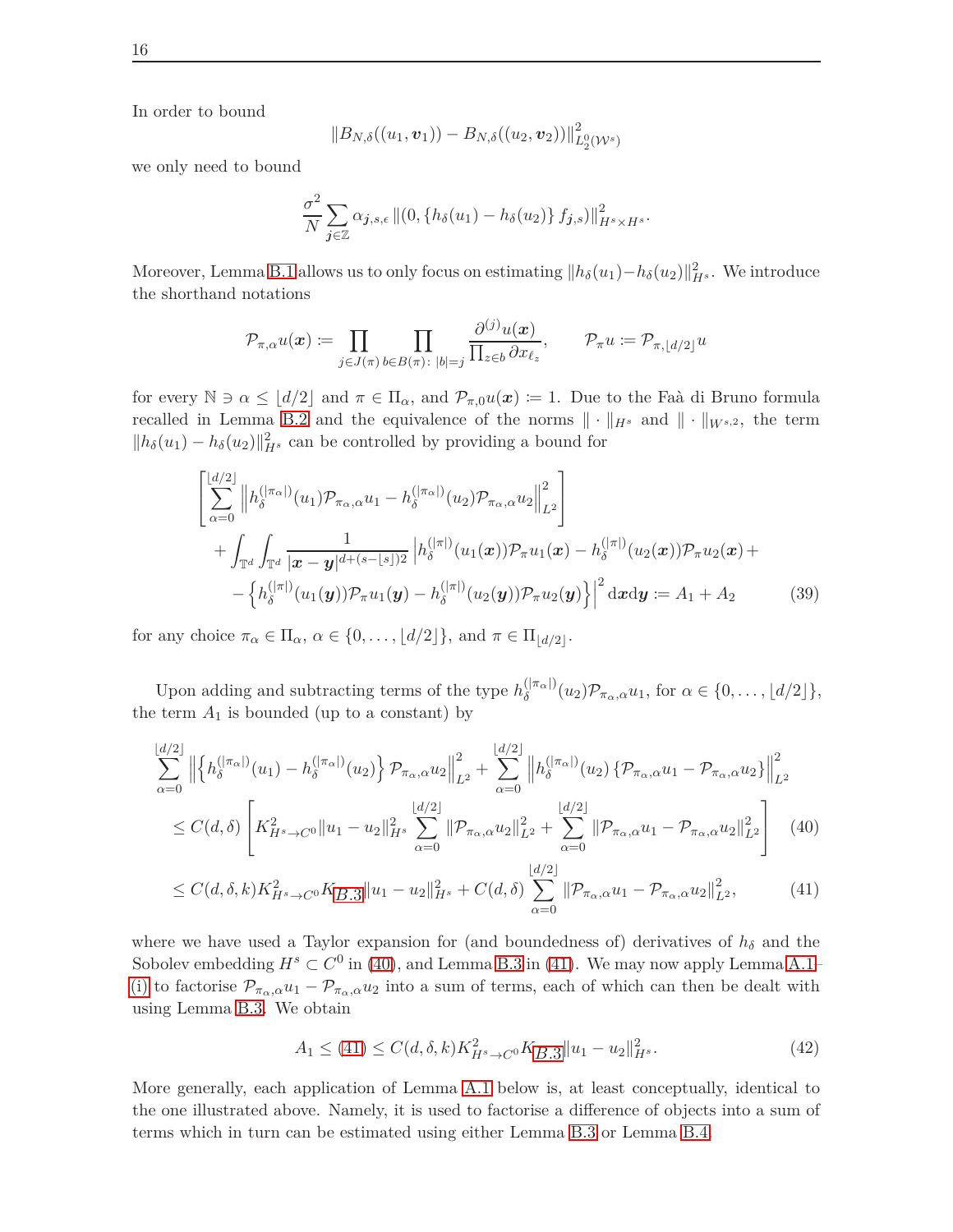Following simple algebraic rewritings, the term  $A_2$  can be bounded (up to a constant) by

$$
\int_{\mathbb{T}^{d}} \int_{\mathbb{T}^{d}} \frac{\left| h_{\delta}^{(|\pi|)}(u_{1}(\boldsymbol{x})) - h_{\delta}^{(|\pi|)}(u_{2}(\boldsymbol{x})) - \left\{ h_{\delta}^{(|\pi|)}(u_{1}(\boldsymbol{y})) - h_{\delta}^{(|\pi|)}(u_{2}(\boldsymbol{y})) \right\} \right|^{2} |\mathcal{P}_{\pi} u_{1}(\boldsymbol{x})|^{2}}{|\boldsymbol{x} - \boldsymbol{y}|^{d + (s - \lfloor s \rfloor) 2}} d\boldsymbol{x} d\boldsymbol{y} \n+ \int_{\mathbb{T}^{d}} \int_{\mathbb{T}^{d}} \frac{\left| h_{\delta}^{(|\pi|)}(u_{1}(\boldsymbol{y})) - h_{\delta}^{(|\pi|)}(u_{2}(\boldsymbol{y})) \right|^{2} |\mathcal{P}_{\pi} u_{1}(\boldsymbol{x}) - \mathcal{P}_{\pi} u_{1}(\boldsymbol{y})|^{2}}{|\boldsymbol{x} - \boldsymbol{y}|^{d + (s - \lfloor s \rfloor) 2}} d\boldsymbol{x} d\boldsymbol{y} \n+ \int_{\mathbb{T}^{d}} \int_{\mathbb{T}^{d}} \frac{\left| h_{\delta}^{(|\pi|)}(u_{2}(\boldsymbol{x})) \right|^{2} |\mathcal{P}_{\pi} u_{1}(\boldsymbol{x}) - \mathcal{P}_{\pi} u_{2}(\boldsymbol{x}) - \left\{ \mathcal{P}_{\pi} u_{1}(\boldsymbol{y}) - \mathcal{P}_{\pi} u_{2}(\boldsymbol{y}) \right\}|^{2}}{|\boldsymbol{x} - \boldsymbol{y}|^{d + (s - \lfloor s \rfloor) 2}} d\boldsymbol{x} d\boldsymbol{y} \n+ \int_{\mathbb{T}^{d}} \int_{\mathbb{T}^{d}} \frac{\left| h_{\delta}^{(|\pi|)}(u_{2}(\boldsymbol{x})) - h_{\delta}^{(|\pi|)}(u_{2}(\boldsymbol{y})) \right|^{2} |\mathcal{P}_{\pi} u_{1}(\boldsymbol{y}) - \mathcal{P}_{\pi} u_{2}(\boldsymbol{y})|^{2}}{|\boldsymbol{x} - \boldsymbol{y}|^{d + (s - \lfloor s \rfloor) 2}} d\boldsymbol{x} d\boldsymbol{y} \n=: T_{1} + \cdots + T_{4}.
$$
\n(43)

Term  $T_1$  is dealt with using [\(36\)](#page-13-2) and [\(37\)](#page-14-0) (with  $h_\delta^{(|\pi|)}$  replacing  $h_\delta$ ), the embedding  $H^s \subset C^0$ , and Lemma [B.4](#page-22-0)[–\(i\).](#page-22-1) Its bound reads

<span id="page-16-0"></span>
$$
\begin{aligned} T_1 & \leq C(\delta) \int_{\mathbb{T}^d}\int_{\mathbb{T}^d}\frac{|u_1(\bm{x})-u_2(\bm{x})-\{u_1(\bm{y})-u_2(\bm{y})\}|^2 \left|\mathcal{P}_\pi u_1(\bm{x})\right|^2}{|\bm{x}-\bm{y}|^{d+(s-\lfloor s \rfloor)2}}\mathrm{d} \bm{x}\mathrm{d}\bm{y} \\&+ C(\delta) K_{H^s\to C^0}^2\|u_1-u_2\|_{H^s}^2\int_{\mathbb{T}^d}\int_{\mathbb{T}^d}\frac{|u_1(\bm{x})-u_1(\bm{y})|^2\left|\mathcal{P}_\pi u_1(\bm{x})\right|^2}{|\bm{x}-\bm{y}|^{d+(s-\lfloor s \rfloor)2}}\mathrm{d} \bm{x}\mathrm{d}\bm{y} \\&+ C(\delta) K_{H^s\to C^0}^2\|u_1-u_2\|_{H^s}^2\int_{\mathbb{T}^d}\int_{\mathbb{T}^d}\frac{|u_2(\bm{x})-u_2(\bm{y})|^2\left|\mathcal{P}_\pi u_1(\bm{x})\right|^2}{|\bm{x}-\bm{y}|^{d+(s-\lfloor s \rfloor)2}}\mathrm{d} \bm{x}\mathrm{d}\bm{y} \\&\leq C(\delta,k) K_{H^s\to C^0}^2 K_{B.4}\|u_1-u_2\|_{H^s}^2. \end{aligned}
$$

The embedding  $H^s \subset C^0$  and Lemmas [A.1–](#page-19-1)[\(i\)](#page-19-2) and [B.4](#page-22-0)[–\(ii\)](#page-22-2) allow to bound  $T_2$  as

$$
T_2 \leq C(\delta) K_{H^s \to C^0}^2 \|u_1 - u_2\|_{H^s}^2 \int_{\mathbb{T}^d} \int_{\mathbb{T}^d} \frac{|\mathcal{P}_{\pi} u_1(\boldsymbol{x}) - \mathcal{P}_{\pi} u_1(\boldsymbol{y})|^2}{|\boldsymbol{x} - \boldsymbol{y}|^{d + (s - \lfloor s \rfloor)2}} d\boldsymbol{x} d\boldsymbol{y}
$$
  
\$\leq C(\delta, k) K\_{H^s \to C^0}^2 K\_{B,4} \|u\_1 - u\_2\|\_{H^s}^2.

Term  $T_3$  is dealt with by relying on the boundedness of  $h_{\delta}^{(|\pi|)}$  and using Lemmas [A.1–](#page-19-1)[\(ii\)](#page-19-3) and  $B.4-(ii)$ , thus giving

$$
T_3 \leq C(\delta) \int_{\mathbb{T}^d} \int_{\mathbb{T}^d} \frac{|\mathcal{P}_\pi u_1(\bm{x}) - \mathcal{P}_\pi u_2(\bm{x}) - \{\mathcal{P}_\pi u_1(\bm{y}) - \mathcal{P}_\pi u_2(\bm{y})\}|^2}{|\bm{x} - \bm{y}|^{d + (s - \lfloor s \rfloor)2}} d\bm{x} d\bm{y}
$$
  
\$\leq C(\delta, k) K\_{B.4} ||u\_1 - u\_2||\_{H^s}^2.

Finally, term  $T_4$  is dealt with using a Taylor expansion on  $h_\delta^{(|\pi|)}$ , and Lemmas [A.1](#page-19-1)[–\(i\)](#page-19-2) and [B.4–](#page-22-0) [\(i\).](#page-22-1) Its bounds reads

$$
T_4 \leq C(\delta) \int_{\mathbb{T}^d} \int_{\mathbb{T}^d} \frac{|u_2(\bm{x}) - u_2(\bm{y})|^2 |\mathcal{P}_\pi u_1(\bm{y}) - \mathcal{P}_\pi u_2(\bm{y})|^2}{|\bm{x} - \bm{y}|^{d + (s - \lfloor s \rfloor)2}} d\bm{x} d\bm{y}
$$
  
\$\leq C(\delta, k)K\_{B.4} ||u\_1 - u\_2||\_{H^s}^2.

Putting together the bounds obtained for [\(43\)](#page-16-0) and [\(42\)](#page-15-2) into [\(39\)](#page-15-3), and using Lemma [B.1](#page-20-1) and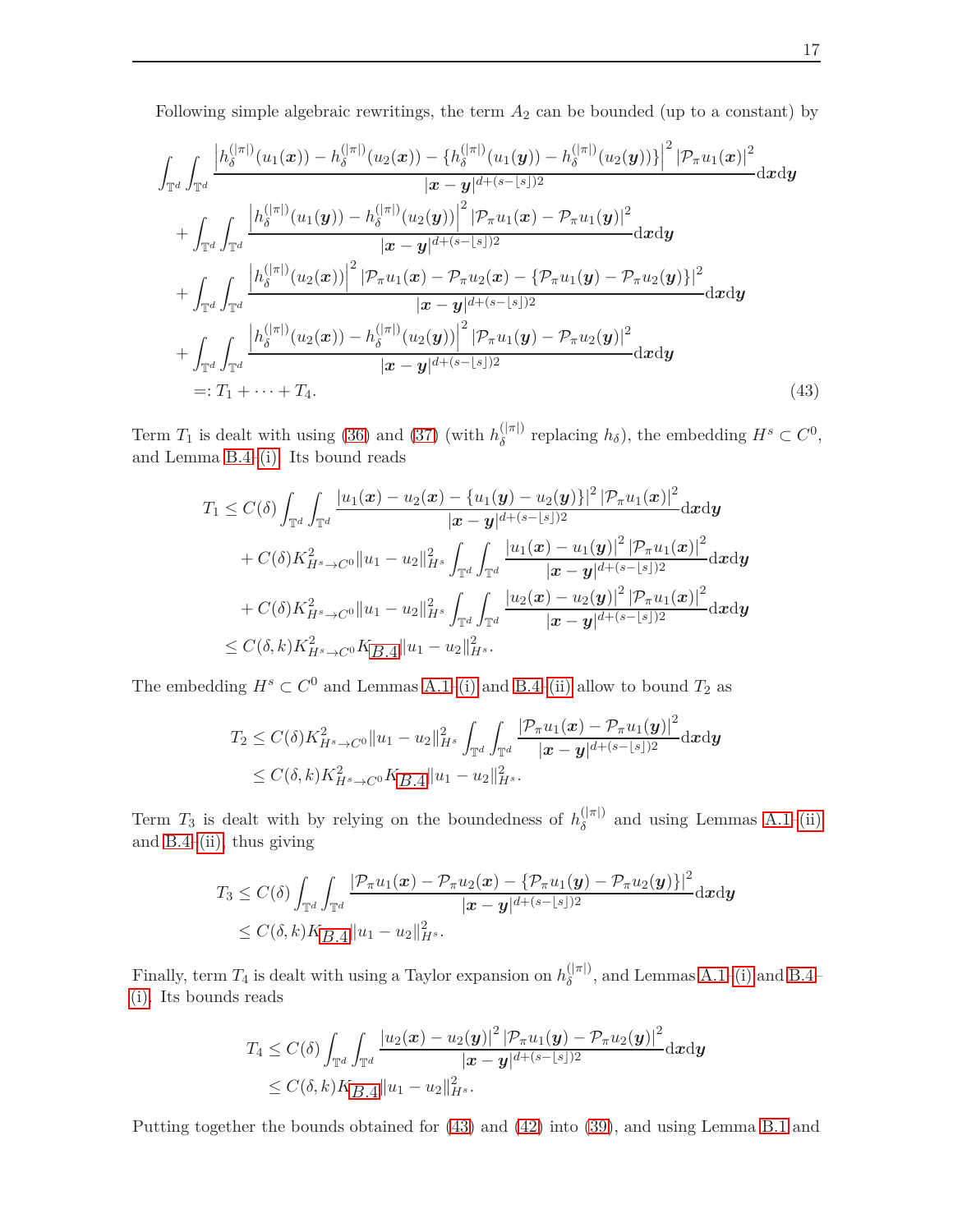Lemma  $3.2$ [–\(ii\),](#page-10-8) we deduce

$$
||B_{N,\delta}((u_1, v_1)) - B_{N,\delta}((u_2, v_2))||_{L_2^0(W^s)}^2
$$
  
\n
$$
\leq K_{B,1}^2 C(\delta, k, d, K_{H^s \to C^0}, K_{B,3}, K_{B,4}) \sigma^2 N^{-1} \epsilon^{-(2s+d)} ||(u_1, v_1) - (u_2, v_2)||_{W^s}^2.
$$
 (44)

*Statement [\(iii\)](#page-12-3)*. The proof is similar to that of Statement [\(ii\).](#page-12-2) Take  $(u, v) \in \mathcal{W}^s$ , such that  $||(u, v)||_{W^s} \leq k$ . We only need to bound

$$
\begin{aligned}\n&\left[\sum_{\alpha=0}^{\lfloor d/2 \rfloor} \left\| h_{\delta}^{(|\pi_{\alpha}|)}(u) \mathcal{P}_{\pi_{\alpha},\alpha} u \right\|_{L^{2}}^{2}\right] \\
&+ \int_{\mathbb{T}^{d}} \int_{\mathbb{T}^{d}} \frac{\left| h_{\delta}^{(|\pi|)}(u(\boldsymbol{x})) \mathcal{P}_{\pi} u(\boldsymbol{x}) - h_{\delta}^{(|\pi|)}(u(\boldsymbol{y})) \mathcal{P}_{\pi} u(\boldsymbol{y}) \right|^{2}}{| \boldsymbol{x} - \boldsymbol{y} |^{d + (s - \lfloor s \rfloor) 2}} d\boldsymbol{x} d\boldsymbol{y} := A_{3} + A_{4} \qquad (45)\n\end{aligned}
$$

for any choice  $\pi_{\alpha} \in \Pi_{\alpha}, \ \alpha \in \{0, \ldots, \lfloor d/2 \rfloor\},\$  and  $\pi \in \Pi_{\lfloor d/2 \rfloor}$ . The term  $A_3$  is easily settled using the boundedness of derivatives of  $h_\delta$  and Lemma [B.3.](#page-21-0) Furthermore,  $A_4$  is bounded (up to a constant) by

<span id="page-17-2"></span><span id="page-17-1"></span>
$$
\int_{\mathbb{T}^d} \int_{\mathbb{T}^d} \frac{\left| h_{\delta}^{(|\pi|)}(u(\boldsymbol{x})) - h_{\delta}^{(|\pi|)}(u(\boldsymbol{y})) \right|^2 |\mathcal{P}_{\pi} u(\boldsymbol{y})|^2}{|\boldsymbol{x} - \boldsymbol{y}|^{d + (s - \lfloor s \rfloor)2}} d\boldsymbol{x} d\boldsymbol{y} \n+ \int_{\mathbb{T}^d} \int_{\mathbb{T}^d} \frac{\left| h_{\delta}^{(|\pi|)}(u(\boldsymbol{x})) \right|^2 |\mathcal{P}_{\pi} u(\boldsymbol{x}) - \mathcal{P}_{\pi} u(\boldsymbol{y})|^2}{|\boldsymbol{x} - \boldsymbol{y}|^{d + (s - \lfloor s \rfloor)2}} d\boldsymbol{x} d\boldsymbol{y} := T_5 + T_6.
$$
\n(46)

Term  $T_5$  is bounded using a Taylor expansion of  $h_{\delta}^{(\pi)}$  $\delta^{(n)}$ , and Lemma [B.4–](#page-22-0)[\(i\).](#page-22-1) Term  $T_6$  is bounded relying on the boundedness of  $h_{\delta}^{(|\pi|)}$  and using Lemmas [A.1](#page-19-1)[–\(i\)](#page-19-2) and [B.4–](#page-22-0)[\(ii\).](#page-22-2)

Putting the bounds obtained for  $(46)$  into  $(45)$  and using Lemmas [B.1](#page-20-1) and [3.2](#page-10-1)[–\(ii\),](#page-10-8) we deduce

$$
\|B_{N,\delta}((u,v))\|_{L_2^0(\mathcal{W}^s)}^2 = \frac{\sigma^2}{N} \sum_{j \in \mathbb{Z}^d} \alpha_{j,s,\epsilon} \|(0, h_\delta(u)f_{j,s})\|_{\mathcal{W}^s}^2 \le C(d) K_{B.1}^2 \frac{\sigma^2}{N} \sum_{j \in \mathbb{Z}^d} \alpha_{j,s,\epsilon} \|h_\delta(u)\|_{H^s}^2
$$
  

$$
\le K_{B.1}^2 C(\delta, d, K_{B.3}, K_{B.4}) \frac{\sigma^2}{N} \sum_{j \in \mathbb{Z}^d} \alpha_{j,s,\epsilon} \left(1 + \|(u,v)\|_{\mathcal{W}^s}^{2(|d/2|+1)}\right)
$$
  

$$
\le K_{B.1}^2 C(\delta, s, d, K_{B.3}, K_{B.4}) \frac{\sigma^2}{N} \epsilon^{-(2s+d)} \left(1 + \|(u,v)\|_{\mathcal{W}^s}^{2(|d/2|+1)}\right).
$$
(47)

<span id="page-17-3"></span>The assumption  $\|(u, v)\|_{\mathcal{W}^s} \leq k$  gives the desired local boundedness property. The proof is complete. complete.

# <span id="page-17-0"></span>**4 Proof of Theorem [1.1](#page-2-2)**

This is an adaptation of [\[8,](#page-26-4) Theorem 4.4], and we heavily rely on the tools developed in Section [3.](#page-8-0) The functional  $\alpha_U$  is locally Lipschitz and locally bounded in the  $\mathcal{W}^s$ -norm. This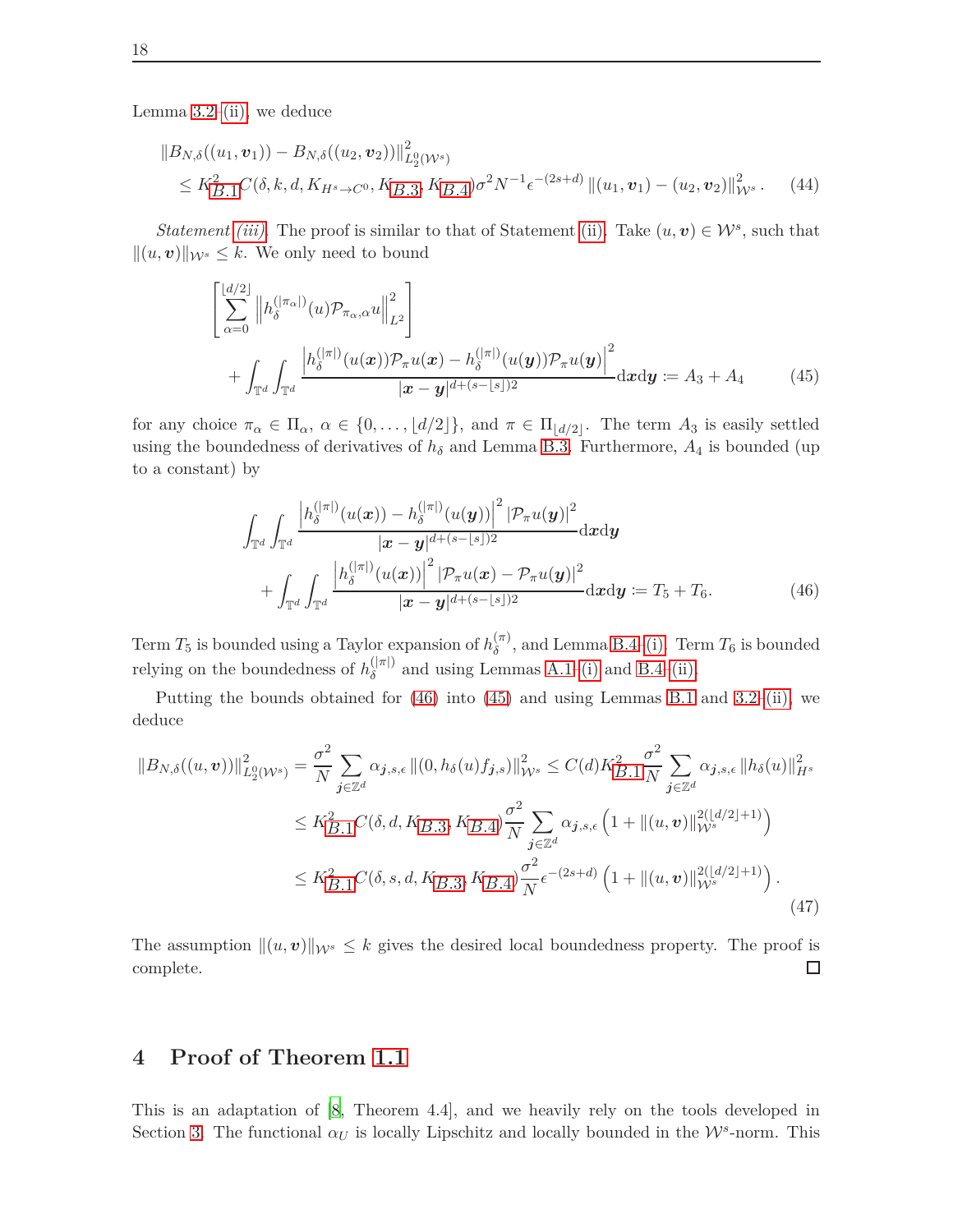is a consequence of the following simple bound for  $u \in H^s$  and  $\ell \in \{1, \ldots, d\}$ 

$$
\|\partial_{x_{\ell}}U * u\|_{H^s}^2 = \sum_{\mathbf{j} \in \mathbb{Z}^d} (\widehat{\partial_{x_{\ell}}U * u})_{\mathbf{j}} \widehat{(\partial_{x_{\ell}}U * u)}_{\mathbf{j}} (1+|\mathbf{j}|^2)^s = \sum_{\mathbf{j} \in \mathbb{Z}^d} \left| (\widehat{\partial_{x_{\ell}}U})_{\mathbf{j}} \right|^2 |\widehat{u}_{\mathbf{j}}|^2 (1+|\mathbf{j}|^2)^s
$$
  
 
$$
\leq C(\|U\|_{C^1}, d) \sum_{\mathbf{j} \in \mathbb{Z}^d} |\widehat{u}_{\mathbf{j}}|^2 (1+|\mathbf{j}|^2)^s = C(\|U\|_{C^1}, d) \|u\|_{H^s}^2.
$$

These properties of  $\alpha_U$ , together with Lemmas [3.1](#page-9-0) and [3.4,](#page-12-1) allow us to use [\[23](#page-27-11), Theorem 4.5] and deduce the existence and uniqueness of a local  $\mathcal{W}^s$ -valued mild solution to [\(4\)](#page-2-0) in the sense of [\[9](#page-26-5), Chapter 7]. Specifically, there is a stopping time  $\tau > 0$  and a unique  $W^s$ -valued predictable process  $X_{\epsilon,\delta} = (\tilde{\rho}_{\epsilon,\delta}, \tilde{\jmath}_{\epsilon,\delta})$  defined on  $[0, \tau]$  such that  $\mathbb{P}(\int_0^{\tau} ||X_{\epsilon,\delta}(z)||_{\mathcal{W}^s}^2 dz < \infty) = 1$ , and satisfying, for each  $t > 0$ 

<span id="page-18-1"></span>
$$
X_{\epsilon,\delta}(t \wedge \tau) = S(t \wedge \tau) X_0 + \int_0^{t \wedge \tau} S(t \wedge \tau - s) \alpha_U(X_{\epsilon,\delta}(s)) ds
$$
  
+ 
$$
\int_0^{t \wedge \tau} S(t \wedge \tau - s) B_{N,\delta}(X_{\epsilon,\delta}(s)) dW_{\epsilon}, \qquad \mathbb{P}\text{-a.s.},
$$
 (48)

where  $\{S(t)\}_{t\geq 0}$  is the *C*<sub>0</sub>-semigroup generated by *A*. Using [\[23](#page-27-11), Theorem 4.5 and Remark 4.6, the continuous embedding  $H^s \subset C^0$ , and the assumption  $\min_{x \in \mathbb{T}^d} \tilde{\rho}_0(x) > \delta$ , we deduce that there exists  $T = T(\tilde{\rho}_0)$  and a unique deterministic  $W^s$ -valued mild solution  $Z_\delta = (\rho_Z, \mathbf{j}_Z)$ to the noise-free equivalent of [\(4\)](#page-2-0) up to *T*, such that  $\min_{x \in \mathbb{T}^d, s \in [0,T]} \rho_Z(x, s) > \delta$ . It is also obvious that there is  $k > 0$  such that  $\max_{s \in [0,T]} ||\rho_Z(\cdot, s)||_{\mathcal{W}^s} < k$ .

We compare  $X_{\epsilon,\delta}$  and  $Z_{\delta}$ . As  $X_{\epsilon,\delta}$  is a local mild solution, it is well-defined up to the first exit time from the  $W^s$ -ball of radius *k*. In particular,  $X_{\epsilon,\delta}$  and  $Z_{\delta}$  are well-defined up to the stopping time

$$
\tau_{\delta,k} := \inf \left\{ t > 0 : \|X_{\epsilon,\delta}(t)\|_{\mathcal{W}^s} \ge k \right\} \wedge \inf \left\{ t > 0 : \min_{\boldsymbol{x} \in \mathbb{T}^d} \tilde{\rho}_{\epsilon,\delta}(\boldsymbol{x},t) \le \delta \right\} \wedge T. \tag{49}
$$

We consider the difference

$$
X_{\epsilon,\delta}(t \wedge \tau_{\delta,k}) - Z(t \wedge \tau_{\delta,k}) = \int_0^{t \wedge \tau_{\delta,k}} S(t \wedge \tau_{\delta,k} - s) \left[ \alpha_U(X_{\epsilon,\delta}(s)) - \alpha_U(Z(s)) \right] ds
$$
  
+ 
$$
\int_0^{t \wedge \tau_{\delta,k}} S(t \wedge \tau_{\delta,k} - s) B_{N,\delta}(X_{\epsilon,\delta}(s)) dW_{\epsilon}.
$$
 (50)

Let  $q > 2$ . For some  $C_1 = C_1 (U, k, T, q, \eta, d, K_{B,1})$ , we have

<span id="page-18-0"></span>
$$
\mathbb{E}\left[\sup_{s\in[0,t]}||X_{\epsilon,\delta}(s\wedge\tau_{\delta,k}) - Z(s\wedge\tau_{\delta,k})||_{\mathcal{W}^s}^q\right] \n\leq C_1 \mathbb{E}\left[\int_0^t ||X_{\epsilon,\delta}(u) - Z(u)||_{\mathcal{W}^s}^q \mathbf{1}_{[0,\tau_{\delta,k}]}(u) du\right] \n+ \mathbb{E}\left[\sup_{s\in[0,T]}||\int_0^s S(s\wedge\tau_{\delta,k} - u)B_{N,\delta}(X_{\epsilon,\delta}(u)) \mathbf{1}_{[0,\tau_{\delta,k}]}(u) dW_{\epsilon}||_{\mathcal{W}^s}^q\right].
$$
\n(51)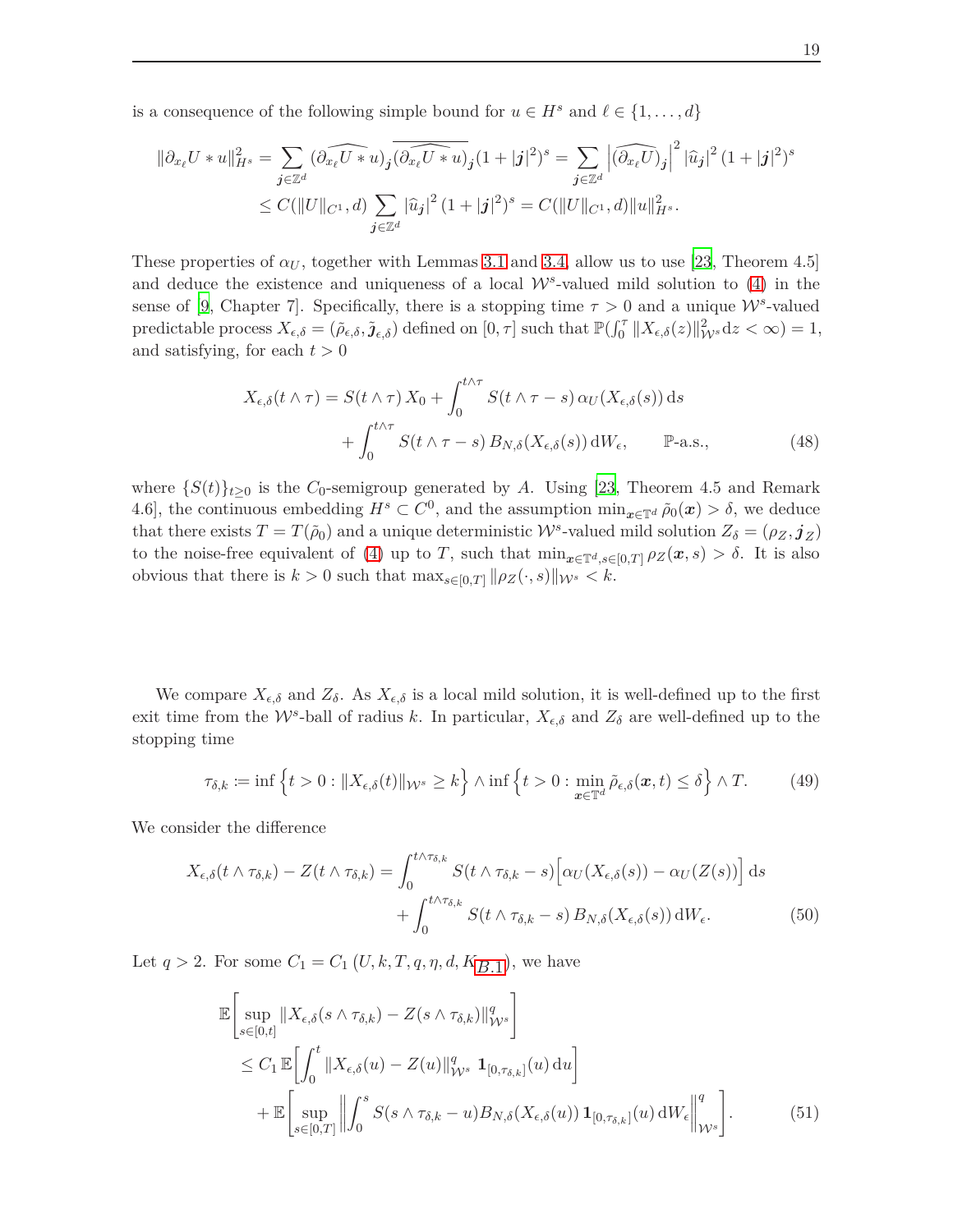We use [\[9,](#page-26-5) Proposition 7.3] and Lemma [3.4](#page-12-1)[-\(iii\),](#page-12-3) inequality [\(47\)](#page-17-3), to provide the bound

$$
(51) \leq C_1 \int_0^t \mathbb{E} \Big[ \sup_{s \in [0,u]} \|X_{\epsilon,\delta}(s \wedge \tau_{\delta,k}) - Z(s \wedge \tau_{\delta,k})\|_{\mathcal{W}^s}^q \Big] du + C(\sigma, \delta, T, q, \eta, d, K_{B,1}, K_{B,3}, K_{B,4})
$$
  
 
$$
\times \left( N^{-1} \epsilon^{-(2s+d)} \right)^{q/2} \mathbb{E} \Big[ \int_0^T \left( 1 + \|X_{\epsilon,\delta}(u)\|_{\mathcal{W}^s}^{((d/2)+1)q} \right) \mathbf{1}_{[0,\tau_{\delta,k}]}(u) du \Big]
$$
  
 
$$
\leq C_1 \int_0^t \mathbb{E} \Big[ \sup_{s \in [0,u]} \|X_{\epsilon,\delta}(s \wedge \tau_{\delta,k}) - Z(s \wedge \tau_{\delta,k})\|_{\mathcal{W}^s}^q \Big] du + C_2 \left( N^{-1} \epsilon^{-(2s+d)} \right)^{q/2}, \tag{52}
$$

for some  $C_2 = C_2(\sigma, \delta, T, q, k, \eta, d, K_{B,1}, K_{B,3}, K_{B,4})$ . Crucially, the last inequality is not affected by the superlinear nature of the noise for  $d > 1$ , as  $X_{\epsilon,\delta}$  lives on a bounded set of  $\mathcal{W}^s$ up to  $\tau_{\delta,k}$ . Applying the Gronwall Lemma to  $(51)$ – $(52)$  gives

$$
\mathbb{E}\left[\sup_{s\in[0,T]}\|X_{\epsilon,\delta}(s\wedge\tau_{\delta,k}) - Z(s\wedge\tau_{\delta,k})\|_{\mathcal{W}^s}^q\right] \le C_2 \left(N^{-1}\epsilon^{-(2s+d)}\right)^{q/2} e^{TC_1}.\tag{53}
$$

The choice of  $\theta$  for [\(5\)](#page-2-1) given in the assumption and a Chebyshev-type argument imply that

<span id="page-19-4"></span>
$$
\lim_{N \to \infty} \mathbb{P}\left(\sup_{s \in [0,T]} \|X_{\epsilon,\delta}(s \wedge \tau_{\delta,k}) - Z(s \wedge \tau_{\delta,k})\|_{\mathcal{W}^s} \geq \beta\right) = 1
$$

for any  $\beta \in (0,1)$ . It is now a standard routine (see [\[8](#page-26-4), Theorem 4.4]) to pick  $\beta$  small enough, *N* big enough, and deduce the existence of a set  $F_\nu$  such that  $\mathbb{P}(F_\nu) > 1 - \nu$ , on which  $\tau_{\delta,k} \equiv T$ , on which  $\rho_{\epsilon} \geq \delta$ , and on which [\(4\)](#page-2-0) is satisfied by  $X_{\epsilon,\delta}$  the sense of mild solutions. Going back to [\(48\)](#page-18-1), this implies

$$
X_{\epsilon,\delta}(t) = S(t) X_0 + \int_0^t S(t-s) \alpha_U(X_{\epsilon,\delta}(s)) ds + \int_0^t S(t-s) B_{N,\delta}(X_{\epsilon,\delta}(s)) dW_{\epsilon}
$$
  
=  $S(t) X_0 + \int_0^t S(t-s) \alpha_U(X_{\epsilon,\delta}(s)) ds + \int_0^t S(t-s) B_N(X_{\epsilon,\delta}(s)) dW_{\epsilon}$  on  $F_{\nu}$ ,

<span id="page-19-0"></span>and this concludes the proof.

## **A Factorisation of products**

We recall the following simple factorisation for differences of products.

<span id="page-19-2"></span><span id="page-19-1"></span>**Lemma A.1.** *Let*  $a, b, c, d \in \mathbb{R}^N$ .

*(i) We have*

$$
\prod_{i=1}^{N} a_i - \prod_{i=1}^{N} b_i = \sum_{k=1}^{N} b_{< k} (a_k - b_k) a_{> k},\tag{54}
$$

*where we have used the shorthand notations*  $b_{< k} := \prod_{j=1}^{k-1} b_j$  *and*  $a_{> k} := \prod_{j=k+1}^{N} a_j$  *(with the usual convention of the product over an empty set being unitary).*

<span id="page-19-3"></span>*(ii)* For each  $k = 1, \ldots, N$ *, consider the families* 

$$
\{\alpha_j^k\}_{j=1}^{N-1} := (b_1, \ldots, b_{k-1}, a_{k+1}, \cdots, a_N), \quad \{\beta_j^k\}_{j=1}^{N-1} := (d_1, \ldots, d_{k-1}, c_{k+1}, \cdots, c_N).
$$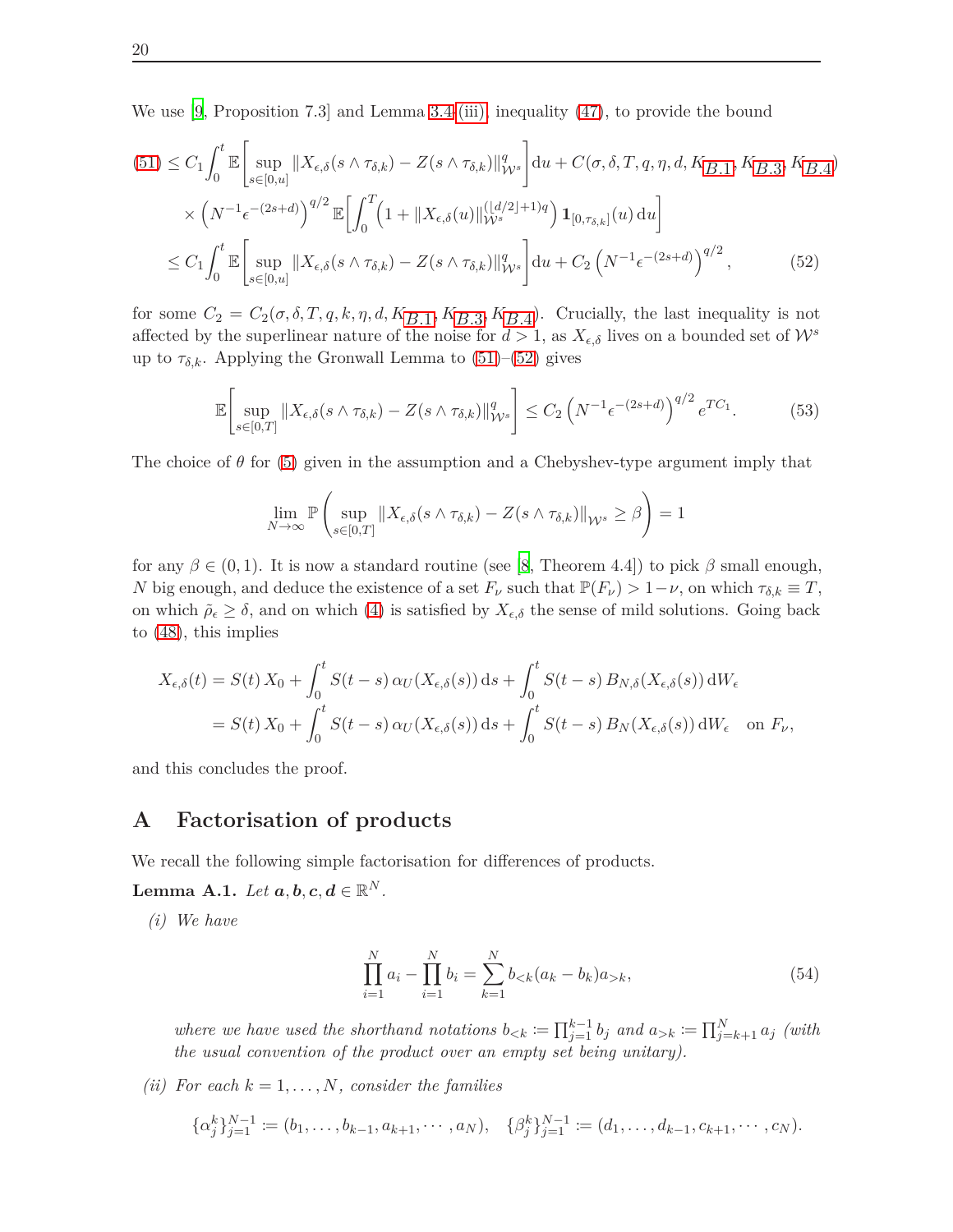*We have*

$$
\prod_{i=1}^{N} a_i - \prod_{i=1}^{N} b_i - \left(\prod_{i=1}^{N} c_i - \prod_{i=1}^{N} d_i\right) = \sum_{k=1}^{N} b_{< k} (a_k - b_k - (c_k - d_k)) a_{> k} + \sum_{k=1}^{N} \sum_{j=1}^{N-1} (c_k - d_k) (\beta^k_{< j} (\alpha^k_j - \beta^k_j) \alpha^k_{> j}).\tag{55}
$$

*Proof.* Point [\(i\)](#page-19-2) is easily proven by induction. As for Point [\(ii\),](#page-19-3) we use Point (i) twice and obtain

$$
\prod_{i=1}^{N} a_i - \prod_{i=1}^{N} b_i - \left(\prod_{i=1}^{N} c_i - \prod_{i=1}^{N} d_i\right)
$$
\n
$$
= \sum_{k=1}^{N} \left\{b_{< k}(a_k - b_k)a_{> k} - d_{< k}(c_k - d_k)c_{> k}\right\}
$$
\n
$$
= \sum_{k=1}^{N} \left\{b_{< k}(a_k - b_k - (c_k - d_k))a_{> k} + (c_k - d_k)(b_{< k}a_{> k} - d_{< k}c_{> k}\right\}
$$
\n
$$
= \sum_{k=1}^{N} b_{< k}(a_k - b_k - (c_k - d_k))a_{> k} + \sum_{k=1}^{N} \sum_{j=1}^{N-1} (c_k - d_k)(\beta_{< j}^k(\alpha_j^k - \beta_j^k)\alpha_{> j}^k),
$$

<span id="page-20-0"></span>and the proof is complete.

## **B Technical lemmas on fractional Sobolev spaces**

We recall a useful lemma about the multiplication of functions in fractional Sobolev spaces, which is a direct consequence of the Sobolev embedding [\[3](#page-26-6), Section 2.1] and of [\[4](#page-26-9), Lemma 5, inequality (25)].

<span id="page-20-1"></span>**Lemma B.1.** *Let*  $u, v \in H^s$ , where  $s = d/2 + \eta$ , for some  $\eta > 0$ . Then  $uv \in H^s$  and there  $exists$   $K_{B,1} = K_{B,1}(d, \eta)$  *such that* 

$$
||uv||_{H^s} \leq K_{B.1} ||u||_{H^s} ||v||_{H^s}.
$$

The following lemma is an adaptation of the classical multivariate Fa $\hat{a}$  Di Bruno's formula [\[6](#page-26-10)] in the context of weak rather than classical derivatives. We derive it under some restrictive assumptions, which are however satisfied by the nonlinearity  $h_{\delta}$  in our regularised Dean–Kawasaki noise [\(4\)](#page-2-0).

<span id="page-20-2"></span>**Lemma B.2.** *Let*  $\alpha \in \{1, ..., \lfloor d/2 \rfloor\}$  *and*  $u \in H^{d/2+\eta}$  *for sufficiently small*  $\eta > 0$ *. Pick*  $h_{\delta} \in C^{\lfloor d/2 \rfloor + 1}(\mathbb{R})$  *with all derivatives up to order*  $\lfloor d/2 \rfloor$  *being bounded, and let*  $(x_{\ell_1}, \ldots, x_{\ell_\alpha})$ *be an arbitrary element of*  $\{x_1, \ldots, x_d\}^\alpha$ *. Then* 

$$
\frac{\partial^{(\alpha)}}{\partial x_{\ell_1}\cdots\partial x_{\ell_\alpha}}h_\delta(u(\boldsymbol{x})) = \sum_{\pi\in\Pi_\alpha} h_\delta^{(|\pi|)}(u(\boldsymbol{x})) \prod_{j\in J(\pi)} \prod_{b\in B(\pi):\,|b|=j} \frac{\partial^{(|b|)} u(\boldsymbol{x})}{\prod_{z\in b} \partial x_{\ell_z}},\tag{56}
$$

*where we recall the notations*  $J(\pi) := \{j \in \{1, ..., \alpha\} : \beta_j(\pi) > 0\}$  *and*  $\beta_j(\pi) := \#\{b \in \mathbb{R} : j \neq j\}$  $B(\pi) : |b| = j$ . In particular,  $\sum_{b \in B(\pi)} |b| = \alpha$  for every  $\pi \in \Pi_{\alpha}$ .

<span id="page-20-3"></span> $\Box$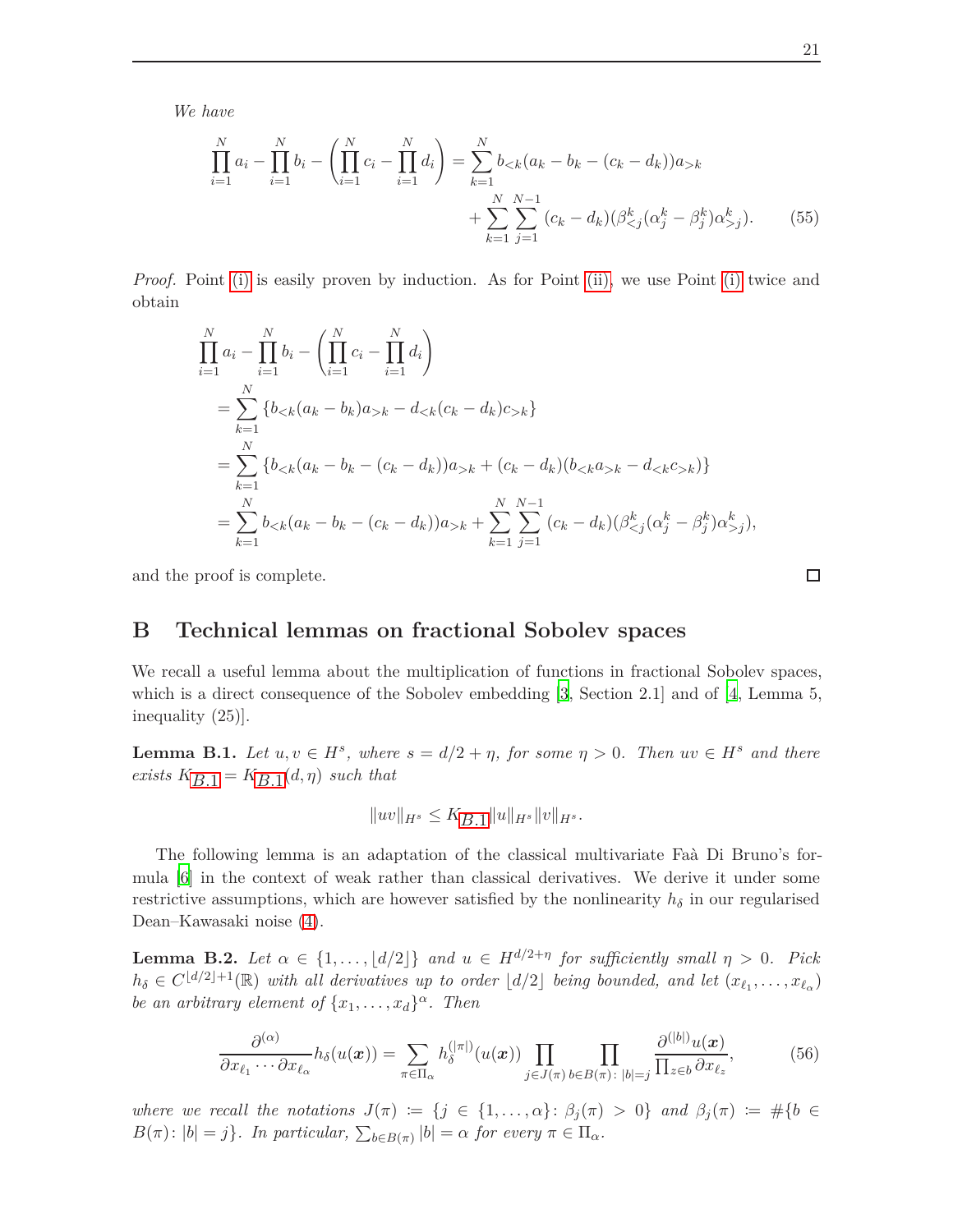*Proof.* We only need to show that [\(56\)](#page-20-3) holds in the sense of weak derivatives. Fix a test function  $\varphi \in C^{\infty}(\mathbb{T}^d)$ . Consider a standard sequence of mollifiers  $\varrho_n: \mathbb{T}^d \to \infty$ , and set  $u_n := \varrho_n * u$ . As  $u_n \in C^\infty(\mathbb{T}^d)$ , we can apply the classical multivariate Faà Di Bruno's formula [\[6](#page-26-10)] to  $h_{\delta}(u_n)$  and perform integration by parts to obtain

$$
\int_{\mathbb{T}^d} \sum_{\pi \in \Pi_{\alpha}} h_{\delta}^{(|\pi|)}(u_n(x)) \prod_{j \in J(\pi)} \prod_{b \in B(\pi) : |b|=j} \frac{\partial^{(|b|)} u_n(x)}{\prod_{z \in b} \partial x_{\ell_z}} \varphi(x) dx
$$
\n
$$
= (-1)^{\alpha} \int_{\mathbb{T}^d} h_{\delta}(u_n(x)) \frac{\partial^{(\alpha)}}{\partial x_{\ell_1} \cdots \partial x_{\ell_\alpha}} \varphi(x) dx.
$$
\n(57)

<span id="page-21-2"></span><span id="page-21-1"></span>*,*

All we need to do is pass to the limit in [\(57\)](#page-21-1) to replace  $u_n$  with  $u$ . Since  $u$  is continuous on  $\mathbb{T}^d$ , we have  $u_n \to u$  uniformly as  $n \to \infty$ . Using the boundedness of  $h'_\delta$ , it is immediate to pass in the limit in the right-hand side of [\(57\)](#page-21-1). Now fix  $\pi \in \Pi_{\alpha}$ . The embedding  $H^{d/2+\eta-j} \subset L^{d/(j-\eta)}$ (see [\[3](#page-26-6), Corollary 1.2]) implies that, for all blocks  $b \in B(\pi)$  with length *j*,

$$
\frac{\partial^{(|b|)} u}{\prod_{z \in b} \partial x_{\ell_z}} \in L^{d/(j-\eta)}
$$

and, as a result,

$$
\frac{\partial^{(|b|)} u_n}{\prod_{z\in b} \partial x_{\ell_z}} = \varrho_n * \frac{\partial^{(|b|)} u}{\prod_{z\in b} \partial x_{\ell_z}} \longrightarrow \frac{\partial^{(|b|)} u}{\prod_{z\in b} \partial x_{\ell_z}} \text{ in } L^{d/(j-\eta)} \text{ as } n \to \infty.
$$

We can then settle the convergence of the left-hand side of [\(57\)](#page-21-1) using the boundedness of derivatives of  $h_\delta$  and a multi-factor Hölder inequality (for any fixed  $\pi \in \Pi_\alpha$ ) on the  $|\pi| + 2$ terms making up the product. Specifically, the exponents we use are  $q_{h_{\delta}} = q_{\varphi} = \infty$  (for the first and last term),  $q_j := d/(j - \eta)$  for the each of the  $\beta_j$  terms associated with the product over the set  $\{b \in B(\pi) : |b| = j\}$ , and  $q := d/(d - \alpha + \eta \sum_{j \in J} \beta_j)$  for the remaining (identically unitary) term.

The following two lemmas are concerned with integrability properties closed related to the product term appearing in the right-hand side of [\(56\)](#page-20-3).

<span id="page-21-0"></span>**Lemma B.3.** Fix  $1 \leq \alpha \leq |d/2|$ . Fix some partition  $\pi \in \Pi_{\alpha}$ , and abbreviate  $\beta_i(\pi) = \beta_i$ and  $J(\pi) = J$ . Let  $\{u_b\}_{b \in B(\pi)} \in [H^{d/2+\eta}]^{|\pi|}$  for some  $0 < \eta < 1/2$ . Let  $(x_{\ell_1}, \ldots, x_{\ell_\alpha})$  be an *arbitrary element of*  $\{x_1, \ldots, x_d\}^\alpha$ *. Then* 

$$
\int_{\mathbb{T}^d} \left\{ \prod_{j \in J} \prod_{b \in B(\pi) : \, |b|=j} \left| \frac{\partial^{(j)} u_b(x)}{\prod_{z \in b} \partial x_{\ell_z}} \right|^2 \right\} dx \le K_{B.3} \prod_{j \in J} \prod_{b \in B(\pi) : \, |b|=j} \|u_b\|_{H^{d/2+\eta}}^2 \tag{58}
$$

*holds for some*  $K_{B,3} = K_{B,3}(\pi, d, \eta) > 0$ *.* 

*Proof.* We use a multi-factor Hölder inequality on the  $|\pi|$  terms making up the product in the left-hand side of [\(58\)](#page-21-2). The exponents we use are  $q_j := d/(2(j - \eta))$  for the each of the  $\beta_j$  terms associated with the product over the set  $\{b \in B(\pi): |b| = j\}$ , and  $q := d/(d - 2\alpha + 2\eta \sum_{j \in J} \beta_j)$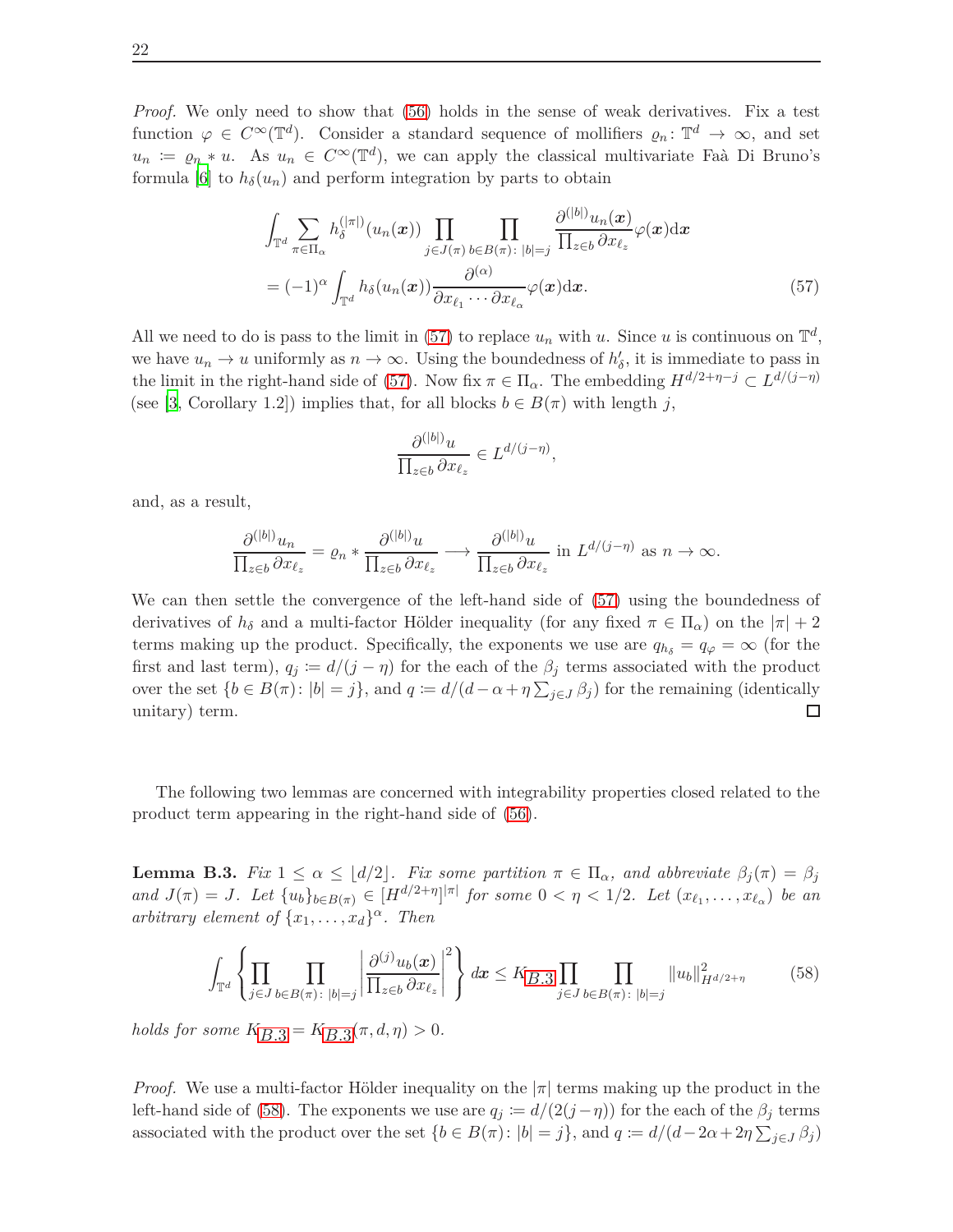for the remaining (identically unitary) term. We obtain

$$
(58) \leq C(\alpha, \pi, d, \eta) \prod_{j \in J} \prod_{b \in B(\pi) : |b| = j} \left\{ \int_{\mathbb{T}^d} \left| \partial^{(j)} u_b(\boldsymbol{x}) / \prod_{z \in b} \partial x_{\ell_z} \right|^{2q_j} d\boldsymbol{x} \right\}^{1/q_j}
$$
  

$$
\leq K_{B.3} \prod_{j \in J} \prod_{b \in B(\pi) : |b| = j} ||u_b||_{H^{d/2 + \eta}}^2,
$$

where we have used the Sobolev embeddings  $H^{d/2+\eta-j} \subset L^{2q_j}$  (see [\[3](#page-26-6), Corollary 1.2]) in the final inequality.  $\Box$ 

<span id="page-22-0"></span>**Lemma B.4.** Fix some  $\pi \in \Pi_{\lfloor d/2 \rfloor}$ , and abbreviate  $\beta_j(\pi) = \beta_j$  and  $J(\pi) = J$ . Let  $\{u_b\}_{b \in B(\pi)} \in$  $[H^{d/2+\eta}]^{|\pi|}, v \in H^{d/2+\eta}$  where  $0 < \eta < C(d) < 1/2$  for some small enough  $C(d)$ . Let  $(x_{\ell_1}, \ldots, x_{\ell_{\lfloor d/2 \rfloor}})$  *be an arbitrary element of*  $\{x_1, \ldots, x_d\}^{\lfloor d/2 \rfloor}$ *, and let z be an arbitrary element of*  $\{\boldsymbol{x}, \boldsymbol{y}\}^{|\pi|}$ .

<span id="page-22-1"></span>*(i) The inequality*

<span id="page-22-3"></span>
$$
\int_{\mathbb{T}^d} \int_{\mathbb{T}^d} \left\{ \prod_{j \in J} \prod_{b \in B(\pi) : |b|=j} \left| \frac{\partial^{(j)} u_b(z_b)}{\prod_{z \in b} \partial x_{\ell_z}} \right|^2 \right\} \frac{|v(x) - v(y)|^2}{|x - y|^{d + (d/2 - \lfloor d/2 \rfloor + \eta)2}} dx dy
$$
\n
$$
\leq K_{B.4} \left( \prod_{j \in J} \prod_{b \in B(\pi) : |b|=j} \|u_b\|_{H^{d/2+\eta}}^2 \right) \|v\|_{H^{d/2+\eta}}^2 \qquad (59)
$$

*holds for some positive*  $K_{B,4} = K_{B,4}(d, \eta)$ *.* 

<span id="page-22-2"></span>*(ii)* Pick  $\tilde{j} \in J$  *and*  $\tilde{b} \in \{b \in B(\pi) : |b| = \tilde{j}\}$ *. Then we have the inequality* 

$$
\int_{\mathbb{T}^d} \int_{\mathbb{T}^d} \left\{ \prod_{j \in J \setminus \tilde{j}} \prod_{b \in B(\pi) : |b|=j} \left| \frac{\partial^{(j)} u_b(z_b)}{\prod_{z \in b} \partial x_{\ell_z}} \right|^2 \right\} \left\{ \prod_{b \in B(\pi) : |b|=\tilde{j}, b \neq \tilde{b}} \left| \frac{\partial^{(\tilde{j})} u_b(z_b)}{\prod_{z \in b} \partial x_{\ell_z}} \right|^2 \right\} \times \frac{\left| \partial^{(\tilde{j})} u_{\tilde{b}}(x) / \prod_{z \in \tilde{b}} \partial x_{\ell_z} - \partial^{(\tilde{j})} u_{\tilde{b}}(y) / \prod_{z \in \tilde{b}} \partial x_{\ell_z} \right|^2}{|x - y|^{d + (d/2 - \lfloor d/2 \rfloor + \eta) 2}} dx dy \leq K_{B.4} \left( \prod_{j \in J} \prod_{b \in B(\pi) : |b|=\tilde{j}} \|u_b\|_{H^{d/2+\eta}}^2 \right).
$$
\n(60)

*Proof.* It is useful to remember  $\sum_{j \in J} j \beta_j = \lfloor d/2 \rfloor$ . *Point [\(i\)](#page-22-1)*. We rewrite [\(59\)](#page-22-3) as

$$
\int_{\mathbb{T}^d} \int_{\mathbb{T}^d} \left\{ \prod_{j \in J} \prod_{b \in B(\pi) : \; |b|=j} \frac{\left| \partial^{(j)} u_b(\boldsymbol{z}_b) / \prod_{z \in b} \partial x_{\ell_z} \right|^2}{|\boldsymbol{x} - \boldsymbol{y}|^{\gamma \alpha_j \beta_j^{-1}}} \right\} \frac{|v(\boldsymbol{x}) - v(\boldsymbol{y})|^2}{|\boldsymbol{x} - \boldsymbol{y}|^{d+2(d/2 - \lfloor d/2 \rfloor + \eta) - \gamma}} \mathrm{d} \boldsymbol{x} \mathrm{d} \boldsymbol{y}, \qquad (61)
$$

for some appropriate  $\gamma > 0$  and  $\{\alpha_j\}_{j \in J}$  such that

<span id="page-22-6"></span><span id="page-22-5"></span><span id="page-22-4"></span>
$$
\alpha_j \in [0, 1] \quad \forall j \in J, \quad \sum_{j \in J} \alpha_j = 1 \tag{62}
$$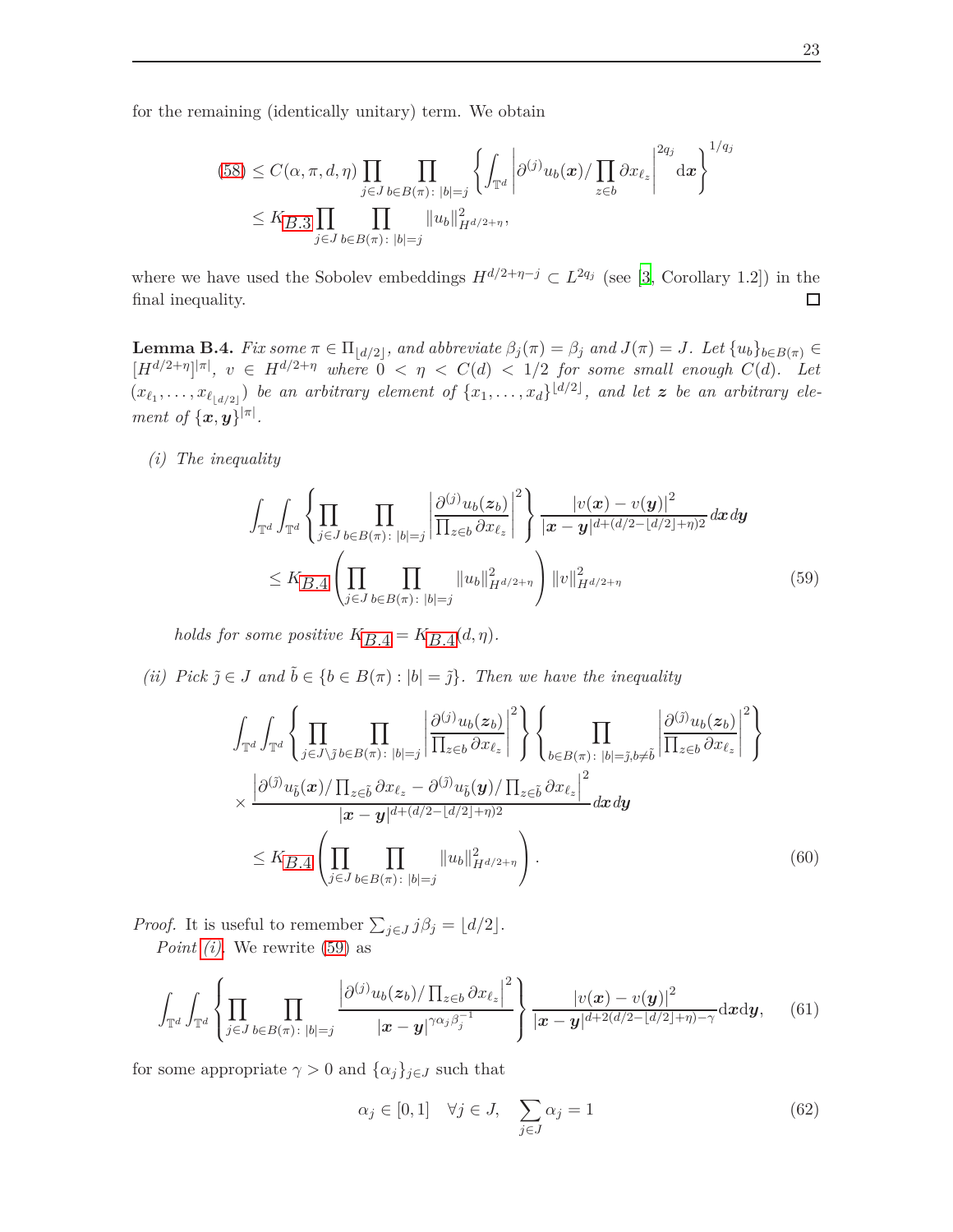to be chosen later. We use a multi-factor Hölder inequality on the  $|\pi| + 1$  terms making up [\(61\)](#page-22-4). The exponents we use are  $q_j := d/(2(j - \eta))$  for the each of the  $\beta_j$  terms associated with the product over the set  $\{b \in B(\pi) : |b| = j\}$ , and  $q := d/(d - 2\lfloor d/2 \rfloor + 2\eta \sum_{j \in J} \beta_j)$  for the remaining term. We obtain

$$
(61) \leq \prod_{j \in J} \prod_{b \in B(\pi): |b|=j} \left\{ \int_{\mathbb{T}^d} \int_{\mathbb{T}^d} \frac{\left| \partial^{(j)} u_b(z_b) / \prod_{z \in b} \partial x_{\ell_z} \right|^{2q_j}}{|x - y|^{\gamma \alpha_j \beta_j^{-1} q_j}} \mathrm{d}x \mathrm{d}y \right\}^{1/q_j} \times \left\{ \int_{\mathbb{T}^d} \int_{\mathbb{T}^d} \frac{|v(x) - v(y)|^{2q}}{|x - y|^{\{d + 2(d/2 - \lfloor d/2 \rfloor + \eta) - \gamma\} q}} \mathrm{d}x \mathrm{d}y \right\}^{1/q} \right\}
$$
  
\n
$$
= \prod_{j \in J} \prod_{b \in B(\pi): |b|=j} \left\{ \int_{\mathbb{T}^d} \frac{1}{|y|^{\gamma \alpha_j \beta_j^{-1} q_j}} \mathrm{d}y \right\}^{1/q_j} \left\{ \int_{\mathbb{T}^d} \left| \partial^{(j)} u_b(x) / \prod_{z \in b} \partial x_{\ell_z} \right|^{2q_j} \mathrm{d}x \right\}^{1/q_j} \times \left\{ \int_{\mathbb{T}^d} \int_{\mathbb{T}^d} \frac{|v(x) - v(y)|^{2q}}{|x - y|^{\{d + 2(d/2 - \lfloor d/2 \rfloor + \eta) - \gamma\} q}} \mathrm{d}x \mathrm{d}y \right\}^{1/q} \times \left\{ \prod_{j \in J} \prod_{b \in B(\pi): |b|=j} C_j^{1/q_j} D_{j,b}^{1/q_j} \right\} \times E^{1/q}.
$$

We now impose conditions on *η* and  $\gamma$  so that  $C_j, D_j$ , and *E* are suitably bounded. The integrals  $C_j$  may be dealt with using a standard change of variables in spherical coordinates, and they are bounded if and only if  $-\gamma \alpha_j \beta_j^{-1} q_j + (d - 1) > -1$ , or equivalently if

<span id="page-23-2"></span>
$$
\alpha_j < \frac{2\beta_j(j-\eta)}{\gamma}, \qquad \forall j \in J. \tag{63}
$$

The terms  $D_{j,b}^{1/q_j}$  are bounded, as in the case of Lemma [B.3,](#page-21-0) by using the Sobolev embedding  $H^{d/2+\eta-j} \subset L^{2q_j}$  [\[3,](#page-26-6) Corollary 1.2]. We now turn to *E*. We rewrite the exponent of  $|\mathbf{x}-\mathbf{y}|$ according to the notation of the space  $W^{r,2q}$ , for some r to be determined. More precisely, the rewriting

$$
{d + 2(d/2 - \lfloor d/2 \rfloor + \eta) - \gamma}q = d + r(2q)
$$

is solved in *r*, giving  $r = (d - \gamma)/2 + \eta(1 - \sum_{j \in J} \beta_j)$ . The restriction  $r \in (0,1)$  gives the condition

$$
d - 2 + 2\eta (1 - \sum_{j \in J} \beta_j) < \gamma < d + 2\eta (1 - \sum_{j \in J} \beta_j). \tag{64}
$$

The term *E* may be bounded using the Sobolev embedding  $W^{d/2+\eta,2} \subset W^{r,2q}$ , and this embedding is true under the condition [\[2](#page-26-11), Theorem 5.1]

<span id="page-23-1"></span>
$$
d/2 + \eta - d/2 > r - d/(2q),
$$

which is equivalent to

<span id="page-23-0"></span>
$$
\gamma > 2\lfloor d/2 \rfloor - 4\eta \sum_{j \in J} \beta_j. \tag{65}
$$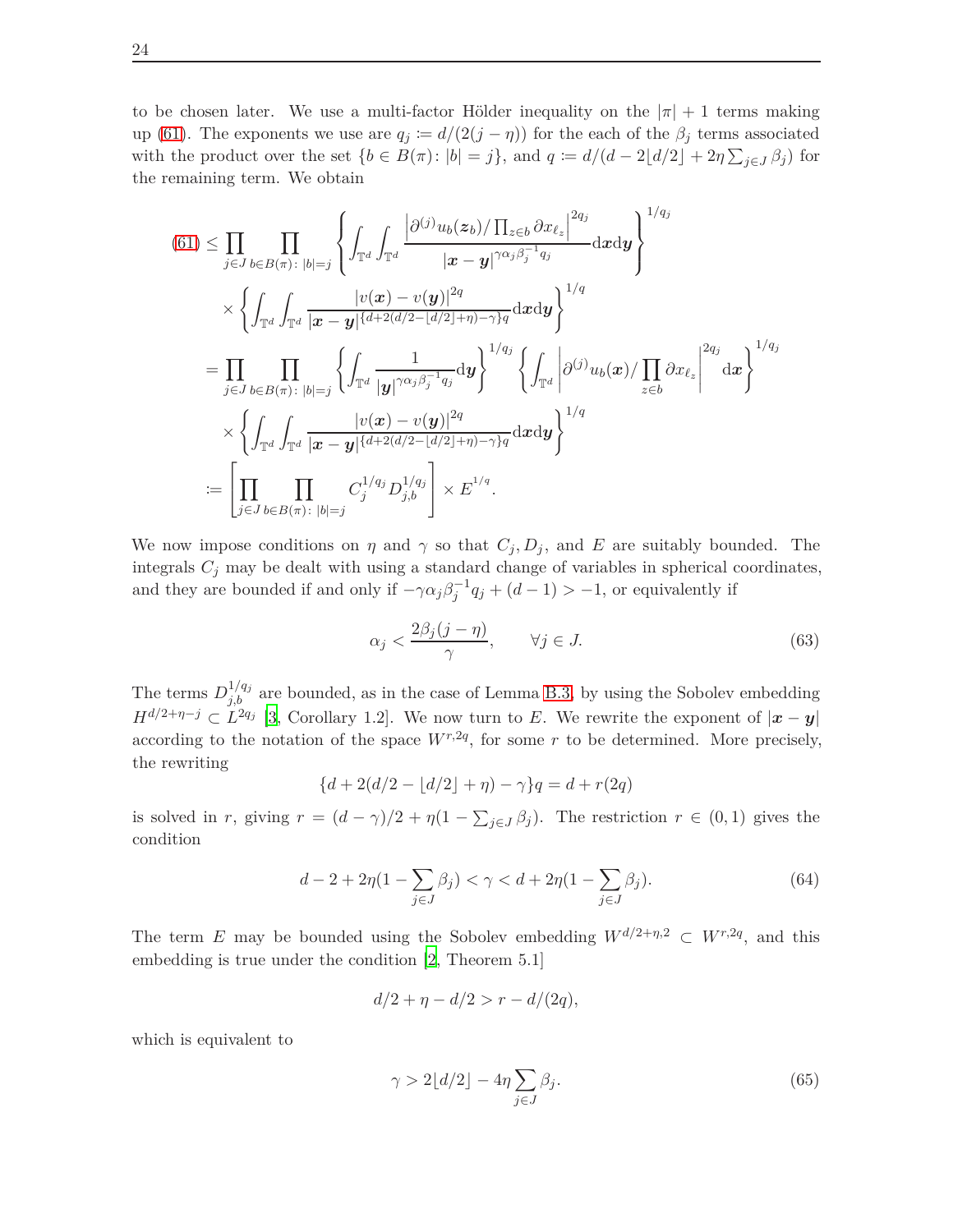If we pick  $\gamma := 2\lfloor d/2 \rfloor - 3\eta \sum_{j \in J} \beta_j$  and  $\eta$  small enough, then [\(65\)](#page-23-0) and [\(64\)](#page-23-1) are satisfied. Furthermore, summing the right-hand side of [\(63\)](#page-23-2) over *j*, we obtain

$$
\sum_{j \in J} \frac{2\beta_j (j - \eta)}{2\lfloor d/2 \rfloor - 3\eta \sum_{j \in J} \beta_j} = \frac{2\lfloor d/2 \rfloor - 2\eta \sum_{j \in J} \beta_j}{2\lfloor d/2 \rfloor - 3\eta \sum_{j \in J} \beta_j} > 1.
$$
\n(66)

The above inequality implies that the  $\alpha_j$ 's can be chosen so that [\(62\)](#page-22-5) and [\(63\)](#page-23-2) are satisfied. As a result of the bounds for  $C_j$ ,  $D_{j,b}$ ,  $E$ , the inequality [\(59\)](#page-22-3) follows and *Point (i)* is settled.

*Point (ii)*. The case  $\sum_{j\in J} \beta_j = 1$  uniquely corresponds to having  $\tilde{j} = \lfloor d/2 \rfloor$  and  $\beta_{\tilde{j}} = 1$ . Therefore, the only term surviving in the product of integrands in the left-hand side of [\(60\)](#page-22-6) is the last term, and the result is trivial.

We consider all the other cases, where necessarily  $\sum_{j\in J} \beta_j > 1$ . We rewrite [\(60\)](#page-22-6) as

$$
\int_{\mathbb{T}^d} \int_{\mathbb{T}^d} \left\{ \prod_{j \in J \setminus \tilde{j}} \prod_{b \in B(\pi) : |b|=j} \frac{\left| \partial^{(j)} u_b(z_b) / \prod_{z \in b} \partial x_{\ell_z} \right|^2}{|\mathbf{x} - \mathbf{y}|^{\gamma \alpha_j \beta_j^{-1}}} \right\} \times \left\{ \prod_{b \in B(\pi) : |b| = \tilde{j}, b \neq \tilde{b}} \frac{\left| \partial^{(\tilde{j})} u_b(z_b) / \prod_{z \in b} \partial x_{\ell_z} \right|^2}{|\mathbf{x} - \mathbf{y}|^{\gamma \alpha_j (\beta_j - 1)^{-1}}} \right\} \times \frac{\left| \partial^{(\tilde{j})} u_{\tilde{b}}(\mathbf{x}) / \prod_{z \in \tilde{b}} \partial x_{\ell_z} - \partial^{(\tilde{j})} u_{\tilde{b}}(\mathbf{y}) / \prod_{z \in \tilde{b}} \partial x_{\ell_z} \right|^2}{|\mathbf{x} - \mathbf{y}|^{d + (d/2 - \lfloor d/2 \rfloor + \eta) 2 - \gamma}} \mathrm{d} \mathbf{x} \mathrm{d} \mathbf{y}, \tag{67}
$$

where the second curly brackets is understood to be equal to 1 should  $\beta_{\tilde{J}} = 1$ , for some appropriate  $\gamma > 0$  and  $\{\alpha_j\}_{j \in J^*}$  such that

<span id="page-24-1"></span><span id="page-24-0"></span>
$$
\alpha_j \in [0, 1] \quad \forall j \in J^\star, \quad \sum_{j \in J^\star} \alpha_j = 1 \tag{68}
$$

to be chosen later, where  $J^* = J$  if  $\beta_{\tilde{J}} > 1$ , and  $J^* = J \setminus \tilde{j}$  otherwise. We use a multi-factor Hölder inequality on the  $|\pi|$  terms making up [\(67\)](#page-24-0). The exponents we use are  $q_j := d/(2(j - \eta))$ for the each of the  $\beta_j$  terms associated with the product over the set  $\{b \in B(\pi): |b| = j\}$  for  $j \in J \setminus \tilde{j}$ , then  $q_{\tilde{j}} := d/(2(\tilde{j} - \eta))$  for the each of the  $\beta_{\tilde{j}} - 1$  terms associated with the product over the set  $\{b \in B(\pi) : |b| = \tilde{j}, b \neq \tilde{b}\}$ , and finally  $q := d/(d - 2\lfloor d/2 \rfloor + 2\eta \sum_{j \in J} \beta_j + 2(\tilde{j} - \eta))$ for the remaining term. We obtain

$$
(67) \leq \prod_{j \in J \setminus \tilde{j}} \prod_{b \in B(\pi): |b|=j} \left\{ \int_{\mathbb{T}^d} \frac{1}{|\mathbf{y}|^{\gamma \alpha_j \beta_j^{-1} q_j}} d\mathbf{y} \right\}^{1/q_j} \left\{ \int_{\mathbb{T}^d} \left| \partial^{(j)} u_b(\mathbf{x}) / \prod_{z \in b} \partial x_{\ell_z} \right|^{2q_j} d\mathbf{x} \right\}^{1/q_j}
$$
  
\n
$$
\times \prod_{b \in B(\pi): |b|= \tilde{j}, b \neq \tilde{b}} \left\{ \int_{\mathbb{T}^d} \frac{1}{|\mathbf{y}|^{\gamma \alpha_j (\beta_j - 1) - 1} q_j} d\mathbf{y} \right\}^{1/q_j} \left\{ \int_{\mathbb{T}^d} \left| \partial^{(j)} u_b(\mathbf{x}) / \prod_{z \in b} \partial x_{\ell_z} \right|^{2q_j} d\mathbf{x} \right\}^{1/q_j}
$$
  
\n
$$
\times \left\{ \int_{\mathbb{T}^d} \int_{\mathbb{T}^d} \frac{\left| \partial^{(\tilde{j})} u_{\tilde{b}}(\mathbf{x}) / \prod_{z \in \tilde{b}} \partial x_{\ell_z} - \partial^{(\tilde{j})} u_{\tilde{b}}(\mathbf{y}) / \prod_{z \in \tilde{b}} \partial x_{\ell_z} \right|^{2q} d\mathbf{x} d\mathbf{y} \right\}^{1/q}
$$
  
\n
$$
:= \left[ \prod_{j \in J \setminus \tilde{j}} \prod_{b \in B(\pi): |b|=j} C_j^{1/q_j} D_{j,b}^{1/q_j} \right] \times \left[ \prod_{b \in B(\pi): |b|=j, b \neq \tilde{b}} C_j^{1/q_j} D_{\tilde{j},b}^{1/q_j} \right] \times E^{1/q}.
$$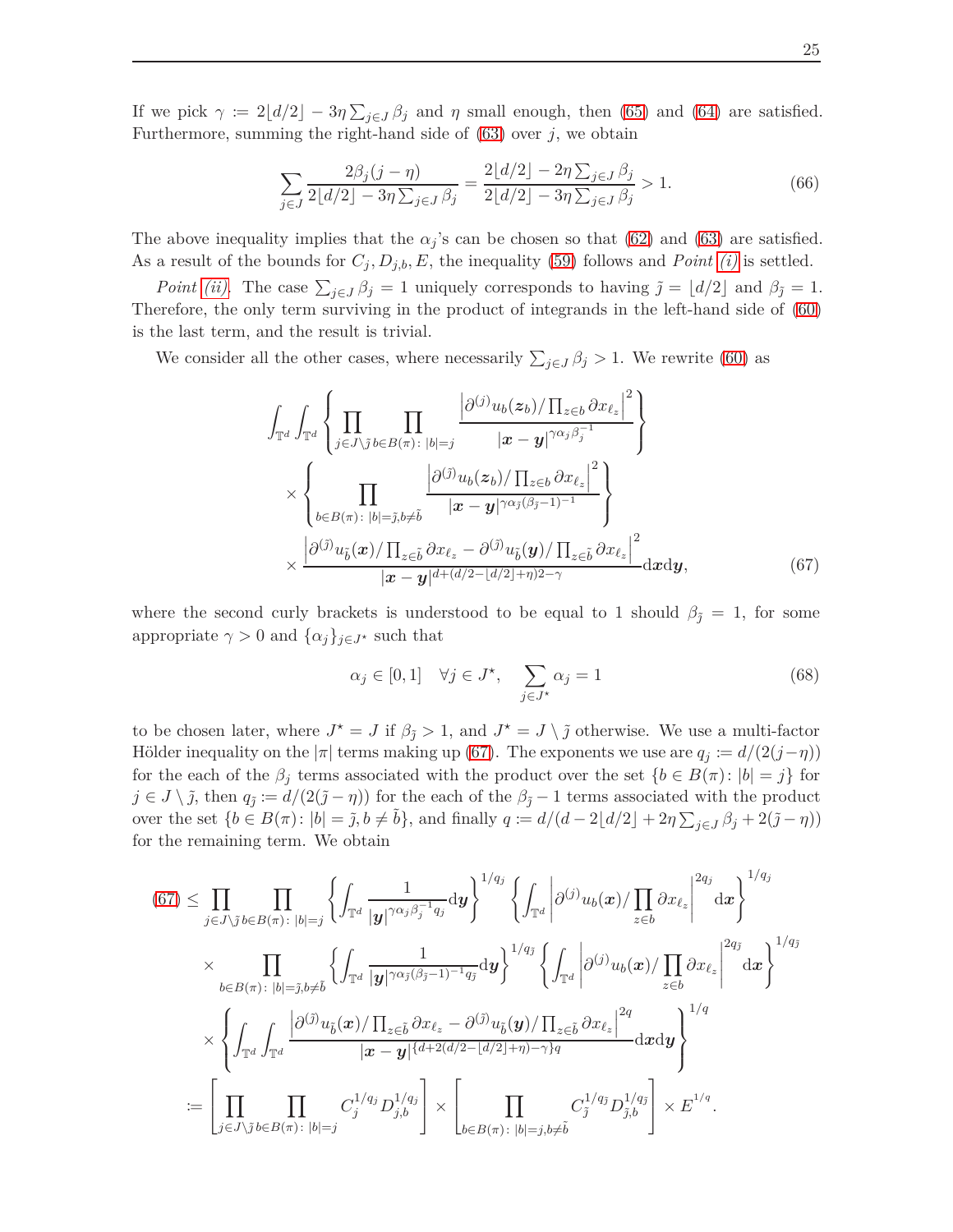Bounding the above involves similar discussions as per *Point [\(i\)](#page-22-1)*. More specifically, the boundedness of the spherical integrals (the  $C_j$ 's above) is granted under the conditions

$$
\alpha_j < \frac{2\beta_j(j-\eta)}{\gamma}, \qquad \forall j \in J^\star \setminus \tilde{\jmath}, \qquad \alpha_{\tilde{\jmath}} < \frac{2(\beta_{\tilde{\jmath}}-1)(\tilde{\jmath}-\eta)}{\gamma}, \tag{69}
$$

with the last condition only imposed if  $\tilde{j} \in J^*$ . The bound for the terms  $D_{j,b}^{1/q_j}$  is settled exactly as in *Point [\(i\)](#page-22-1)*. As for *E*, we solve the equation

<span id="page-25-2"></span>
$$
{d + 2(d/2 - \lfloor d/2 \rfloor + \eta) - \gamma}q = d + r(2q)
$$

in the variable *r*, thus getting  $r := (d - \gamma)/2 + \eta(1 - \sum_{j \in J} \beta_j) - (\tilde{j} - \eta)$ . The constraint  $r \in (0,1)$  results in the requirement

$$
d - 2 + 2\eta(1 - \sum_{j \in J} \beta_j) - 2(\tilde{j} - \eta) < \gamma < d + 2\eta(1 - \sum_{j \in J} \beta_j) - 2(\tilde{j} - \eta). \tag{70}
$$

We control *E* using the embedding  $H^{d/2+\eta} \subset W^{j+r,2q}$ , which is valid under the constraint

<span id="page-25-1"></span><span id="page-25-0"></span>
$$
d/2 + \eta - d/2 > \tilde{j} + r - d/(2q),
$$

which is equivalent to

$$
\gamma > 2\lfloor d/2 \rfloor + 4\eta (1 - \sum_{j \in J} \beta_j) - 2\tilde{j}.
$$
 (71)

If we take  $\gamma := 2\lfloor d/2 \rfloor + 3\eta(1 - \sum_{j \in J} \beta_j) - 2\tilde{j}$  and  $\eta$  small enough, then [\(70\)](#page-25-0) and [\(71\)](#page-25-1) are satisfied. Furthermore, summing all the right-hand sides in [\(69\)](#page-25-2) gives

$$
1_{\beta_{\tilde{j}}>1} \frac{2(\beta_{\tilde{j}}-1)(\tilde{j}-\eta)}{2\lfloor d/2 \rfloor + 3\eta(1-\sum_{j\in J}\beta_j) - 2\tilde{j}} + \sum_{j\in J\setminus\tilde{j}} \frac{2\beta_j(j-\eta)}{2\lfloor d/2 \rfloor + 3\eta(1-\sum_{j\in J}\beta_j) - 2\tilde{j}} = \sum_{j\in J} \frac{2\beta_j(j-\eta)}{2\lfloor d/2 \rfloor + 3\eta(1-\sum_{j\in J}\beta_j) - 2\tilde{j}} - \frac{2(\tilde{j}-\eta)}{2\lfloor d/2 \rfloor + 3\eta(1-\sum_{j\in J}\beta_j) - 2\tilde{j}} = \frac{2\lfloor d/2 \rfloor + 2\eta(1-\sum_{j\in J}\beta_j) - 2\tilde{j}}{2\lfloor d/2 \rfloor + 3\eta(1-\sum_{j\in J}\beta_j) - 2\tilde{j}} > 1,
$$

where the last inequality is valid because  $\sum_{j\in J}\beta_j > 1$ . Therefore the  $\alpha_j$ 's can be chosen so that [\(68\)](#page-24-1) and [\(69\)](#page-25-2) are satisfied. As a result of the bounds for  $C_j$ ,  $D_{j,b}$ ,  $E$ , the inequality [\(60\)](#page-22-6) follows and *Point [\(ii\)](#page-22-2)* is settled.  $\Box$ 

**Acknowledgements** All authors thank the anonymous referee for his/her careful reading of the manuscript and valuable suggestions. This paper was motivated by stimulating discussions at the First Berlin–Leipzig Workshop on Fluctuating Hydrodynamics in August 2019 with Ana Djurdjevac, Rupert Klein and Ralf Kornhuber. JZ gratefully acknowledges funding by a Royal Society Wolfson Research Merit Award. FC gratefully acknowledges funding from the European Union's Horizon 2020 research and innovation programme under the Marie Sk lodowska-Curie grant agreement No. 754411.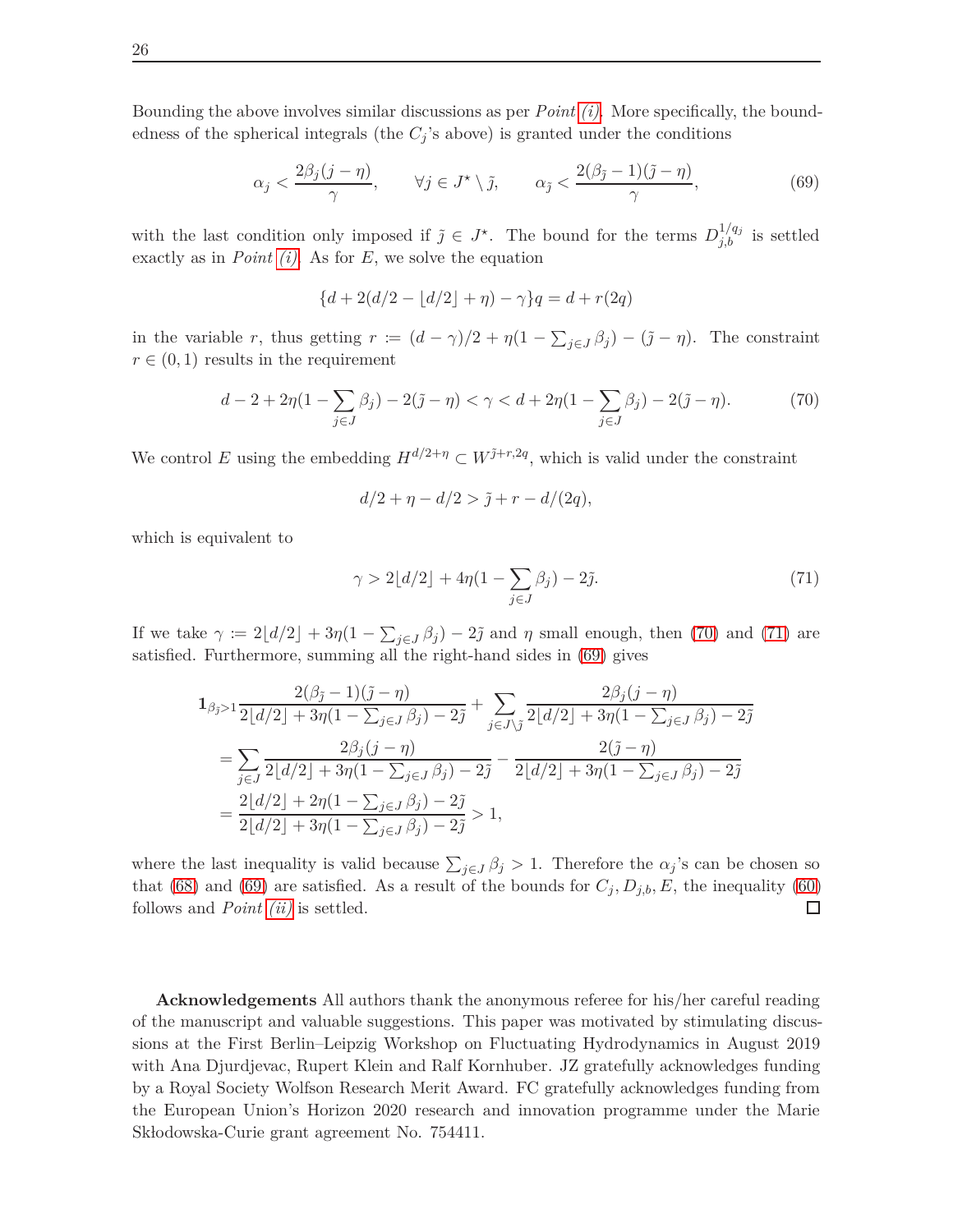## **References**

- <span id="page-26-8"></span>[1] Milton Abramowitz and Irene A. Stegun. *Handbook of mathematical functions with formulas, graphs, and mathematical tables*, volume 55 of *National Bureau of Standards Applied Mathematics Series*. For sale by the Superintendent of Documents, U.S. Government Printing Office, Washington, D.C., 1964.
- <span id="page-26-11"></span>[2] Herbert Amann. Compact embeddings of vector-valued Sobolev and Besov spaces. *Glas. Mat. Ser. III*, 35(55)(1):161–177, 2000. ISSN 0017-095X. URL <https://hrcak.srce.hr/file/7912>. Dedicated to the memory of Branko Najman.
- <span id="page-26-6"></span>[3] Arpád Bényi and Tadahiro Oh. The Sobolev inequality on the torus revisited. *Publ. Math. Debrecen*, 83(3):359–374, 2013. ISSN 0033-3883. [doi: 10.5486/PMD.2013.5529.](http://dx.doi.org/10.5486/PMD.2013.5529)
- <span id="page-26-9"></span>[4] Haïm Brezis and Petru Mironescu. Gagliardo-Nirenberg, composition and products in fractional Sobolev spaces. *J. Evol. Equ.*, 1(4):387–404, 2001. ISSN 1424-3199. [doi: 10.1007/PL00001378.](http://dx.doi.org/10.1007/PL00001378) Dedicated to the memory of Tosio Kato.
- <span id="page-26-1"></span>[5] Michael E. Cates and Julien Tailleur. Motility-induced phase separation. *Annu. Rev. Condens. Matter Phys.*, 6(1):219–244, 2015. [doi: 10.1146/annurev-conmatphys-031214-014710.](http://dx.doi.org/10.1146/annurev-conmatphys-031214-014710)
- <span id="page-26-10"></span>[6] Gregory M. Constantine and Thomas H. Savits. A multivariate Faa di Bruno formula with applications. *Trans. Amer. Math. Soc.*, 348(2):503–520, 1996. [doi: 10.1090/S0002-9947-96-01501-2.](http://dx.doi.org/10.1090/S0002-9947-96-01501-2)
- <span id="page-26-3"></span>[7] Federico Cornalba, Tony Shardlow, and Johannes Zimmer. A regularised Dean–Kawasaki model: derivation and analysis. *SIAM J. Math. Anal.*, 51(2):1137–1187, 2019. ISSN 0036- 1410. [doi: 10.1137/18M1172697.](http://dx.doi.org/10.1137/18M1172697)
- <span id="page-26-4"></span>[8] Federico Cornalba, Tony Shardlow, and Johannes Zimmer. From weakly interacting particles to a regularised Dean-Kawasaki model. *Nonlinearity*, 33(2):864–891, 2020. ISSN 0951-7715. [doi: 10.1088/1361-6544/ab5174.](http://dx.doi.org/10.1088/1361-6544/ab5174)
- <span id="page-26-5"></span>[9] Giuseppe Da Prato and Jerzy Zabczyk. *Stochastic equations in infinite dimensions*, volume 152 of *Encyclopedia of Mathematics and its Applications*. Cambridge University Press, Cambridge, second edition, 2014. ISBN 978-1-107-05584-1. [doi: 10.1017/CBO9781107295513.](http://dx.doi.org/10.1017/CBO9781107295513)
- <span id="page-26-0"></span>[10] David S. Dean. Langevin equation for the density of a system of interacting Langevin processes. *J. Phys. A*, 29(24):L613, 1996. [doi: 10.1088/0305-4470/29/24/001.](http://dx.doi.org/10.1088/0305-4470/29/24/001)
- <span id="page-26-2"></span>[11] Aleksandar Donev, Thomas G Fai, and Eric Vanden-Eijnden. A reversible mesoscopic model of diffusion in liquids: from giant fluctuations to fick's law. *J. Stat. Mech: Theory Exp.*, 2014(4):P04004, 2014. [doi: 10.1088/1742-5468/2014/04/p04004.](http://dx.doi.org/10.1088/1742-5468/2014/04/p04004)
- <span id="page-26-7"></span>[12] Manh Hong Duong and Grigorios A. Pavliotis. Mean field limits for non-Markovian interacting particles: convergence to equilibrium, generic formalism, asymptotic limits and phase transitions. *Commun. Math. Sci.*, 16(8):2199–2230, 2018. ISSN 1539-6746. [doi: 10.4310/CMS.2018.v16.n8.a7.](http://dx.doi.org/10.4310/CMS.2018.v16.n8.a7)